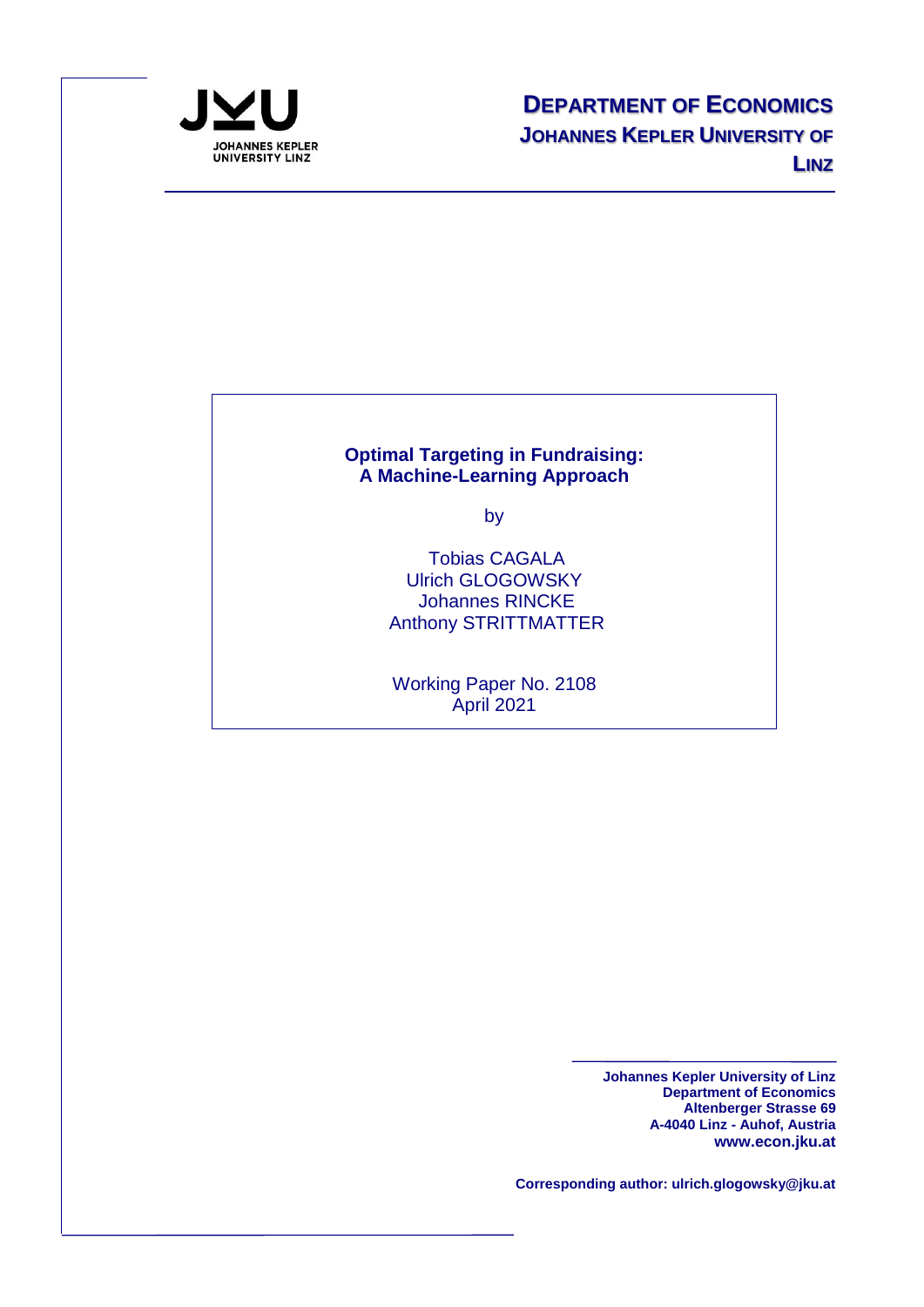# Optimal Targeting in Fundraising: A Machine-Learning Approach

Tobias Cagala, Ulrich Glogowsky, Johannes Rincke, Anthony Strittmatter

April 19, 2021

#### **Abstract**

Ineffective fundraising lowers the resources charities can use for goods provision. We combine a field experiment and a causal machine-learning approach to increase a charity's fundraising effectiveness. The approach optimally targets fundraising to individuals whose expected donations exceed solicitation costs. Among past donors, optimal targeting substantially increases donations (net of fundraising costs) relative to benchmarks that target everybody or no one. Instead, individuals who were previously asked but never donated should not be targeted. Further, the charity requires only publicly available geospatial information to realize the gains from targeting. We conclude that charities not engaging in optimal targeting waste resources.

*JEL codes*: C93; D64; H41; L31; C21

*Keywords*: Fundraising; charitable giving; gift exchange; targeting; optimal policy learning; individualized treatment rules

Cagala: Deutsche Bundesbank (tobias.cagala@bundesbank.de); Glogowsky: Johannes Kepler University Linz and CESifo (ulrich.glogowsky@jku.at); Rincke: University of Erlangen-Nuremberg (johannes.rincke@fau.de); Strittmatter: CREST-ENSAE, Institut Polytechnique Paris and CESifo (anthony.strittmatter@ensae.fr). Acknowledgments: We have benefited from comments by Maja Adena, Elliott Ash, Pierre Boyer, Bruno Crépon, Philipp Dörrenberg, Michael Knaus, Andreas Haufler, Steffen Huck, Michael Lechner, Benjamin M. Marx, Michael P. Price, Dominik Sachs, and Benoit Schmutz. We also thank conference and seminar participants at the ETH Zurich 2021, the Causal Data Science Meeting 2020, the Annual Conference of the National Tax Association 2019, the Annual Conference of the German Economic Association 2019, the Annual Conference of the International Institute of Public Finance 2019, and the WZB Workshop on Charitable Giving in 2018. We gratefully acknowledge financial support from the Swiss National Science Foundation (Spark Project 190422, Strittmatter), the French National Research Agency (LabEx Ecodec/ANR-11-LABX-0047, Strittmatter), the Hans-Frisch-Stiftung, and the Emerging Field Initiative at University of Erlangen-Nuremberg (Cagala, Glogowsky, and Rincke). The paper represents the authors' personal opinions and does not necessarily reflect the views of the Deutsche Bundesbank or its staff.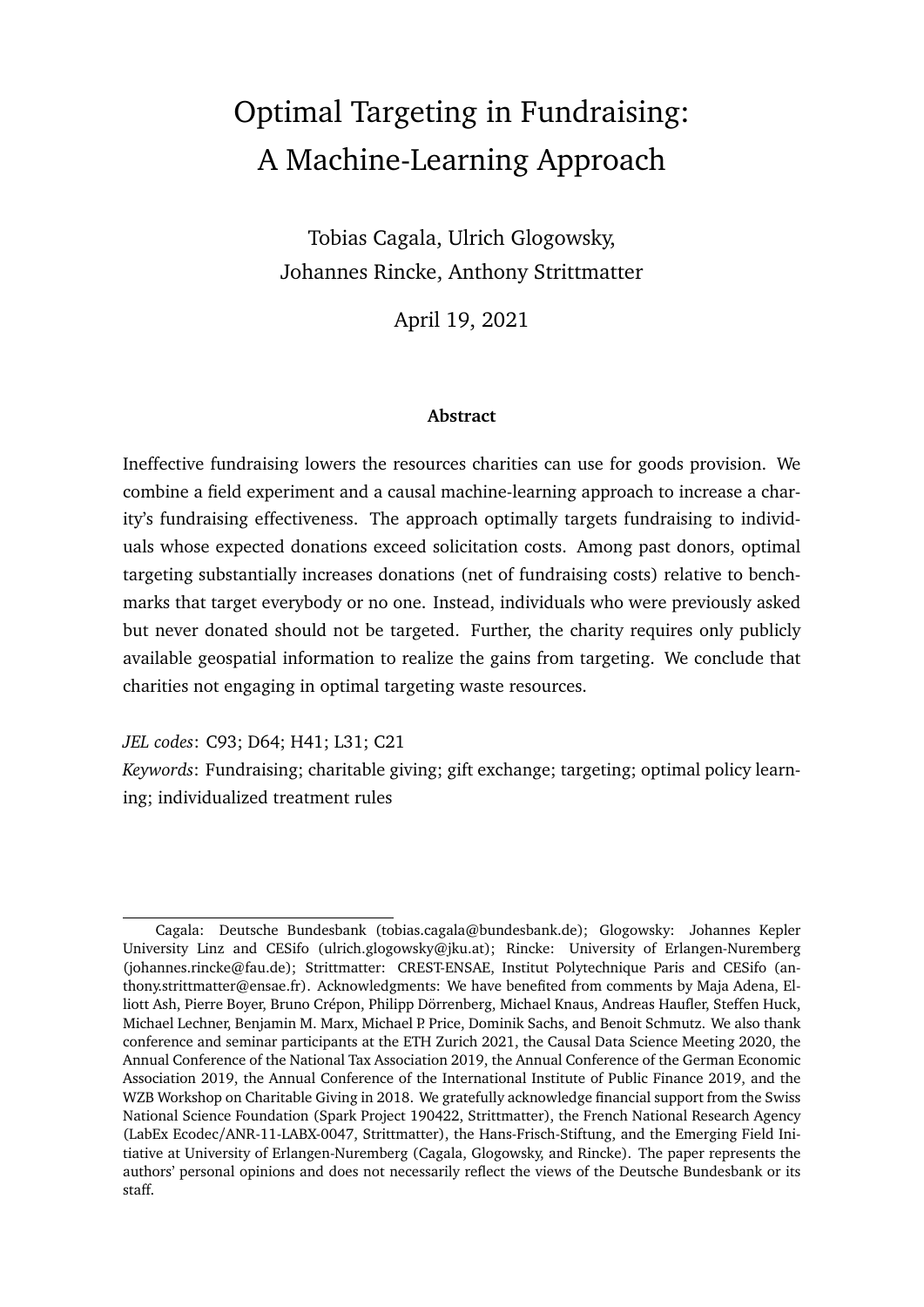## <span id="page-2-3"></span>**1 Introduction**

Fundraising is a costly activity: The 25 largest US charities spend between 5% and 25% of total donations on fundraising expenses [\(Andreoni and Payne,](#page-33-0) [2011\)](#page-33-0). These numbers are a matter of concern for two reasons. First, high fundraising costs leave a smaller proportion of overall donations to finance charitable projects. This can lead to an underprovision of the goods and services that charities provide and may, thus, lower welfare if the donors' utility depends on provision levels [\(Rose-Ackerman,](#page-37-0) [1982;](#page-37-0) [Name-Correa and](#page-36-0) [Yildirim,](#page-36-0) [2013\)](#page-36-0). Second, high fundraising costs also matter from the charity's perspective because donors are averse to financing overhead costs [\(Tinkelman and Mankaney,](#page-37-1) [2007;](#page-37-1) [Gneezy](#page-35-0) *et al.*, [2014\)](#page-35-0). Hence, charities with excessive fundraising expenses will be less successful in raising donations. In conclusion, reducing disproportional fundraising costs can be crucial, from both the welfare and charity-management perspectives. However, while there is broad literature studying how different fundraising instruments such as matching grants and unconditional gifts affect donors' behavior (surveyed by [Andreoni and Payne,](#page-33-1) [2013\)](#page-33-1), previous research has paid less attention to how charities can increase the cost-effectiveness of fundraising.

In this paper, we exploit a causal machine-learning-based approach to maximize a charity's fundraising effectiveness: optimal targeting of fundraising activities to potential donors.[1](#page-2-0) Machine-learning-based optimal targeting exploits the possibility that, due to heterogeneity in donors' preferences, the effects of any fundraising campaign are likely heterogeneous across individuals with different observable characteristics. $2$  Charities that ignore this heterogeneity may engage in loss-leading fundraising, for example, by directing a costly fundraising instrument to notorious nondonors or donors who, in response to the instrument, do not increase their donations enough to cover the instrument's cost. Against this backdrop, our key contribution is to use machine learning to identify a targeting rule (out of all feasible rules) that is optimal in the sense that it maximizes expected profits by avoiding loss-leading solicitations.<sup>[3](#page-2-2)</sup> Consequently, charities that engage in this type of optimal targeting can increase net donations raised (i.e., donations net of fundraising costs) and, hence, provide more goods and services.

We demonstrate the potential of machine-learning-based optimal targeting using a common fundraising instrument as an example: small unconditional gifts that accompany a solicitation letter. In theory, such unconditional gifts should increase donations by triggering a reciprocal reaction in recipients [\(Falk,](#page-34-0) [2007\)](#page-34-0). In practice, the evidence on the effectiveness of unconditional gifts is, however, mixed. Some studies suggest that

<span id="page-2-1"></span><span id="page-2-0"></span><sup>&</sup>lt;sup>1</sup>See [Athey and Imbens](#page-33-2) [\(2019\)](#page-33-2) for a review of causal machine-learning methods.

 $2$ For example, donation motives (such as altruism, warm glow, and reciprocity) are heterogeneously distributed across individuals (Falk *[et al.](#page-34-1)*, [2018\)](#page-34-1). Consequently, responses to fundraising activities that leverage (some of) these motives are likely heterogeneous as well.

<span id="page-2-2"></span> $3A$  targeting rule is feasible if it is a deterministic function of the observable characteristics.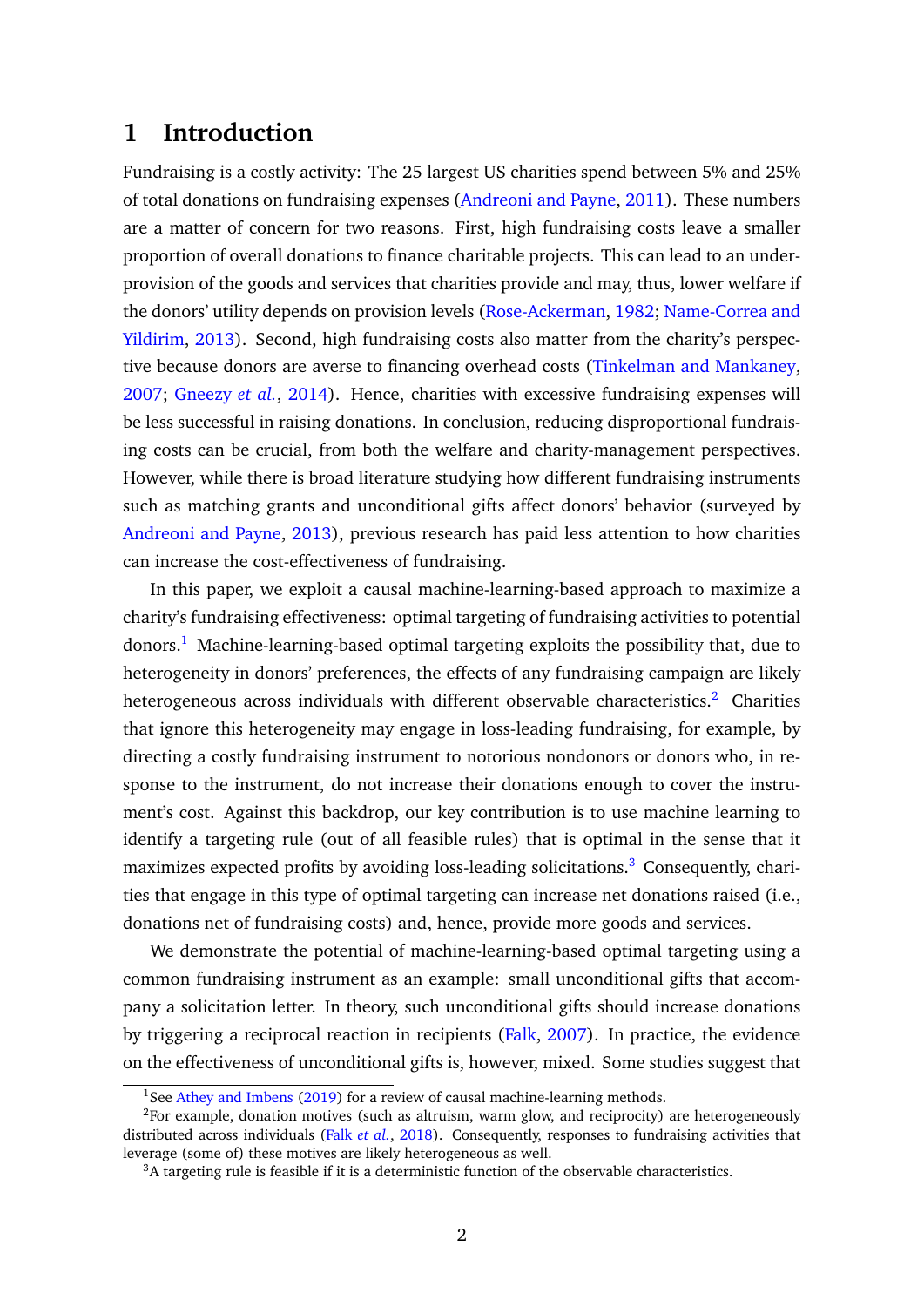unconditional gifts are an effective fundraising instrument, while others find that they do not affect average donations or even backfire and lower giving (see the literature section for a discussion). This type of effect heterogeneity might very well operate through individual heterogeneities, such as heterogeneous social preferences. Thus, fundraising gifts offer a promising context to study the benefits of machine-learning-based optimal targeting.

The goal of optimal targeting lies in directing a fundraising instrument (a gift in our example) to a subset of individuals such that the fundraising campaign's expected profits are maximized (i.e., the additional expected net donations collected by the campaign). Yet, who should charities target for that purpose? By definition, the *optimal targeting rule* states that the profit-maximizing targets are the so-called net donors: individuals whose expected additional donation is higher than the marginal fundraising cost. In an ideal world, the charity would know each individual's donation with and without the fundraising instrument (i.e., the gift) and could, thus, determine the set of net donors. In reality, however, this set is unknown to the charity. The reason is that donations under both conditions (gift vs. no gift) are unknown before the campaign. Moreover, even after the campaign, the charity could still only learn a donor's behavior under her assigned condition. These complications motivate our approach to identify optimal targets for fundraising activities.

Our approach to optimal targeting relies on two ingredients. First, it exploits random variation in the assignment of an unconditional gift at the donor level.<sup>[4](#page-3-0)</sup> To induce this variation, we teamed up with a charity that sends out solicitation letters to its donor base once a year. In this setting, we randomly assigned almost 20,000 potential donors to a gift treatment (in which individuals received the solicitation letter with a gift) and a control group (in which they received only the letter). Second, as previously highlighted, our approach relies on machine-learning algorithms. Particularly, we let an algorithm learn the relationship between the individuals' observable characteristics and their expected donation behaviors in the experiment's treatment and control groups (i.e., with and without the gift). From this relationship, we then estimate the (out-of-sample) set of predicted net donors who should be targeted.<sup>[5](#page-3-1)</sup> This procedure establishes what we label the *estimated optimal targeting rule*. Importantly, although we cannot trace out the causal effect of the characteristics that drive the heterogeneity, the policy-relevant increase in net donations achieved by the targeting rule is causally identified.

More specifically, our paper draws on the following machine-learning methods. We implement the optimal-policy-learning algorithm of [Athey and Wager](#page-33-3) [\(2021\)](#page-33-3), which extends the empirical welfare-maximization approach of [Kitagawa and Tetenov](#page-35-1) [\(2018\)](#page-35-1) by

<span id="page-3-1"></span><span id="page-3-0"></span><sup>&</sup>lt;sup>4</sup>In principle, researchers could apply similar targeting methods to observational data.

<sup>&</sup>lt;sup>5</sup>A benefit of the machine-learning approach is that it does not require a preanalysis plan. Cross-fitting techniques counteract the dissemination of spurious results and ex post "*p*-hacking."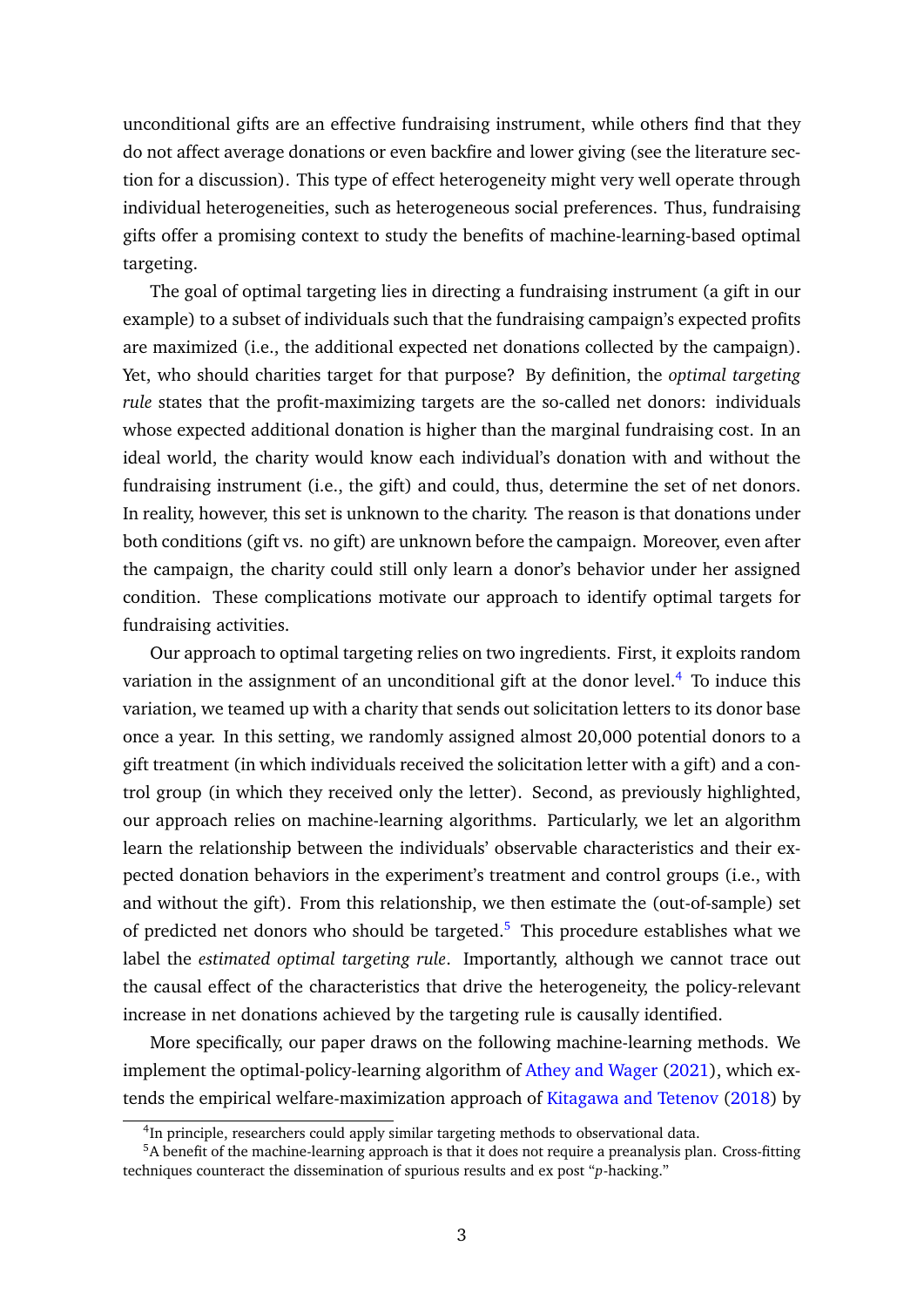machine learning. In our main specifications, we then estimate optimal targeting rules with the Exact Policy-Learning Tree of [Zhou](#page-38-0) *et al.* [\(2018\)](#page-38-0) and show the sensitivity of our results to various alternative estimators (Logit, Logit Lasso, Classification and Regression Trees, and Classification Forest). Regarding data, we feed our algorithm with information from various sources and of different types, including socioeconomic characteristics, past donation data, and geospatial information. The geospatial information consists of publicly available information from Google Maps on economic and cultural facilities close to the potential donor's place of residence.

Our analysis yields two sets of main results. The first set concerns the warm list (i.e., the sample of previous givers). For this sample, we demonstrate that machine-learningbased optimal targeting substantially boosts the charity's net donations compared to benchmarks in which everybody receives the gift (increase relative to this benchmark: 13.8%) or no one receives the gift (increase: 14.3%). We also show that these positive effects on net donations do not merely reflect pull-forward effects (i.e., shifts of donations from a later year to the experimental year). Moreover, we highlight that our fundraiser can reap the full benefits of machine-learning-based optimal targeting by relying on data that should be easily accessible by all charities. For the gains of our approach to materialize, knowledge about who is in the warm list and publicly available geospatial information is sufficient. This result suggests that our approach should be widely applicable. The second set of results concerns the cold list (i.e., the sample of previous nondonors). In contrast to the warm list, machine-learning-based optimal targeting in the cold list does not increase net donations compared to the no-gift benchmark. Furthermore, the estimated optimal targeting rule does not broaden the donor base enough to justify the gift's additional fundraising costs. We conclude that, in our context, the charity should not target the gift to cold-list individuals at all. Whereas the details of our findings may well be specific to the setting, a general conclusion is that charities that do not optimally target their fundraising efforts waste significant resources.

The paper is organized as follows. Section [2](#page-4-0) outlines our contributions to the literature, Section [3](#page-7-0) explains the institutional background and design of the experiment, and Section [4](#page-11-0) describes our empirical strategy. Section [5](#page-18-0) discusses our results, and Section [6](#page-31-0) concludes. Online Appendices [A–](#page-2-3)[G](#page-50-0) provide supplementary materials.

## <span id="page-4-0"></span>**2 Contributions to the Literature**

In the following, we detail how our study relates and contributes to various literature strands in economics and marketing.

**Economics literature.** The first relevant strand of literature, the theoretical fundraising literature in public economics, provides a theoretical underpinning for why fundraising targeting can be beneficial. The argument is as follows. Many charities have prop-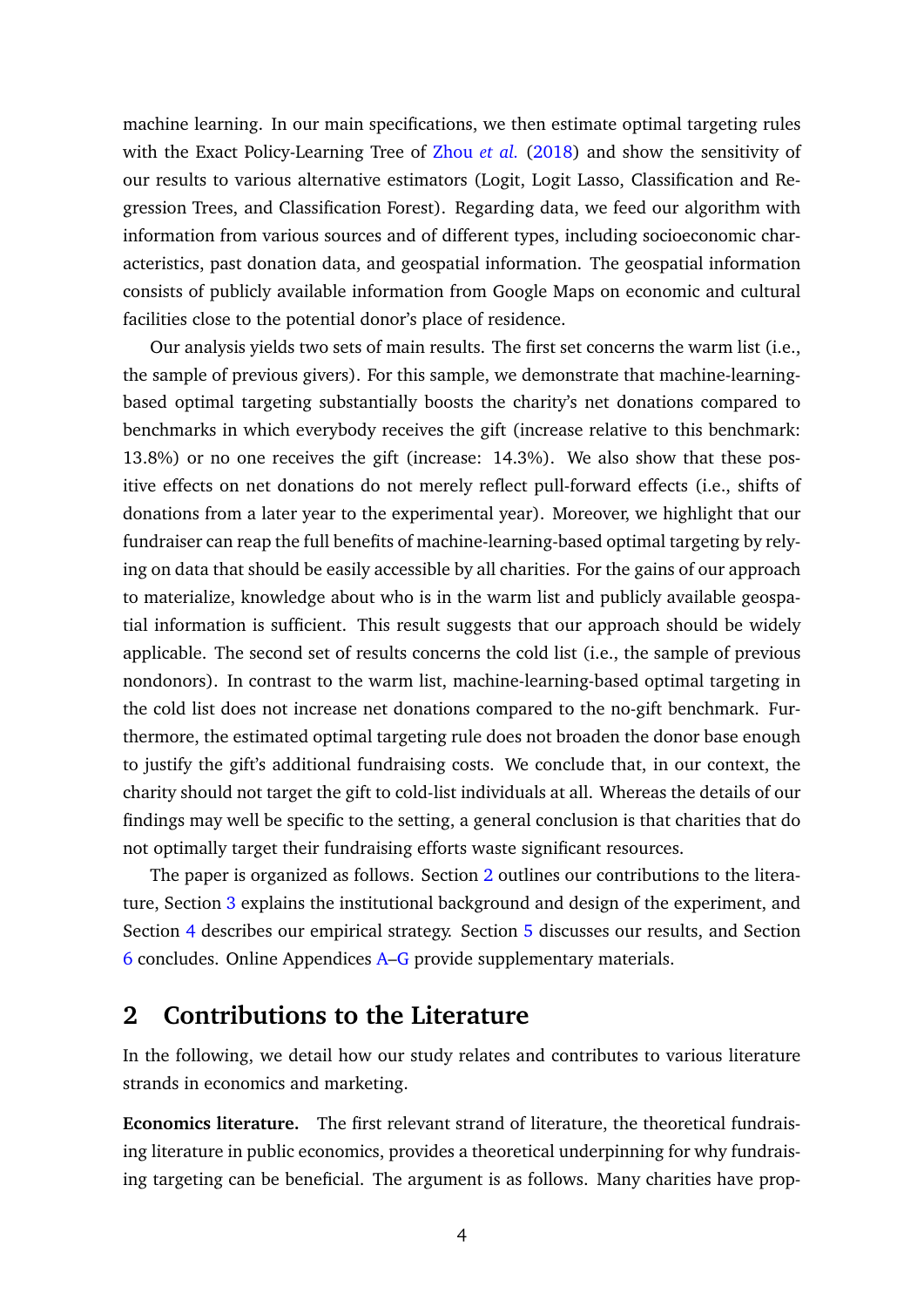erties similar to privately provided public goods [\(Andreoni and Payne,](#page-33-1) [2013\)](#page-33-1): contributions are voluntary and the provided goods are nonexcludable and nonrivalrous. In such a context, fundraising tools can counteract free-riding and, hence, underprovision problems (see e.g., [Andreoni,](#page-32-0) [1988;](#page-32-0) [Morgan,](#page-36-1) [2000;](#page-36-1) [Vesterlund,](#page-37-2) [2003;](#page-37-2) [Andreoni and Payne,](#page-33-4)  $2003$ ,  $2013$ ).<sup>[6](#page-5-0)</sup> However, if fundraising is costly and charities must compete for donors, competition can push the costs to such high levels that the total service provision falls [\(Rose-Ackerman,](#page-37-0) [1982;](#page-37-0) [Aldashev and Verdier,](#page-32-1) [2010;](#page-32-1) [Aldashev](#page-32-2) *et al.*, [2014\)](#page-32-2). Targeting of fundraising instruments can then be a tool to maximize donations net of fundraising costs and, thus, provision levels. Specifically, [Name-Correa and Yildirim](#page-36-0) [\(2013\)](#page-36-0) show that a charity's optimal strategy is to target net donors. However, for charities, it is challenging to follow this theoretical rule, as they cannot easily identify these optimal targets. Along these lines, our contribution to this literature is to explore how a datadriven machine-learning approach can help charities predict the set of net donors.

A second emerging literature strand closely related to our work empirically studies how to target fundraising among heterogeneous donors. We are aware of only two papers that examine this topic. First, [Adena and Huck](#page-32-3) [\(2019\)](#page-32-3) apply a targeting strategy to *matching gifts,* a fundraising tool where funds collected before a campaign top up donations above a threshold. Their main result is that charities can crowd in donations by conditioning these thresholds on past giving behavior (i.e., the thresholds are targeted). Second, [Drouvelis and Marx](#page-34-2) [\(2021\)](#page-34-2) focus on belief-based targeting. They conclude that charities can increase net donations by targeting information treatments to potential donors who hold incorrect (low) beliefs about others' donations. Our paper differs from these studies in two dimensions: First, [Adena and Huck](#page-32-3) [\(2019\)](#page-32-3) and [Drouvelis and Marx](#page-34-2) [\(2021\)](#page-34-2) both build on conceptual considerations to identify dimensions of heterogeneity used for targeting. Following [Athey and Wager](#page-33-3) [\(2021\)](#page-33-3), our paper takes a more agnostic and more flexible, data-driven approach. Particularly, our machine-learning algorithms independently identify the most influential dimensions of heterogeneity based on observable donor characteristics. Consequently, the resulting estimated targeting rules can flexibly account for many different sources of heterogeneity (e.g., preferences or income), as long as they correlate with individuals' observable characteristics. Second, instead of considering debiasing or threshold matching, we focus on the unconditional gift as a different fundraising tool.

A third relevant literature strand is the literature on fundraising gifts (see, e.g., the review of [List and Price,](#page-36-2) [2012\)](#page-36-2). While [Falk](#page-34-0) [\(2007\)](#page-34-0) documents that unconditional gifts are a cost-effective tool to increase donations in the warm list, other studies paint a more

<span id="page-5-0"></span><sup>6</sup>Which tool is suited to increase provision depends on the context. Solicitation letters (perhaps providing return envelopes) counteract the underprovision problem in settings with transaction costs [\(Andreoni](#page-33-4) [and Payne,](#page-33-4) [2003\)](#page-33-4). By contrast, leadership gifts oppose the underprovision of threshold public goods [\(An](#page-32-0)[dreoni,](#page-32-0) [1988\)](#page-32-0) and public goods under imperfect information [\(Vesterlund,](#page-37-2) [2003\)](#page-37-2). Lotteries, in contrast, can increase efficiency in standard public goods settings [\(Morgan,](#page-36-1) [2000\)](#page-36-1).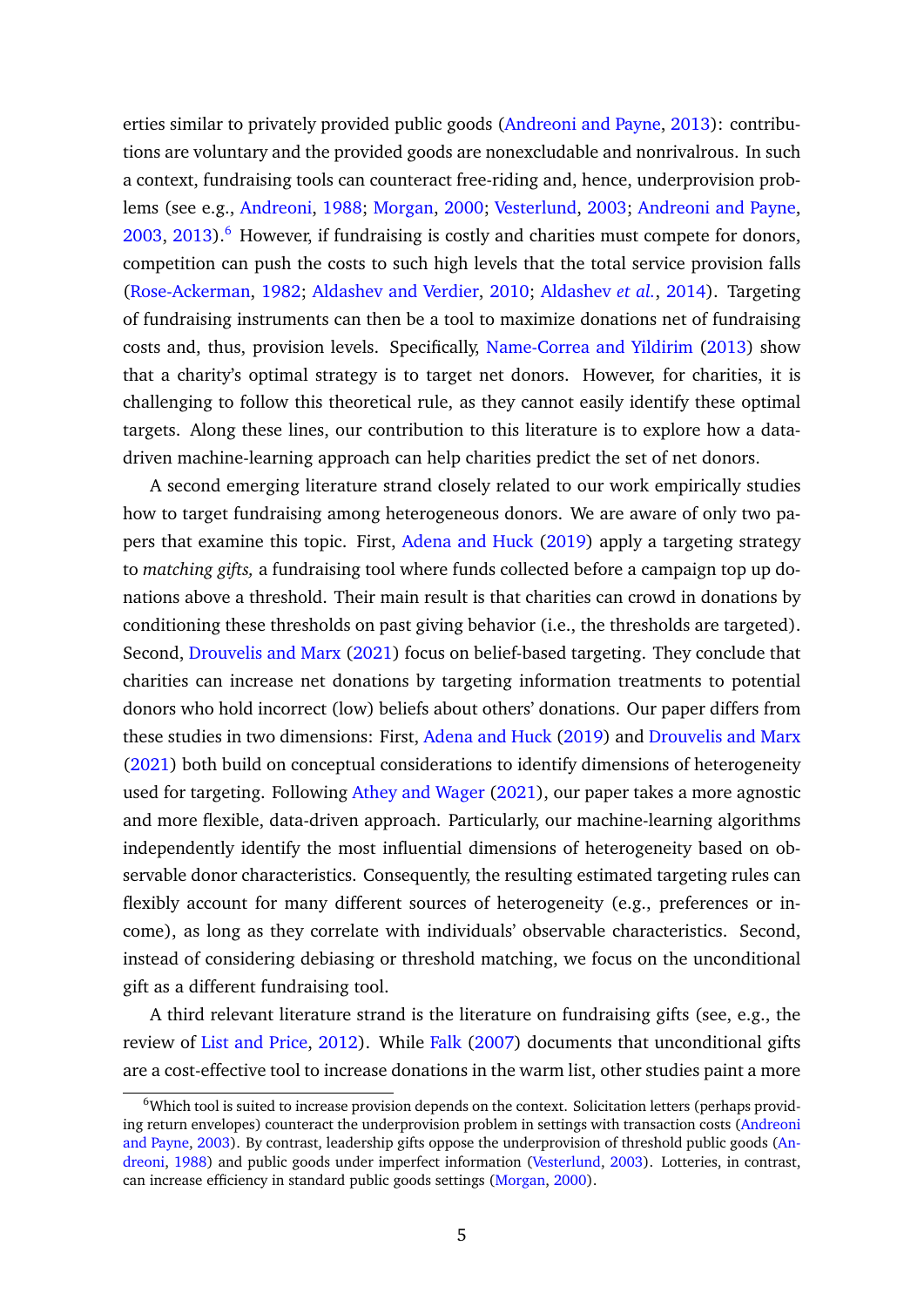scattered picture. For example, [Landry](#page-36-3) *et al.* [\(2010\)](#page-36-3) find zero effects of gifts in the warm list, and [Alpizar](#page-32-4) *et al.* [\(2008\)](#page-32-4) conclude that conditional on giving, gifts even lower contributions. Yin *[et al.](#page-38-1)* [\(2020\)](#page-38-1) present similar results.<sup>[7](#page-6-0)</sup> We add to the looming discussion on the causes of effect heterogeneity by showing that individual heterogeneity alone is powerful enough to account for gifts' negative and positive effects.<sup>[8](#page-6-1)</sup> In particular, in our setting, some groups of potential donors increase donations in response to gifts, and other groups reduce their donations. This finding persists if we restrict our sample to the warm list only. While these findings are insightful in themselves, our main contribution to this literature is to demonstrate that charities can effectively exploit the effect heterogeneities to target gifts optimally.

By focusing on effect heterogeneity, we contribute to a fourth literature strand, heterogeneous responses to fundraising that identifies five forms of heterogeneity: (a) characteristics of the charitable organization and the purpose of the charity (e.g., [Okten and](#page-36-4) [Weisbrod,](#page-36-4) [2000;](#page-36-4) [de Vries](#page-34-3) *et al.*, [2015\)](#page-34-3), (b) characteristics of the donors (e.g., [Andreoni](#page-32-5) *[et al.](#page-32-5)*, [2003;](#page-32-5) [Andreoni and Vesterlund,](#page-33-5) [2001;](#page-33-5) [Rajan](#page-36-5) *et al.*, [2009;](#page-36-5) [Wiepking and James,](#page-38-2) [2013\)](#page-38-2), (c) donation motives or preferences of donors (e.g., [Bakshy](#page-33-6) *et al.*, [2012;](#page-33-6) [Har](#page-35-2)[baugh](#page-35-2) *et al.*, [2007;](#page-35-2) [Kizilcec](#page-35-3) *et al.*, [2018\)](#page-35-3), (d) past donation behavior [\(Schlegelmilch and](#page-37-3) [Diamantopoulos,](#page-37-3) [1997;](#page-37-3) [Hassell and Monson,](#page-35-4) [2014\)](#page-35-4), and (e) crowding out [\(Meer,](#page-36-6) [2017\)](#page-36-6). Instead of studying single, selected dimensions of heterogeneity, we combine a range of individual characteristics and past donation behavior. Additionally, our paper adds a rarely used determinant of heterogeneity to the analysis, geospatial characteristics. As this information is easily accessible to charities, it is particularly beneficial for optimal targeting.<sup>[9](#page-6-2)</sup>

**Marketing literature.** Our paper also relates to two strands of literature on the targeting of marketing interventions. The first strand applies machine-learning techniques to target marketing in contexts other than charitable giving. For example, [Guelman](#page-35-5) *et al.* [\(2015\)](#page-35-5) and [Ascarza](#page-33-7) [\(2018\)](#page-33-7) study targeting of retention efforts to lower customer churn in telecommunications, professional memberships, and insurance. Moreover, [Fong](#page-34-4) *et al.* [\(2019\)](#page-34-4), [Ellickson](#page-34-5) *et al.* [\(2020\)](#page-34-5), [Gubela](#page-35-6) *et al.* [\(2020\)](#page-35-6), and [Smith](#page-37-4) *et al.* [\(2021\)](#page-37-4) study targeting of recommendations, promotions, coupons, and pricing (mainly in online marketing). These studies not only consider contexts very different from ours, but also employ other methods. Particularly, the papers estimate heterogeneous effects of (randomized)

<span id="page-6-0"></span> $7$ Thank-you gifts that charities hand out after a donation also seem to lower subsequent donations [\(Newman and Shen,](#page-36-7) [2012\)](#page-36-7). [Eckel](#page-34-6) *et al.* [\(2018\)](#page-34-6) directly compare unconditional and thank-you gifts and show that donors are twice as likely to give when they receive a high-quality unconditional gift.

<span id="page-6-1"></span><sup>8</sup>Of course, differences in the overall setting (such as varying causes of charities) might also explain why different studies come to varying conclusions.

<span id="page-6-2"></span><sup>9</sup>[Dong](#page-34-7) *et al.* [\(2019\)](#page-34-7) and [Glaeser](#page-34-8) *et al.* [\(2018,](#page-34-8) [2020\)](#page-34-9) show that geospatial characteristics are good proxies for income and socioeconomic characteristics. One reason is neighborhood segregation (see, e.g., [Heblich](#page-35-7) *[et al.](#page-35-7)*, [2020\)](#page-35-7).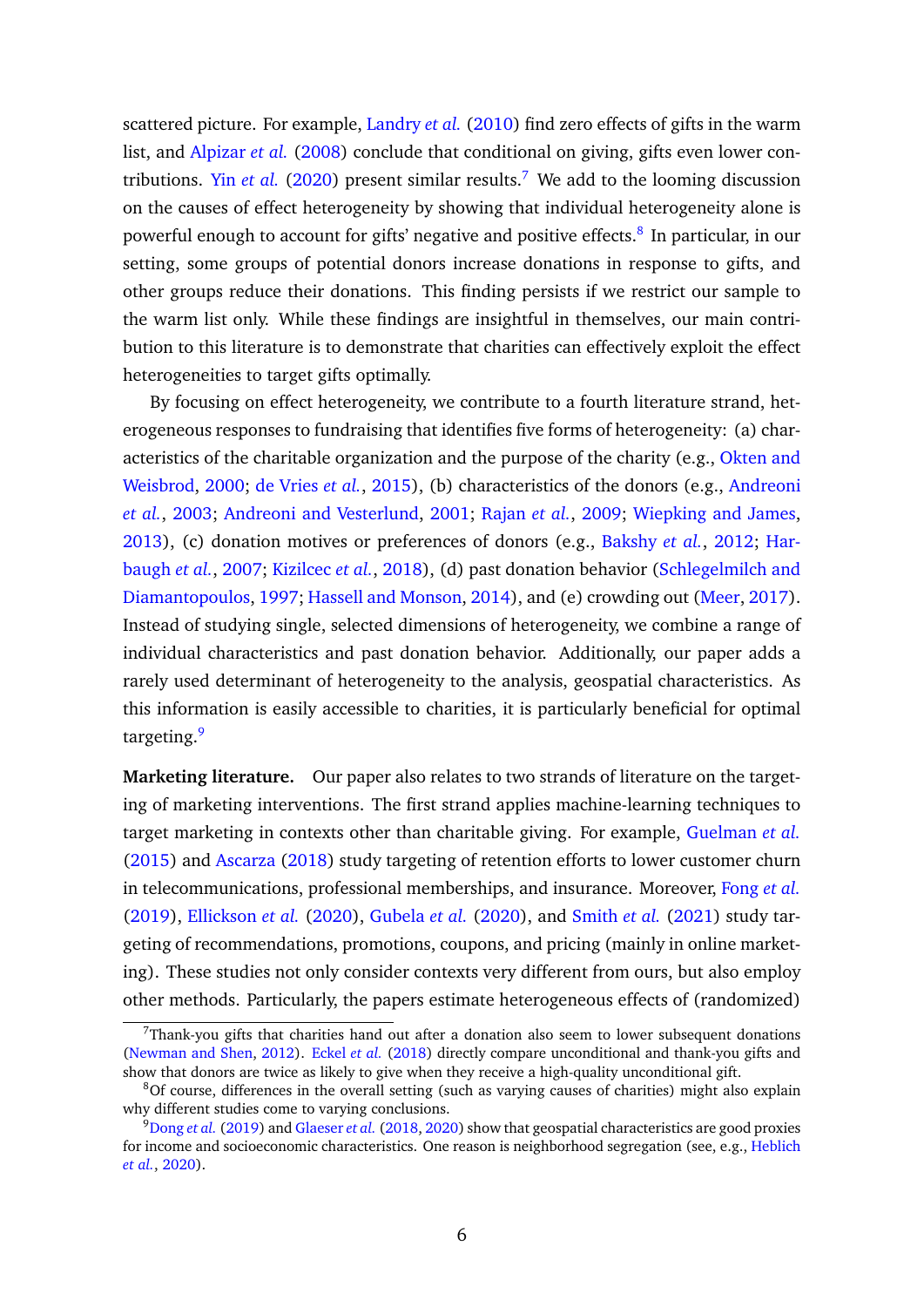marketing interventions and transform them into a targeting rule by discretizing.<sup>[10](#page-7-1)</sup> Our paper, instead, follows [Athey and Wager](#page-33-3) [\(2021\)](#page-33-3) and estimates the optimal targeting rule directly (instead of first estimating the effect heterogeneity). To the best of our knowledge, our paper is the first application of this novel, more direct method, explicitly tailored for optimal targeting.<sup>[11](#page-7-2)</sup> The second relevant literature strand is the literature on *charitable marketing* (see, e.g., [Winterich](#page-38-3) *et al.*, [2013;](#page-38-3) [Kizilcec](#page-35-3) *et al.*, [2018\)](#page-35-3). While this literature has studied targeting in charitable giving, it so far has not used the powerful machine-learning-targeting toolkit. To sum up, the available studies deviate from our paper either because they use machine learning in contexts other than charitable giving or because they study targeting in charitable giving without using causal machine-learning techniques.<sup>[12](#page-7-3)</sup>

**Methodological literature.** Methodologically, we contribute to the small but rapidly growing literature that applies machine-learning methods to target public and private policies (e.g., [Andini](#page-32-6) *et al.*, [2018;](#page-32-6) [Hitsch and Misra,](#page-35-8) [2018;](#page-35-8) [Kang](#page-35-9) *et al.*, [2013;](#page-35-9) [Knaus](#page-36-8) *et al.*, [2020;](#page-36-8) [Knittel and Stolper,](#page-36-9) [2019;](#page-36-9) [Rockoff](#page-37-5) *et al.*, [2011;](#page-37-5) [Kleinberg](#page-35-10) *et al.*, [2015\)](#page-35-10). While these papers consider such contexts as taxation and labor-market programs, our study is the first that applies a fully fledged optimal policy learning algorithm like that of [Athey and](#page-33-3) [Wager](#page-33-3) [\(2021\)](#page-33-3) to the context of charitable giving. One of our goals is to provide an intuitive introduction of the used methods to guide their application.

## <span id="page-7-0"></span>**3 Experimental Design and Data**

Our approach to derive a machine-learning-based optimal targeting rule proceeds in three steps. First, we conduct a field experiment that randomly allocates our fundraising instrument, an unconditional gift. Second, we use machine-learning algorithms to estimate the optimal targeting rule for this gift in a random subsample of the experimental data while retaining the remaining sample. Third, we extrapolate the estimated optimal targeting rule to the retained sample and apply off-policy-learning techniques to assess the estimated rule's out-of-sample performance. While this section details the experimental design and data, Section [4](#page-11-0) outlines the machine-learning and off-policy learning approaches.

<span id="page-7-1"></span><sup>&</sup>lt;sup>10</sup>The marketing literature labels this procedure "uplift modeling." Economists call similar methods "effect-based targeting."

<span id="page-7-2"></span> $11$ Related machine-learning-based literature profiles or segments customers solely based on their responses under one condition. For example, Cui *[et al.](#page-34-10)* [\(2006\)](#page-34-10) and Kim *[et al.](#page-35-11)* [\(2005\)](#page-35-11) show that neural networks are valuable tools to improve targeting in response models. Moreover, Abe *[et al.](#page-32-7)* [\(2004\)](#page-32-7) successfully apply reinforcement learning to cross-channel marketing, and [Schwartz](#page-37-6) *et al.* [\(2017\)](#page-37-6) apply a multiarmed bandit to target display advertising.

<span id="page-7-3"></span><sup>&</sup>lt;sup>12</sup>See [Simester](#page-37-7) *et al.* [\(2020\)](#page-37-7) for a discussion of common data challenges of applying machine learning to target customers "in the wild."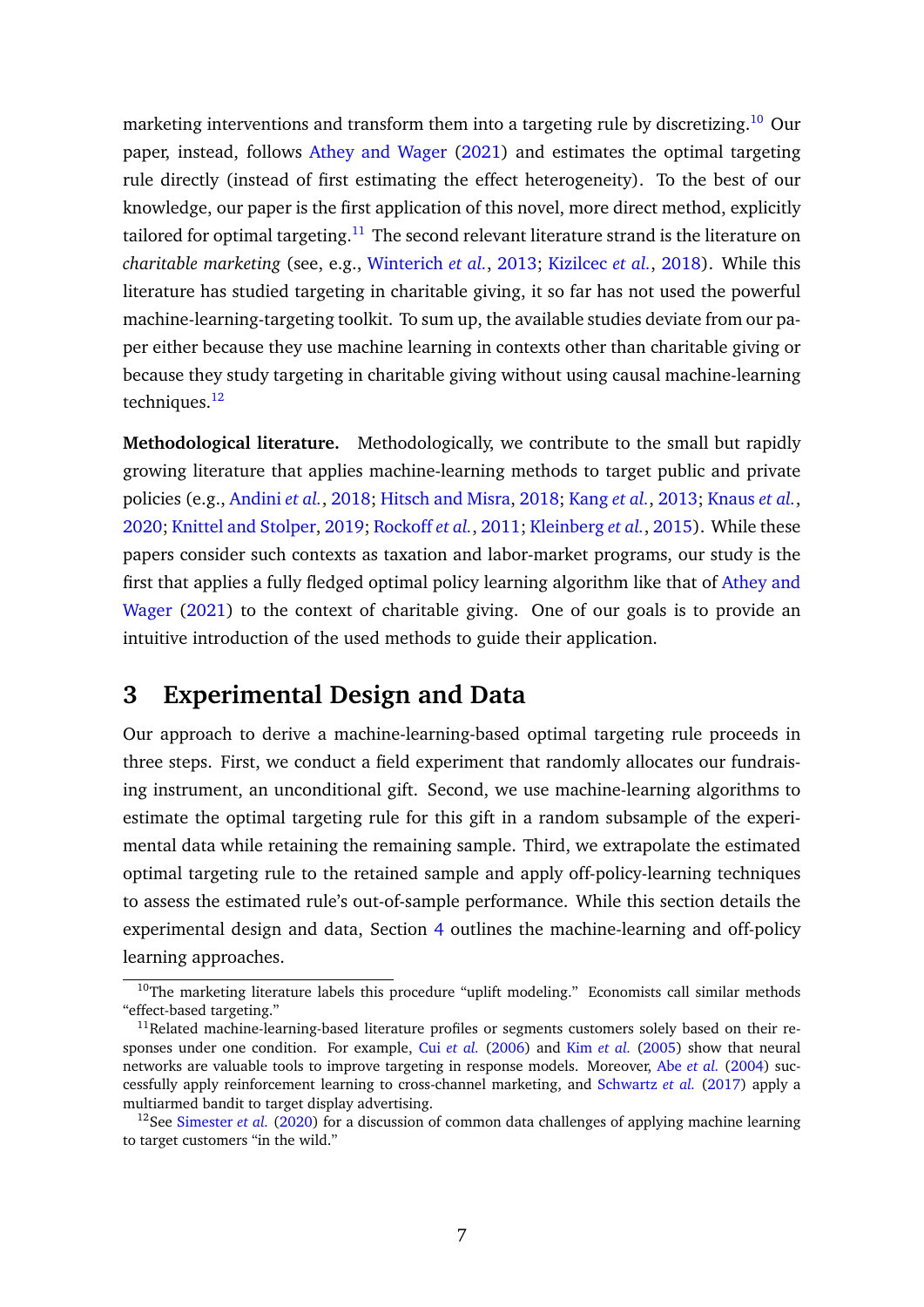### **3.1 The Natural Field Experiment**

In 2014, we implemented a natural field experiment in collaboration with a fundraiser of the Catholic Church that operates in a German urban area.<sup>[13](#page-8-0)</sup> For decades, this fundraiser has organized a large-scale, annual fundraising campaign: Once a year, it has mailed solicitation letters to all resident church members, irrespective of previous donations. This fund drive aims to finance local church-related projects, such as the renovation of clergy houses, parish centers, or churches. Our experiment exploited this campaign by (a) experimentally altering how the fundraiser contacted potential donors in 2014 and (b) analyzing individuals' behavior in 2014 and 2015.

**Control group.** Individuals in our experiment's control group received the standard solicitation letter, the contents of which remained unchanged from the pre-experiment years. Particularly, the letter highlighted the fundraiser's cause and asked recipients for a donation. To lower transaction costs, the fundraiser distributed the solicitation letter together with a remittance slip, prefilled with the fundraiser's bank account and the donor's name. In the pre-experiment years, potential donors received identical transac-tion forms.<sup>[14](#page-8-1)</sup>

**Gift treatment.** Our design of the gift treatment closely follows [Falk](#page-34-0) [\(2007\)](#page-34-0). In 2014, individuals in this treatment received the solicitation letter together with an unconditional gift. The gift consisted of three envelopes paired with different folded cards, picturing Albrecht Dürer's "immaculate flower studies" (see Figure [1\)](#page-9-0). Further, we added one sentence to the solicitation letter, stating that the fundraiser "would like to provide the included folded cards as a gift." The total per-unit cost for mailing the control-group solicitation letter amounted to 0.43 euro (printing plus postage). In the gift treatment, the per-unit cost increased by 1.16 euro (postcards and envelopes: 0.47 euro; boxing and additional postage: 0.69 euro). Notably, our treatment consisted of a one-time intervention. From 2015 onward, all individuals in the sample received a solicitation letter very similar to the one distributed in the pre-experiment years.

**Sample.** In 2014, 26% of the urban area's population were members of the Catholic Church. We drew a sample from this population consisting of 2,354 warm-list individuals (individuals who had donated at least once before the experiment) and 17,425 cold-list individuals (individuals who had never donated before). These individuals were then randomly allocated to the control and treatment groups, exploiting a stratified randomization scheme. Particularly, we assigned 1,180 of the warm-list individuals to the gift

<span id="page-8-0"></span> $13$ In 2015, we implemented a second experiment with two treatments, an unconditional gift treatment and a gift treatment that framed the gift as a reward for past donations. We evaluate and compare the effects of these differently framed gifts in a companion paper.

<span id="page-8-1"></span> $14$  For years, donations in the context of the fund drive could be made exclusively via bank transfer.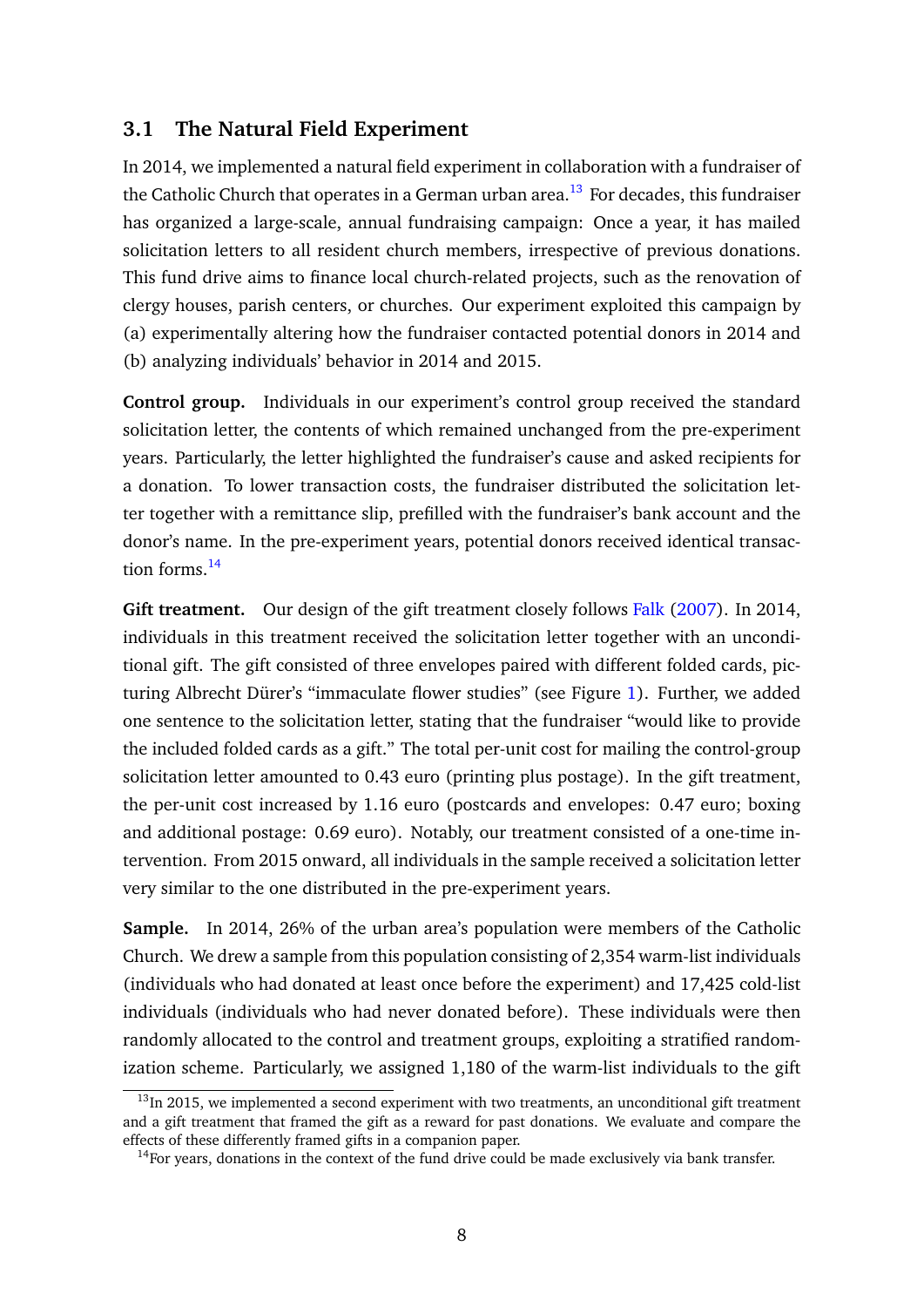<span id="page-9-0"></span>Figure 1: The gift consisting of the three folded cards and envelopes



**Notes:** The gifts consisted of three different folded cards showing flower motifs from paintings of Albrecht Dürer plus three envelopes.

treatment and 1,174 to the control group.<sup>[15](#page-9-1)</sup> By contrast, 2,283 cold-list individuals received the treatment, while 15,142 were part of the control group.

**The setting's benefits.** Our setting serves as a suitable testing ground for machinelearning-based optimal targeting. First, as the fundraiser did not employ any targeting strategies before the experiment, the setting offers a clean environment to study our machine-learning approach's potential. Second, it provides rich data that not only allow us to estimate powerful targeting rules, but also enable us to test which type of data are especially beneficial for machine-learning-based optimal targeting (see the following description of the data). Third, because the fundraiser contacts all church members exhaustively, the setting offers the possibility to study the cold and warm lists separately. We, hence, can not only examine the optimal targeting of gifts among past donors, but also explore whom to target in the process of acquiring new donors. Fourth, because we were able to gather data for two postexperiment years, the setting allows us to study if the estimated optimal targeting rule increases total donations or simply pulls forward donations from 2015 to 2014. Fifth, because religious giving dominates the charitable giving landscape [\(List,](#page-36-10)  $2011$ ), targeting is particularly relevant in this context.<sup>[16](#page-9-2)</sup>

<span id="page-9-1"></span> $15$ The strata were defined based on list (warm vs. cold), gender, household type indicators, quintiles of individuals' predicted baseline willingness to give, and quintiles of age. To construct a proxy for the baseline willingness to give in the treatment year, we first regressed an indicator variable for giving in the year before the experiment on indicator variables for further lags of the giving indicator. We then used the estimated model to predict the probability of giving in the treatment year (out of sample).

<span id="page-9-2"></span><sup>&</sup>lt;sup>16</sup>For example, in Germany, church-related causes benefit the most from private giving: They receive approximately 35% of total private giving [\(Deutscher Spendenrat,](#page-34-11) [2016\)](#page-34-11). No other type of cause benefits from a similarly high share of total donations. The numbers for the United States are very similar [\(Andreoni and Payne,](#page-33-1) [2013\)](#page-33-1).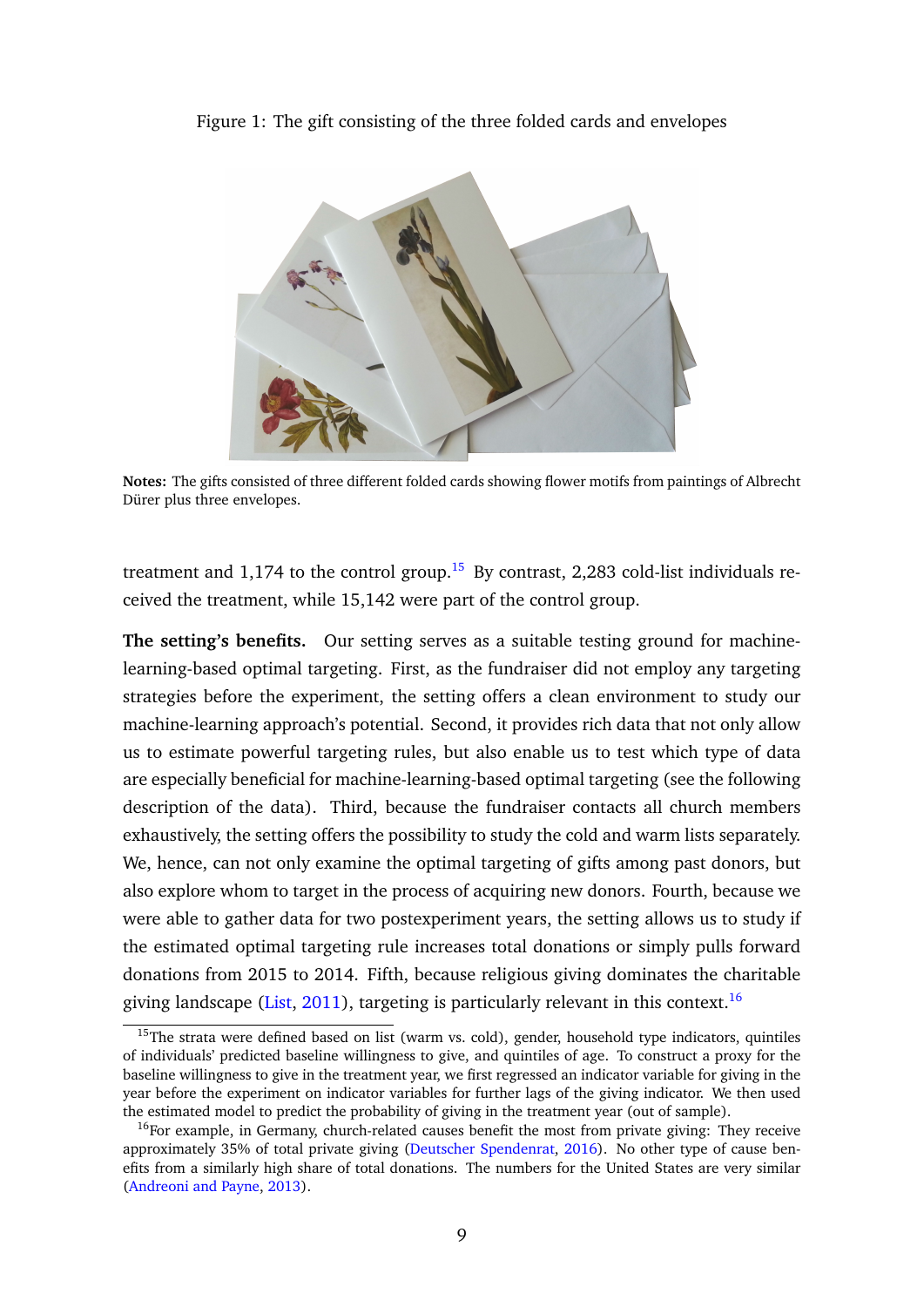#### **3.2 The Data**

**Data sources.** Our study draws on two separate, comprehensive data sets. The first set of data includes administrative records provided by the Catholic Church. The records hold a number of socioeconomic characteristics, such as gender, marital status, and age. Furthermore, they contain individual-specific information on donations for the years 2006–2015. Accordingly, we observe all potential donors' donation histories for eight pre-experiment years and their donations in the first two years after the experiment. Our second data source is Google Maps. Specifically, we used the Google Maps API to collect geospatial information on economic and cultural facilities near each individual's residence. We then merged this data with the administrative records based on postal addresses. In particular, we collected the number of restaurants, supermarkets, medical facilities, cultural facilities, and churches within 300 meters of each the home address. We also web-scraped the distance from the home address to the central train station, city hall, main church, and airport. Furthermore, we retrieved the elevation of the home address. The main reason for using these geospatial characteristics is that they are readily available to charities and are powerful proxies for income and other socioeconomic characteristics [\(Dong](#page-34-7) *et al.*, [2019;](#page-34-7) [Glaeser](#page-34-8) *et al.*, [2018,](#page-34-8) [2020\)](#page-34-9) that likely explain response heterogeneity. Taken together, our algorithms for optimal targeting rely on three types of input data: (a) socioeconomic information, (b) information on past donation behavior, and (c) publicly available geospatial information. Note that charities that manage to collect even more comprehensive datasets could further improve machine-learning-based optimal targeting.

**Descriptive statistics.** Table [1](#page-11-1) reports the descriptive statistics for the donation amount and the donation probability. Furthermore, supplementary tables either study the balance of observable characteristics across the warm and cold lists (see Table [A.1](#page-40-0) in Online Appendix [A\)](#page-2-3) or the control and treatment groups (see Tables [A.2](#page-41-0) and [A.3\)](#page-42-0). Several distinctive features of the data stand out. First, unsurprisingly, cold-list individuals donated much less in the first year after the experiment (average donation: 0.18 euro) compared to warm-list individuals (average: 16.02 euro). Their donation probability is also much lower. Similar results emerge when summing up the donations made in the first two years after the experiment. Second, donations are highly right-skewed and have excess kurtosis, highlighting that few donors give extraordinarily large gifts. The following analysis highlights that, despite this data feature complicating our prediction task, we are nevertheless able to estimate effective optimal targeting rules. Third, cold list and warm list individuals differ in socioeconomic characteristics (see Table  $A.1$ ).<sup>[17](#page-10-0)</sup>

<span id="page-10-0"></span> $17$ On average, cold list individuals are younger, have a higher likelihood of being single, and tend to have a shorter residency duration in the urban area. Individuals in the warm list donated an average of four times, with a total donation amount of 126 euro over the eight years before the experiment. By construction, cold list individuals have a donation history of zero donations. Individuals in the cold list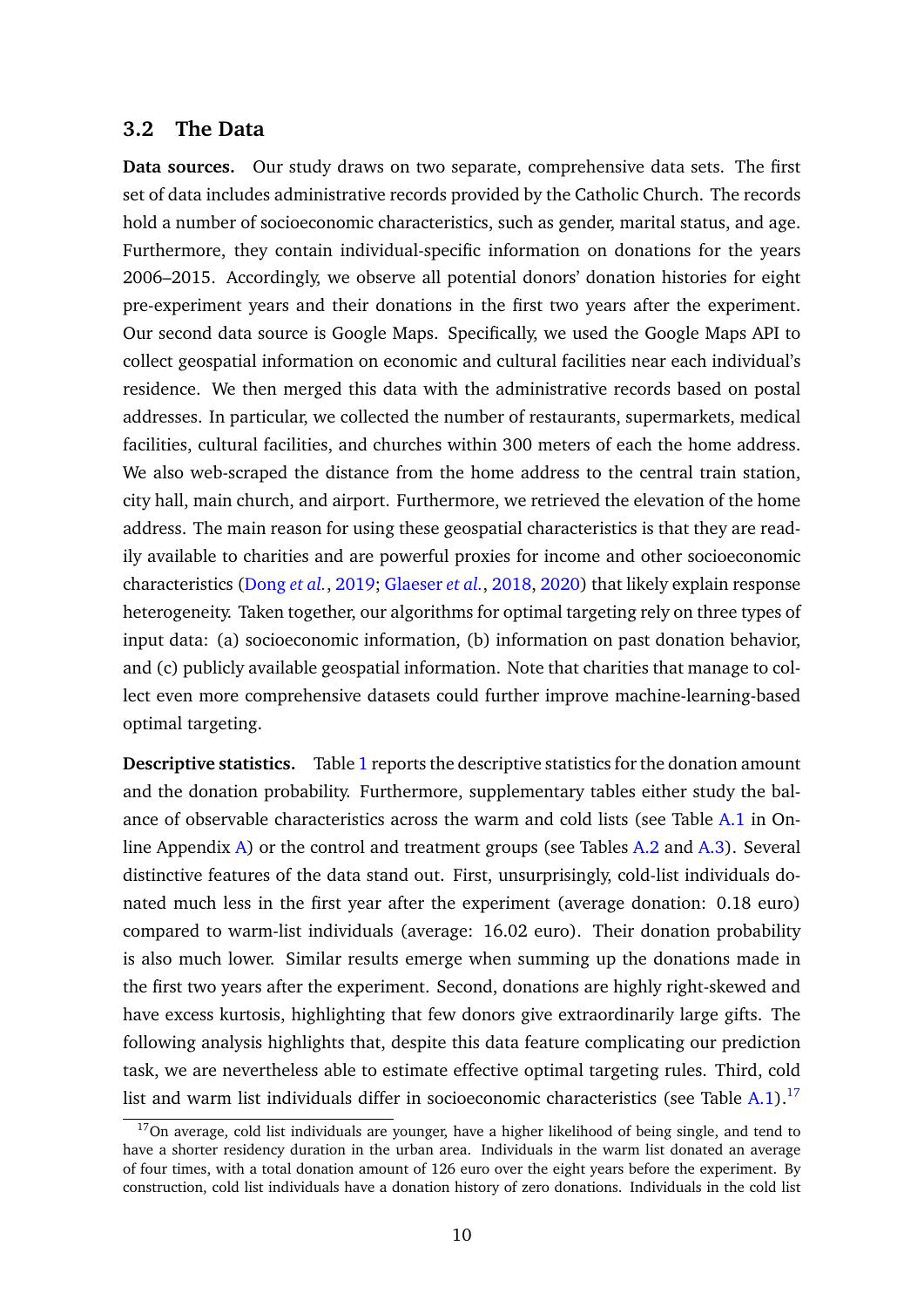|                                       | Mean               | Std. dev. | Skewn. | Kurt.   | Min.     | Max. |  |  |  |  |
|---------------------------------------|--------------------|-----------|--------|---------|----------|------|--|--|--|--|
|                                       | (1)                | (2)       | (3)    | (4      | (5)      | (6)  |  |  |  |  |
| Panel A: Warm list                    |                    |           |        |         |          |      |  |  |  |  |
| 1st year after the experiment         |                    |           |        |         |          |      |  |  |  |  |
| A1. Donation amount (euro)            | 16.02              | 30.38     | 4.70   | 39.05   | $\theta$ | 450  |  |  |  |  |
| A2. Donation dummy                    | 0.49               |           |        |         | 0        | 1    |  |  |  |  |
| 1st and 2nd year after the experiment |                    |           |        |         |          |      |  |  |  |  |
| A3. Donation amount (euro)            | 30.48              | 53.19     | 4.96   | 49.23   | 0        | 900  |  |  |  |  |
| A4. Donation dummy                    | 0.57               |           |        |         | $\Omega$ | 1    |  |  |  |  |
|                                       | Panel B: Cold list |           |        |         |          |      |  |  |  |  |
| 1st year after the experiment         |                    |           |        |         |          |      |  |  |  |  |
| B1. Donation amount (euro)            | 0.18               | 3.00      | 38.39  | 2,049.4 | 0        | 200  |  |  |  |  |
| B2. Donation dummy                    | 0.009              |           |        |         | $\Omega$ | 1    |  |  |  |  |
| 1st and 2nd year after the experiment |                    |           |        |         |          |      |  |  |  |  |
| B3. Donation amount (euro)            | 0.43               | 4.85      | 23.12  | 779.6   | 0        | 240  |  |  |  |  |
| B4. Donation dummy                    | 0.017              |           |        |         | 0        |      |  |  |  |  |

<span id="page-11-1"></span>Table 1: Descriptive statistics of donation amount and donation probability

**Notes:** This table shows descriptive statistics for our primary outcomes, (a) the donation amount and (b) variables indicating whether a person donated or not. We consider the warm list (Panel A) and cold list (Panel B) separately. Further, we track our outcomes over two periods, the first year after and the first two years after the experiment. For dummy variables, the first moment is sufficient to infer the entire distribution.

This observation suggests that individual characteristics might explain heterogeneous giving behavior. Fourth, the observable characteristics are very well balanced across the treatment and control groups (see Tables [A.2](#page-41-0) and [A.3\)](#page-42-0).

## <span id="page-11-0"></span>**4 Empirical Strategy**

This section describes the estimation and identification strategy of machine-learningbased optimal targeting rules and how to assess the rules' out-of-sample performance. We start by introducing conditional average treatment effects (CATEs) in Subsection [4.1.](#page-12-0) The CATEs formally describe heterogeneous treatment effects as a function of observable characteristics. In Subsection [4.2,](#page-13-0) we then introduce binary optimal targeting rules that are related to the continuous CATEs. These rules maximize the charity's net donations by assigning individuals to either the targeted group or the untargeted group. Recall that our approach directly estimates the optimal targeting rule. This feature distinguishes it from approaches that first estimate the continuous CATEs and then derive the rules as

live, on average, closer to the city center (closer to city hall and the central station) than individuals on the warm list. Close to the home address (within 300 meters), cold-list individuals have, on average, more access to restaurants, supermarkets, medical and cultural facilities, and churches than warm-list individuals.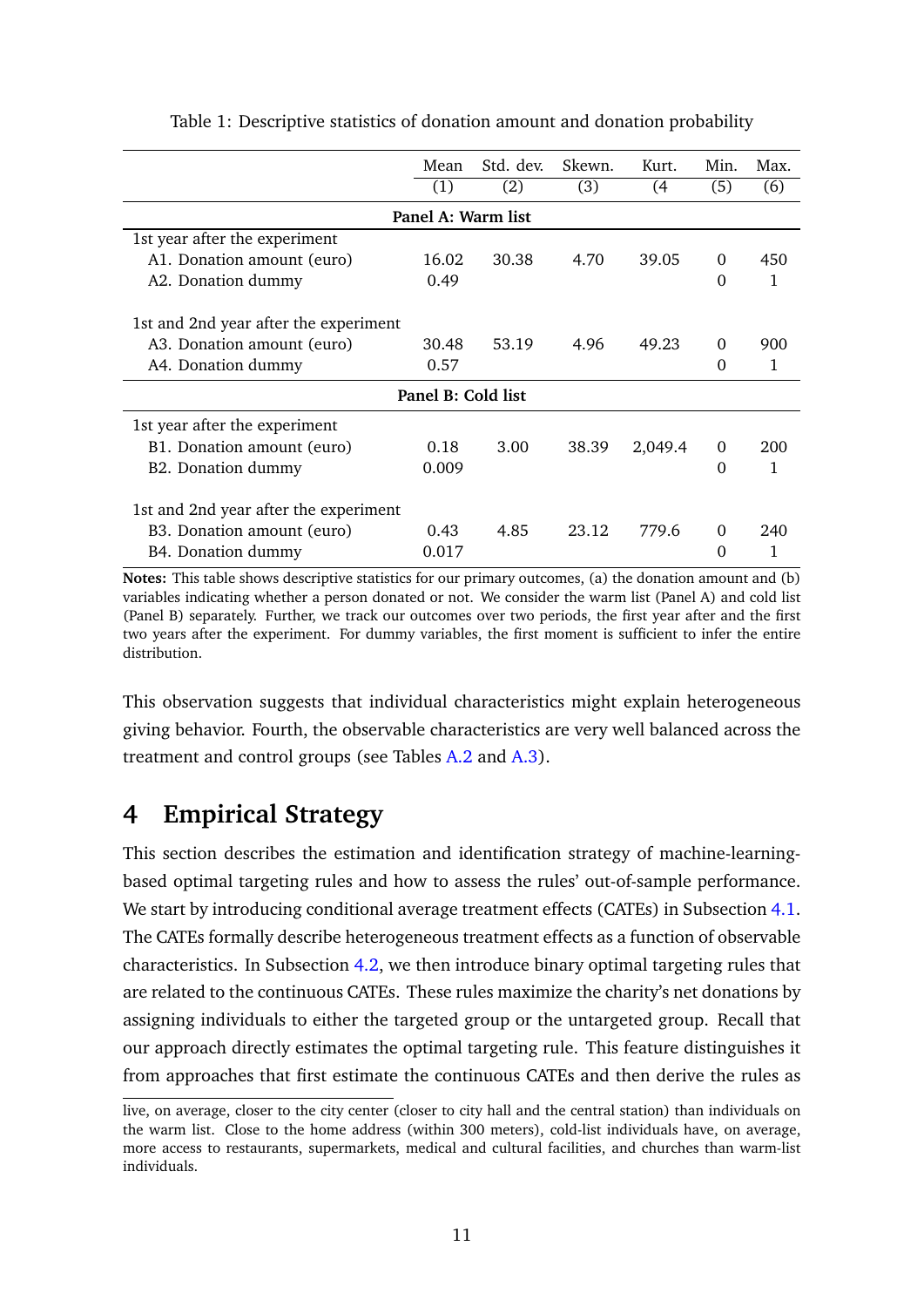nonlinear transformations of these effects. In the final step, we discuss our classification approach in Subsection [4.3.](#page-14-0) In Subsection [4.3,](#page-14-0) we further discuss how we measure our targeting rules' out-of-sample performance compared to benchmark rules.

### <span id="page-12-0"></span>**4.1 Conditional Average Treatment Effects**

**Notation.** We use the potential-outcome framework [\(Rubin,](#page-37-8) [1974\)](#page-37-8) to describe the parameters of interest. The potential-outcome framework is useful when studying targeting because it allows us to describe an individual's reaction under different (counterfactual) treatment conditions. The treatment variable  $D_i$  indicates whether a fundraising gift was sent to individual *i* (for  $i = 1, \ldots, N$ ), with

$$
D_i = \begin{cases} 1 & \text{when a gift was sent, and} \\ -1 & \text{otherwise.} \end{cases}
$$

*Yi* (1) denotes the potential donations in response to the solicitation letter with a fundraising gift. *Y<sup>i</sup>* (−1) denotes the potential donations in response to the letter unaccompanied by fundraising gifts.

**Causal effects.** Using the previous notation, the individual causal effects are

$$
\delta_i = Y_i(1) - Y_i(-1).
$$

In an ideal world, the charity would know  $\delta_i$ . It could then (exclusively) assign the gift to individuals for whom  $\delta_i$  exceeds the gift's cost. However, because  $Y_i(1)$  and  $Y_i(-1)$ cannot be observed simultaneously, the fundamental problem of causal analysis is that *δi* is unobservable. Nevertheless, it is possible to identify and estimate group averages of  $\delta_i$ . For example, the average treatment effect (ATE),  $\delta = E[\delta_i] = E[Y_i(1) - Y_i(-1)]$ , is the expected average effect of the gift on donations. Moreover, there might be effect heterogeneity with regard to observable characteristics  $X_i$ , which allows researchers to identify even finer-grained subgroup-specific effects. For example, [Andreoni and Vesterlund](#page-33-5) [\(2001\)](#page-33-5) and [Andreoni](#page-32-5) *et al.* [\(2003\)](#page-32-5) show that men and women differ in their donation behavior. In this vein, the CATE describes the influence of an individual's characteristics *x* on the expected average effect of sending the fundraising gift to the individual:

$$
\delta(x) = E[\delta_i | X_i = x] = E[Y_i(1) - Y_i(-1)|X_i = x].
$$

**Identification of causal effects.** The ATEs and CATEs are identified from observable data under the stratified experimental design and the stable unit treatment value as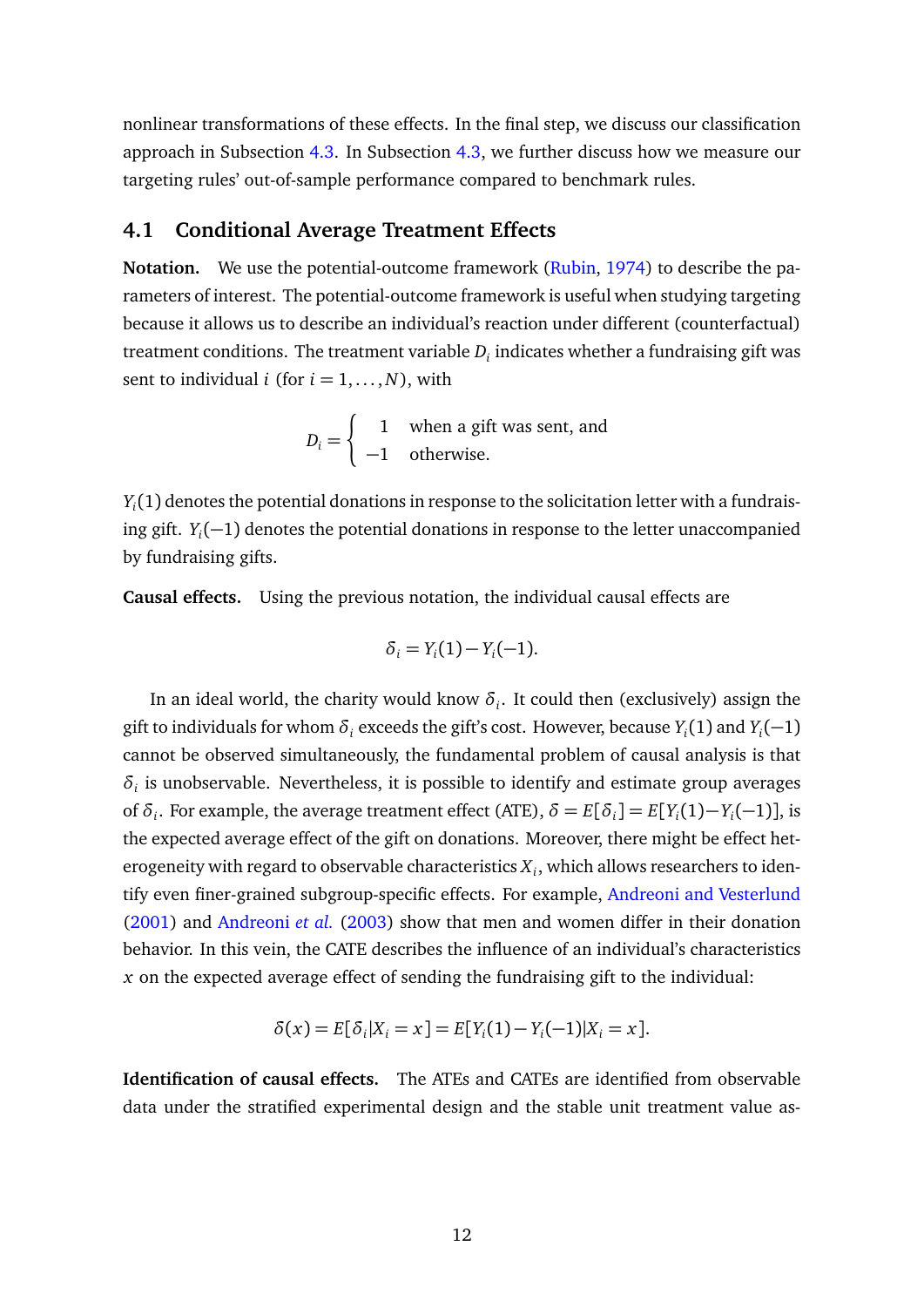sumption (SUTVA) (see proof in Appendix  $B$ ):

$$
Y_i = Y_i(-1) + \frac{1+D_i}{2} (Y_i(1) - Y_i(-1)),
$$

The strata characteristics, which we call *Z<sup>i</sup>* , are relevant to achieve identification. In contrast, the exogenous characteristics, *X<sup>i</sup>* , are potentially associated with heterogeneous effects of the gift, but we do not need them for identification.

#### <span id="page-13-0"></span>**4.2 Targeting Rules**

**Optimal targeting rule.** A targeting rule,  $\pi(X_i) \in \{-1, 1\}$ , is a deterministic function that assigns the gift to prospective donors based on their observable characteristics, *X<sup>i</sup>* . Under the rule, individuals with  $\pi(X_i) = 1$  receive the solicitation letter with the gift, and individuals with  $\pi(X_i) = -1$  receive the solicitation letter without the gift. The purpose of the optimal targeting rule is to maximize the expected net donation  $P(\cdot)$  of the fundraising campaign, defined as the expected donation minus the gift's variable costs. Formally, the expected net donation is

$$
P(\pi(X_i)) := E\bigg[Y_i(\pi(X_i)) - \frac{1 + \pi(X_i)}{2}c\bigg],
$$
\n(1)

where  $Y_i(\pi(X_i))$  is the donation amount of individual *i* under the rule  $\pi(X_i)$  and  $c$  are the variable costs of the gift. We ignore fixed costs, as they do not alter the targeting rule.

**Benchmarks rules.** To evaluate the gains of optimal targeting, we compare the expected net donations under the optimized rule  $P(\pi(X_i))$  to the expected net donations under three benchmarks: a rule that assigns the gift to everybody (all-gift benchmark), a rule that assigns the gift to no one (no-gift benchmark), and a rule with random allocation (random-gift benchmark). First, we can contrast the optimal targeting rule to the all-gift benchmark  $\pi(X_i) = \pi_1 = 1$ . For this benchmark, the expected net donation is  $P(\pi_1) = E[Y_i(1)] - c$ . Consequently, the excess net donation of the optimal targeting rule compared to this benchmark is

$$
Q_1(\pi(X_i)) := P(\pi(X_i)) - P(\pi_1) = E\left[\frac{\pi(X_i) - 1}{2}(\delta_i - c)\right].
$$

Second, equivalently, we compare the optimal rule to the no-gift benchmark  $\pi(X_i)$  =  $\pi_{-1} = -1$ , under which the expected donations are  $P(\pi_{-1}) = E[Y_i(-1)]$ . Thus, relative to this benchmark, optimal targeting increases net donations by

$$
Q_{-1}(\pi(X_i)) := P(\pi(X_i)) - P(\pi_{-1}) = E\left[\frac{1 + \pi(X_i)}{2}(\delta_i - c)\right].
$$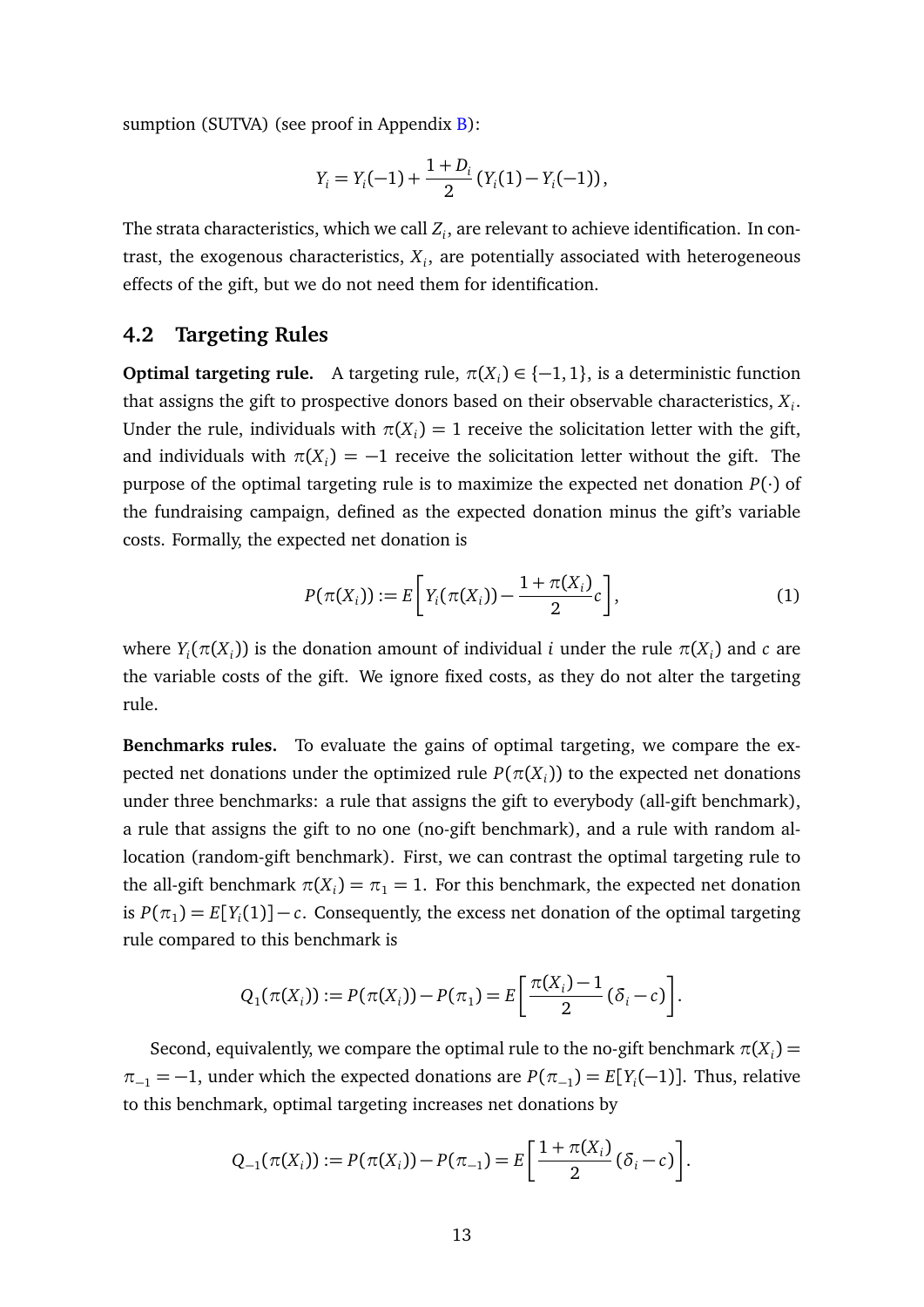Third, we consider the random-gift benchmark,  $\pi_R$ , under which each individual has a 50% probability of receiving the gift. Given that  $\pi_R$  triggers the expected net donation of  $P(\pi_R) = 1/2 \cdot (E[Y_i(1) + Y_i(-1)] - c)$ , the excess net donation of the optimal rule is

<span id="page-14-1"></span>
$$
Q_R(\pi(X_i)) := P(\pi(X_i)) - P(\pi_R) = \frac{1}{2} E[\pi(X_i)(\delta_i - c)]
$$
  
= 
$$
[Q_1(\pi(X_i)) + Q_{-1}(\pi(X_i))]/2.
$$
 (2)

The random rule can be viewed as a default option when no information about the effectiveness of the fundraising instrument is available, and the fundraiser has no preferences about the allocation of the instrument.

Two further points are of note. First, the optimal targeting rule which maximizes the net donations  $P(\cdot)$ , also maximizes  $Q_1(\cdot)$ ,  $Q_{-1}(\cdot)$ , and  $Q_R(\cdot)$ . The reason is that  $P(\pi_1)$ ,  $P(\pi_{-1})$ , and  $P(\pi_{R})$  are constant. Second, for the estimation of the optimal targeting rule, we maximize the sample analog of [\(2\)](#page-14-1). Because we do not observe the individual causal effects,  $\delta_i$ , which we need to determine [\(2\)](#page-14-1), we first discuss how to approximate these parameters.

#### <span id="page-14-0"></span>**4.3 Estimation**

To introduce our estimation strategy of the optimal targeting rule, we proceed in two steps. In the first step, we discuss augmented inverse probability weighting (AIPW) to estimate an approximation of the individual causal effects. In the second step, we show how to use the AIPW score to estimate the optimal targeting rule.

**Augmented inverse probability weighting.** An essential ingredient for the optimal targeting rule is  $\delta_i.$  As we mentioned before,  $\delta_i$  is unobservable and cannot be estimated directly. However, an approximation score of  $\delta_i$  can be sufficient to estimate the optimal targeting rule. The AIPW score,

$$
\Gamma_i = \mu_1(Z_i) - \mu_{-1}(Z_i) + \frac{1+D_i}{2} \cdot \frac{Y_i - \mu_1(Z_i)}{p(Z_i)} + \frac{D_i - 1}{2} \cdot \frac{Y_i - \mu_{-1}(Z_i)}{1 - p(Z_i)},
$$

is an example of such an approximation score.<sup>[18](#page-14-2)</sup> The so-called nuisance parameters are the conditional expectations of the donations,  $\mu_1(z) = E[Y_i|D_i = 1, Z_i = z]$  and  $\mu_{-1}(z) = E[Y_i|D_i = -1, Z_i = z]$ , and the conditional probability that the gift was sent  $p(z) = Pr(D<sub>i</sub> = 1 | Z<sub>i</sub> = z)$ . The latter is often called the propensity score. Under the SUTVA and the experimental design, the expected value of the AIPW score identifies the ATE  $\delta = E[\Gamma_i]$ <sup>[19](#page-14-3)</sup> The conditional expectations of the AIPW score identify the CATEs,

<span id="page-14-2"></span><sup>&</sup>lt;sup>18</sup> Alternatively, [Kitagawa and Tetenov](#page-35-1) [\(2018\)](#page-35-1) suggest inverse probability weighting scores, and [Beygelz](#page-33-8)[imer and Langford](#page-33-8) [\(2009\)](#page-33-8) propose offset weighting scores.

<span id="page-14-3"></span><sup>&</sup>lt;sup>19</sup>Note that the nuisance parameters,  $\mu_1(z) = E[Y_i|D_i = 1, Z_i = z] = E[Y_i(1)|Z_i = z]$  and  $\mu_{-1}(z) =$  $E[Y_i|D_i = -1, Z_i = z] = E[Y_i(-1)|Z_i = z]$ , equal conditional expectations of the potential donations with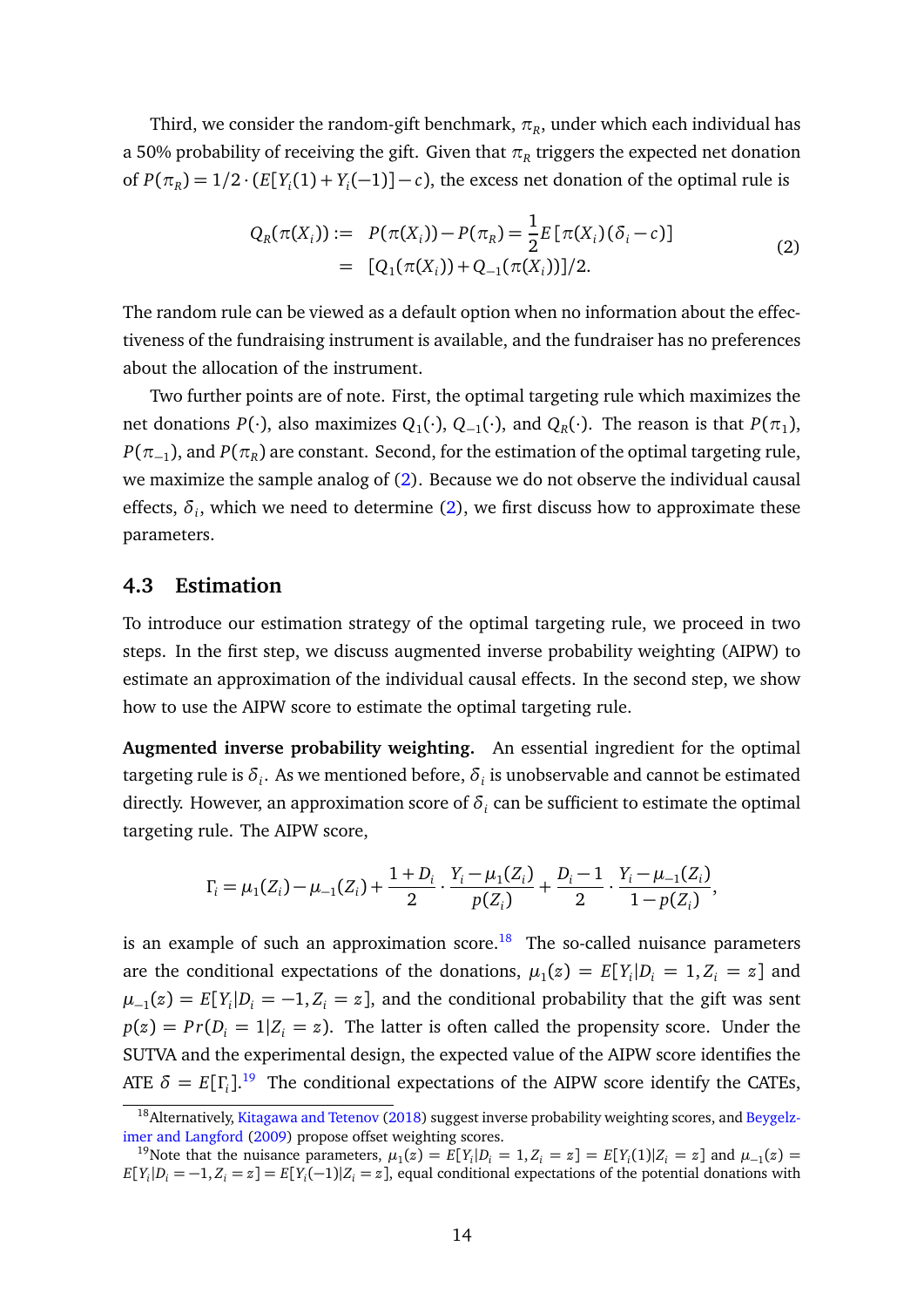$\delta(x) = E[\Gamma_i | X_i = x]$ . For completeness, we sketch the identification proofs for the AIPW score in Online Appendix [C](#page-7-0) (see [Knaus](#page-36-11) *et al.*, [2021,](#page-36-11) for a detailed discussion).

We can estimate the AIPW score as follows. First, we estimate the nuisance parameters. In this step, we obtain the estimated conditional expectations of the potential donations with and without the gift by  $\hat{\mu}_1(z)$  and  $\hat{\mu}_{-1}(z)$  and the estimated propensity score by  $\hat{p}(z)$ . Second, we plug the estimated nuisance parameters into the estimator of the AIPW score,

$$
\hat{\Gamma}_i = \hat{\Gamma}_i(1) - \hat{\Gamma}_i(-1),
$$

with

$$
\hat{\Gamma}_i(1) = \hat{\mu}_1(Z_i) + \frac{1+D_i}{2} \cdot \frac{Y_i - \hat{\mu}_1(Z_i)}{\hat{p}(Z_i)},
$$

and

$$
\hat{\Gamma}_i(-1) = \hat{\mu}_{-1}(Z_i) - \frac{D_i - 1}{2} \cdot \frac{Y_i - \hat{\mu}_{-1}(Z_i)}{1 - \hat{p}(Z_i)}.
$$

The corresponding average-treatment-effect estimator

$$
\hat{\delta} = \frac{1}{N} \sum_{i=1}^{N} \hat{\Gamma}_i
$$
\n(3)

is consistent, asymptotically normal, and semiparametrically efficient under the requirement that the nuisance parameter estimators are consistent and converge sufficiently fast (e.g., [Chernozhukov](#page-33-9) *et al.*, [2017;](#page-33-9) [Robins](#page-37-9) *et al.*, [1994\)](#page-37-9). In our application, we have precise information about the stratification process. Therefore, we use parametric nuisance parameter estimators which satisfy the requirements. In particular, we use a Logit to estimate the propensity score and OLS to estimate the conditional expectations of the potential donations with and without the gift (Table [D.1](#page-46-0) in Online Appendix [D](#page-11-0) reports the estimated coefficients of the different models). As for the CATE estimator, [Semenova and](#page-37-10) [Chernozhukov](#page-37-10) [\(2020\)](#page-37-10), Fan *[et al.](#page-34-12)* [\(2019\)](#page-34-12), and [Zimmert and Lechner](#page-38-4) [\(2019\)](#page-38-4) show that the AIPW scores can also be used to estimate the CATEs,  $\hat{\delta}(x)$ . This requires additional restrictions on the parameter space of *X<sup>i</sup>* (see, e.g., [Knaus,](#page-36-12) [2020,](#page-36-12) for a comprehensive review).

Note that we could alternatively estimate the ATEs and CATEs with a multivariate OLS regression model. To obtain the CATEs, we would have to interact the treatment dummy, *D<sup>i</sup>* , with the characteristics, *X<sup>i</sup>* . However, in contrast to multivariate OLS, the AIPW does not impose any restrictions on the (variable-specific) effect heterogeneity, which is particularly relevant for the targeting approach. Having said this, we show in Section [5](#page-18-0) that the OLS and AIPW estimates of the ATEs are similar.

and without the gift under the SUTVA and the experimental design.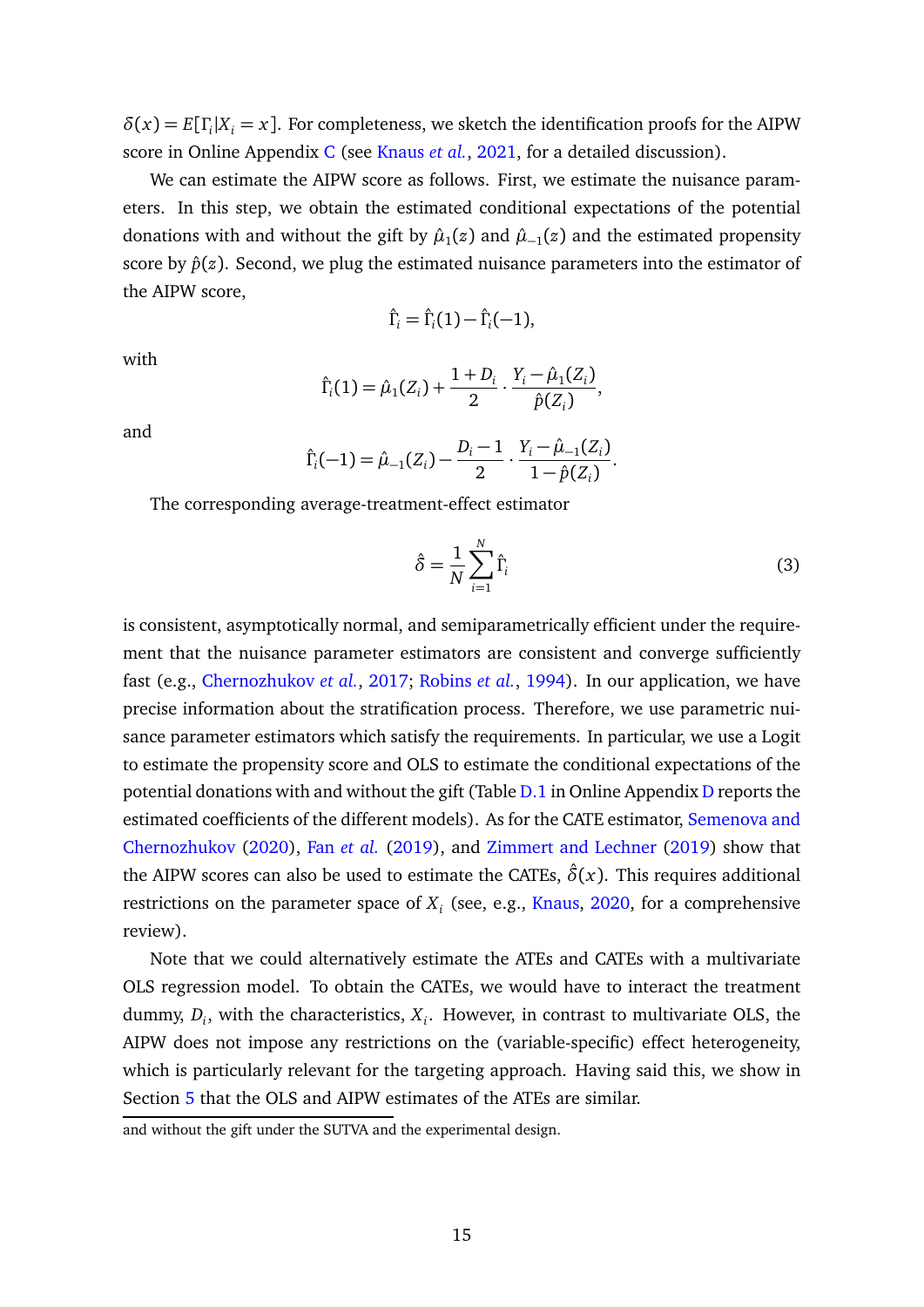**Estimating the optimal targeting rule.** For the estimation of the optimal targeting rule, [Athey and Wager](#page-33-3) [\(2021\)](#page-33-3) propose replacing the unobservable individual causal effect,  $\delta_i$ , in [\(2\)](#page-14-1) with the estimated AIPW score,  $\hat{\Gamma}_i$ :

<span id="page-16-0"></span>
$$
\pi^* = \operatorname{argmax}_{\pi} \left\{ \frac{1}{2N} \sum_{i=1}^N \pi(X_i)(\hat{\Gamma}_i - c) \right\}.
$$
 (4)

Alternatively, the objective function [\(4\)](#page-16-0) can be formulated as the weighted classification estimator

<span id="page-16-2"></span>
$$
\pi^* = \operatorname{argmax}_{\pi} \left\{ \frac{1}{2N} \sum_{i=1}^N \pi(X_i) \cdot \operatorname{sign}(\hat{\Gamma}_i - c) \cdot |\hat{\Gamma}_i - c| \right\},\tag{5}
$$

where (*Γ*ˆ *<sup>i</sup>*−*c*) = sign(*Γ*ˆ *<sup>i</sup>*−*c*)·|*Γ*ˆ *<sup>i</sup>*−*c*| (see, e.g., [Beygelzimer and Langford,](#page-33-8) [2009;](#page-33-8) [Zadrozny,](#page-38-5) [2003;](#page-38-5) [Zhao](#page-38-6) *et al.*, [2012\)](#page-38-6). This estimator aims to classify the sign of the net donation effects and weigh each observation by |*Γ*ˆ *<sup>i</sup>* − *c*|. The objective function is maximized when the signs of  $\pi(X_i)$  and  $(\hat{\Gamma}_i\!-\!c)$  are equal. If some signs differ, misclassifications of individuals who respond strongly (i.e., individuals with large weights) reduce the net donations more than misclassification of individuals who do not respond strongly to the gift (i.e., individuals with small weights). Accordingly, the optimal targeting estimator should prioritize individuals with large weights. Because the estimated optimal targeting rule is a deterministic function of the observable characteristics  $X_i$ , there is an implicit connection between optimal targeting and the CATEs, even though we estimate the optimal targeting rule directly (without estimating the CATEs first). $20$ 

The main result of [Athey and Wager](#page-33-3) [\(2021\)](#page-33-3) that enables estimation of [\(5\)](#page-16-2) is that, when the complexity of the estimator is restricted, the optimal targeting rule  $\pi^*$  achieves asymptotically minimax-optimal regret [\(Manski,](#page-36-13) [2004\)](#page-36-13). Along these lines, in principle, any restricted weighted classification estimator could be used to estimate [\(5\)](#page-16-2). We, however, follow [Athey and Wager](#page-33-3) [\(2021\)](#page-33-3) and use shallow decision trees to estimate the optimal rule. Trees partition the sample into mutually exclusive strata based on the heterogeneity characteristics,  $X_i.$  Furthermore, the tree depth restricts the complexity of the estimated optimal targeting rule, which makes trees suitable estimators in our context. In our main specifications, we follow [Zhou](#page-38-0) *et al.* [\(2018\)](#page-38-0) and use Exact Policy-Learning Trees, with a search depth of two, to estimate the optimal targeting rule.<sup>[21](#page-16-3)</sup>

**Advantages of decision trees.** It is possible to use standard estimators, such as a weighted Logit regression, to estimate [\(5\)](#page-16-2). However, decision trees have several ad-

<span id="page-16-3"></span><span id="page-16-1"></span><sup>&</sup>lt;sup>20</sup>Furthermore, the CATEs do not account for the gift's costs.

<sup>21</sup>For implementation, we use the R package policytree [\(Sverdrup](#page-37-11) *et al.*, [2020\)](#page-37-11). Alternatively, we could have used classification and regression trees (CARTs). CARTs select the partition with a greedy algorithm by adding recursive sample splits to the tree without anticipating later splits (e.g., [Breiman](#page-33-10) *et al.*, [1984\)](#page-33-10). In contrast, Exact Policy-Learning Trees search for a fixed tree depth over all possible targeting rules. In contrast to CARTs, Exact Policy-Learning Trees estimate the global optimum of [\(5\)](#page-16-2).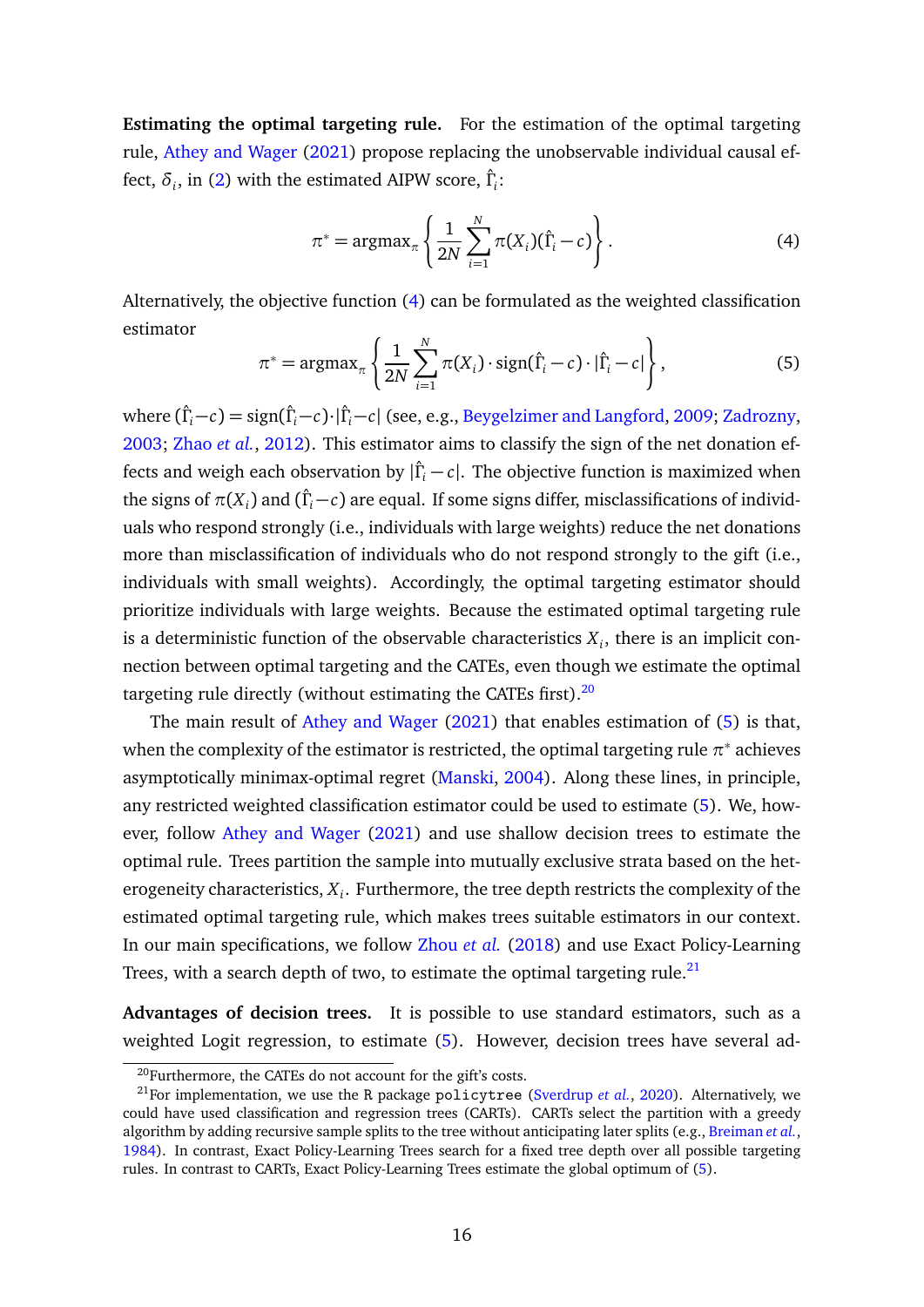vantages compared to Logit regressions for the estimation of optimal targeting rules. They select the relevant heterogeneity characteristics in a data-driven way. This feature is particularly useful when we have no *a priori* domain knowledge about the relevant characteristics. Even if we know the relevant characteristics, there might be several highly correlated measures of these characteristics, and it may be *a priori* unclear which are the most relevant. For example, in our application, several geospatial characteristics are highly correlated, and there is little *a priori* guidance on which should be used. In the extreme case, including too many highly correlated characteristics in a Logit regression could cause multicollinearity problems. Furthermore, it is typically unclear how flexible the empirical model should be with regard to nonlinear and interaction terms. Trees can automatically incorporate nonlinear and interaction terms of the different characteristics without precoding. This feature minimizes the risk of overlooking important heterogeneities. Having said this, we study the sensitivity of our results to different estimation methods for the targeting rule in Section [5.6.](#page-30-0) In particular, we consider Logit, Logit Lasso, CART, and classification-forest estimators.

**Estimating the gains of targeting.** Once we have estimated the optimal targeting rule,  $\pi^*$ , we can apply the sample analogy principle to estimate the gains of targeting relative to the benchmarks:

$$
\hat{P}(\pi^*(X_i)) = \frac{1}{N} \sum_{i=1}^N \left( \hat{\Gamma}_i(\pi^*(X_i)) - \frac{1 + \pi^*(X_i)}{2} c \right),
$$
  

$$
\hat{Q}_1(\pi^*(X_i)) = \frac{1}{N} \sum_{i=1}^N \frac{\pi^*(X_i) - 1}{2} (\hat{\Gamma}_i - c),
$$
  

$$
\hat{Q}_{-1}(\pi^*(X_i)) = \frac{1}{N} \sum_{i=1}^N \frac{1 + \pi^*(X_i)}{2} (\hat{\Gamma}_i - c),
$$
 and  

$$
\hat{Q}_R(\pi^*(X_i)) = \frac{1}{2N} \sum_{i=1}^N \pi^*(X_i) (\hat{\Gamma}_i - c).
$$

These estimators are consistent, asymptotically normal, and semiparametrically efficient (see, [Chernozhukov](#page-33-11) *et al.*, [2018a\)](#page-33-11).

We estimate the gains of targeting using a cross-fitting procedure. Our procedure randomly partitions our data into  $K = 20$  equally sized samples. We then use  $K-1$  partitions to estimate the targeting rule  $\pi^*$  and calculate  $\hat{P}(\pi^*(X_i)),$   $\hat{Q}_1(\pi^*(X_i)),$   $\hat{Q}_{-1}(\pi^*(X_i)),$  and  $\hat{Q}_R(\pi^*(X_i))$  in the retained partition. We repeat this procedure, discarding each of the *K* partitions once. In this way, we use the entire dataset efficiently. Finally, we report the average values of  $\hat{P}(\pi^*(X_i)),\,\hat{Q}_1(\pi^*(X_i)),\,\hat{Q}_{-1}(\pi^*(X_i)),$  and  $\hat{Q}_R(\pi^*(X_i))$  over all 20 partitions. The cross-fitting approach allows us to assess the estimated targeting rules' out-of-sample performance. It also addresses the concern that the targeting rule reflects spurious relationships and overstates the success of targeting due to overfitting.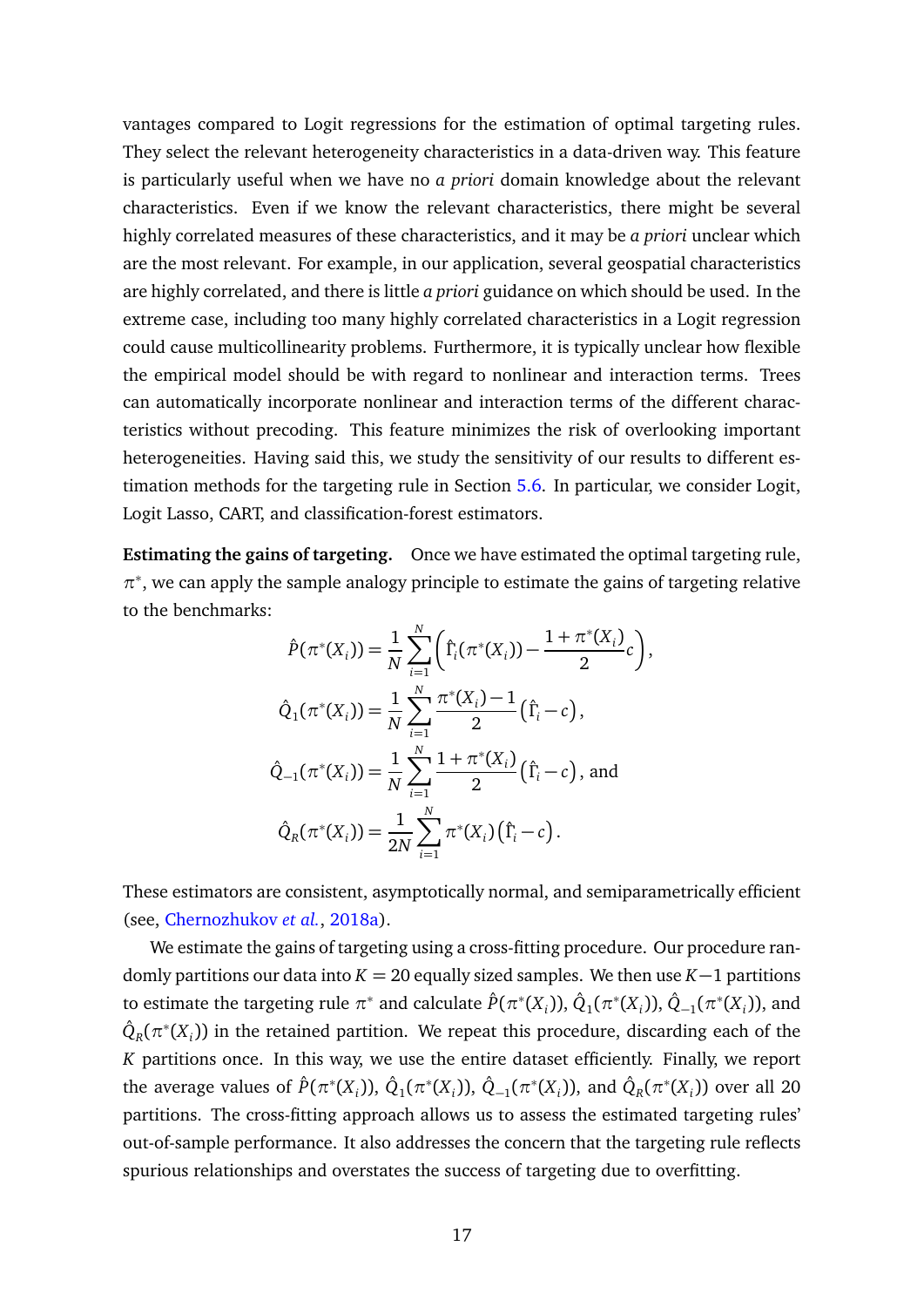<span id="page-18-2"></span>

|                              | Warm list  |            |             |  | Cold list  |            |             |
|------------------------------|------------|------------|-------------|--|------------|------------|-------------|
|                              | <b>OLS</b> | <b>OLS</b> | <b>AIPW</b> |  | <b>OLS</b> | <b>OLS</b> | <b>AIPW</b> |
|                              | (1)        | (2)        | (3)         |  | (4)        | (5)        | (6)         |
| A. Average treatment effects | 1.24       | 1.21       | 1.22        |  | $0.19***$  | $0.19***$  | $0.19*$     |
|                              | (1.25)     | (1.16)     | (1.15)      |  | (0.07)     | (0.07)     | (0.10)      |
| B. Average treatment effects | 0.08       | 0.05       | 0.06        |  | $-0.97***$ | $-0.97***$ | $-0.97***$  |
| net of costs                 | (1.25)     | (1.16)     | (1.15)      |  | (0.07)     | (0.07)     | (0.10)      |
| Strata controls              | No         | Yes        | Yes         |  | No         | Yes        | <b>Yes</b>  |

Table 2: Average treatment effects of the gift on donations

**Notes:** This table shows the estimated ATEs of the gift treatment on donations. The first set of estimates uses the amount donated in the first year after the gift as an outcome variable (euro). The second set of estimates additionally subtracts the gift's cost from the donation amount. We report results for the following specifications: unconditional OLS (Columns 1 and 4), OLS with strata control variables (Columns 2 and 5), and AIPW (Columns 3 and 6). Because the AIPW model allows for heterogeneous treatment effects, this model represents our preferred specification. Standard errors are in parenthesis. \*\*\*/\*\*/\* indicate statistical significance at the 1%/5%/10% level.

## <span id="page-18-0"></span>**5 Results**

This section presents our results. Subsection [5.1](#page-18-1) discusses the ATEs of the gift on donations, and Subsection [5.2](#page-19-0) explores the heterogeneity of the effects. The section proceeds by discussing the effectiveness of our optimal targeting approach in Subsection [5.3](#page-21-0) before describing several properties of the estimated optimal targeting rule in Subsection [5.4.](#page-24-0) Finally, Subsection [5.5](#page-27-0) outlines which characteristics are sufficient to increase profits significantly through machine-learning-based optimal targeting, and Subsection [5.6](#page-30-0) explores the robustness of our results to alternative estimators.

### <span id="page-18-1"></span>**5.1 Average Effects of Gifts on Donations**

To facilitate comparison to the literature studying the effects of unconditional gifts on donations, our first step is to estimate the ATE of the gift on donations. Table [2](#page-18-2) reports three different estimates, focusing on behavior in the first year after the experiment: estimates from unconditional OLS regressions (Columns 1 and 4), estimates from conditional OLS regressions (Columns 2 and 5), and estimates from the previously introduced AIPW estimator (Columns 3 and  $6$ ).<sup>[22](#page-18-3)</sup> Columns 1–3 cover the warm list and Columns 4–6 the cold list.

**Average treatment effects for the warm list.** Two observations characterize the responses in the warm list. First, the gift increased average donations by 1.21–1.24 euro, though the effects are not statistically significant (see Row A in Table [2\)](#page-18-2).<sup>[23](#page-18-4)</sup> Notably, these

<span id="page-18-3"></span> $^{22}$ In contrast to the OLS regressions, the AIPW estimator relies on fewer functional-form assumptions, allows for heterogeneous treatment effects, and is more robust to misspecification.

<span id="page-18-4"></span><sup>&</sup>lt;sup>23</sup>This result is in line with [Landry](#page-36-3) *et al.* [\(2010\)](#page-36-3), who also report insignificant effects for the warm list.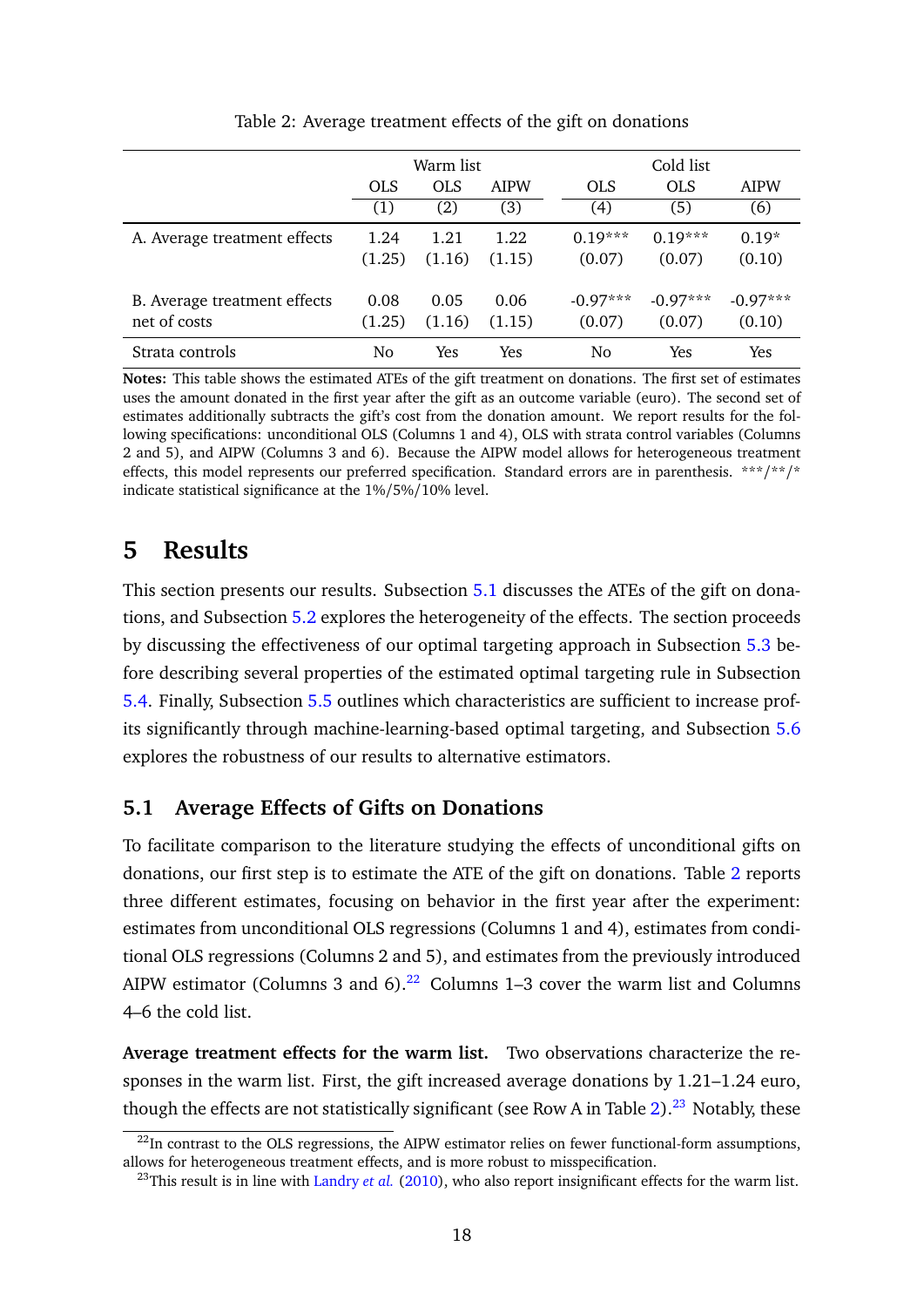estimates do not account for the cost of the gift (which were 1.16 euro). Second, when accounting for the costs, we find small and insignificant net-of-cost effects between 0.05 euro and 0.08 euro, depending on the chosen estimator (see Row B in Table [2\)](#page-18-2). The small values imply that we neither find evidence for the hypothesis that the gift treatment was, on average, profitable (i.e., increased average donations by more than the costs) nor that it resulted in a net loss for the fundraiser. The two observations are insightful from a targeting perspective. To see why, note that we can think of the treatment effects as driven by a change from the benchmark targeting rule where no one receives the gift (control group) to the one where everybody receives the gift (treatment group).  $^{24}$  $^{24}$  $^{24}$ Along these lines, the insignificant net-of-cost effects speak against the hypothesis that the all-gift benchmark outperforms the no-gift benchmark in terms of available funds.

**Average treatment effects for the cold list.** Very different results emerge for the cold list. The ATEs are significant (note the larger sample size), but much smaller, and amount to just 0.19 euro (Row A). As a result, when accounting for costs, the all-gift benchmark rule would result in a significant loss of 0.97 euro per donor, compared to the no-gift benchmark rule (Row B). Accordingly, considering only these two benchmark rules, we find that the more profitable strategy is to send the gift to no one in the cold list.<sup>[25](#page-19-2)</sup> Taken together, we conclude that naive targeting of gifts to all individuals in the warm and cold list does not increase our fundraiser's net donations. Such a strategy would even likely result in a net loss as there are many more cold-list than warm-list individuals. Based on these insights, one might be tempted to conclude that our fundraiser can never increase net donations with the gift. In the following, we, instead, show that a more targeted gift campaign can be very successful.

### <span id="page-19-0"></span>**5.2 Heterogeneous Treatment Effects**

This subsection provides a descriptive analysis suggesting that the charity can likely increase raised net donations by deviating from the no-gift and all-gift benchmarks. For that purpose, we explore effect heterogeneity. To motivate the analysis, note that in the absence of heterogeneous treatment effects, the charity cannot benefit from targeting rules that are more flexible than the benchmarks. Intuitively, as all individuals respond similarly to the gift, the optimal targeting rule would either correspond to the no-gift or all-gift benchmark. However, with effect heterogeneity, some individuals may increase their donations by more and others by less than the gift's cost. If this is the case, the charity's optimal strategy would be to deviate from the benchmarks and target a subset of individuals only.

<span id="page-19-1"></span><sup>&</sup>lt;sup>24</sup>More formally, the expected difference in net donations between the benchmark rules  $\pi_1$  and  $\pi_{-1}$  is  $P(\pi_1) - P(\pi_{-1}) = E[\delta_i] - c.$ 

<span id="page-19-2"></span><sup>25</sup>The previous literature has reported similar results in the past. For example, [Alpizar](#page-32-4) *et al.* [\(2008\)](#page-32-4) show that gifts increase donations, but the increase is insufficient to cover the gift's costs.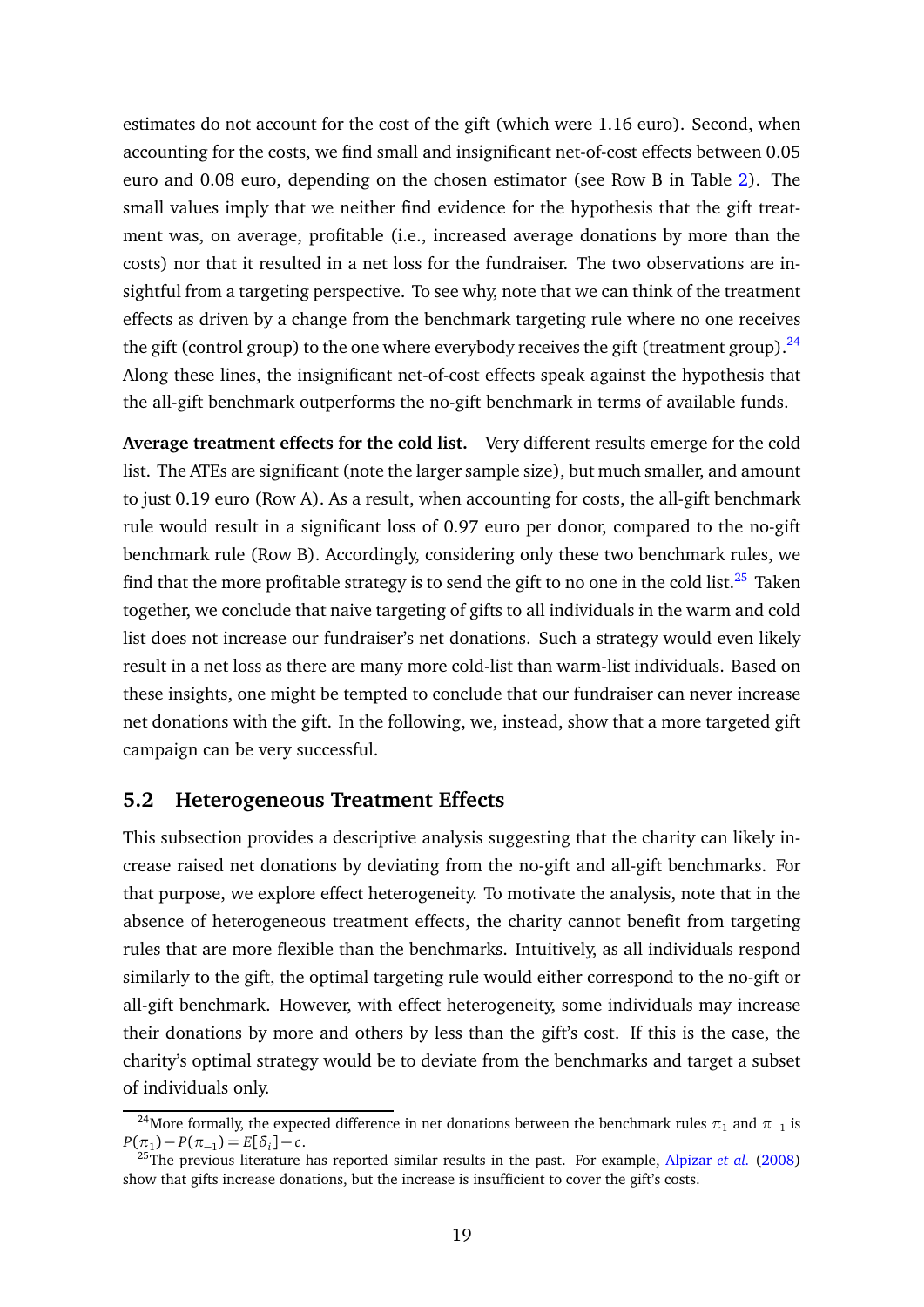**Estimating effect heterogeneity.** We use the CATE-based sorted-effects approach of [Chernozhukov](#page-33-12) *et al.* [\(2018b\)](#page-33-12) to study effect heterogeneity. This method allows us to visualize the distribution of the effects of the gift on donations while reporting confidence intervals that account for multiple testing. Particularly, we specify a linear OLS regression including all observable characteristics plus interactions with the treatment dummy. Using this model, we estimate the CATE for each individual and report the percentiles of the estimated CATEs (labeled *sorted effects*).[26](#page-20-0) We then examine if the sorted-effects model shows heterogeneous effects below and above the gift's costs to investigate if deviations from the two benchmarks are likely beneficial. Note, however, that we only use the sorted-effects approach to assess the potential of optimal targeting descriptively (i.e., we do not use it to identify targets). Instead, we estimate the optimal targets using a machine-learning approach explicitly developed for this purpose.

**Heterogeneity in the warm list.** Panel (a) in Figure [2](#page-21-1) depicts the heterogeneity of the treatment effect on the donation amount for the warm list (solid line). It sorts the estimated CATEs by size and plots the size of the treatment effect in euro (vertical axis) against the percentiles of the effect size (horizontal axis). The red horizontal line represents the cost of the gift (1.16 euro).

The figure reveals substantial treatment-effect heterogeneity.<sup>[27](#page-20-1)</sup> For some individuals, the treatment effects are positive, which is in line with the sequential-reciprocity hypothesis [\(Dufwenberg and Kirchsteiger,](#page-34-13) [2004;](#page-34-13) [Falk,](#page-34-0) [2007\)](#page-34-0). For example, the 5% most responsive individuals increase donations by more than 20.62 euro in response to the gift. By contrast, at the fifth percentile, donations decrease by 14.76 euro. Such an adverse effect points to the possibility that even a "warm" gift (folded cards) may change the donors' perception of the relationship with the fundraiser from a communal to an exchange norm (Yin *[et al.](#page-38-1)*, [2020\)](#page-38-1). The pronounced heterogeneity is interesting for at least two reasons. First, and most importantly, the heterogeneity indicates that machinelearning-based optimal targeting can be highly beneficial in the warm list: For only 62% of all individuals, the estimated effects exceed the cost of providing the gift. Thus, by targeting these individuals and not targeting donors with effects lower than the cost, the charity could substantially increase net donations. Second, the figure also reveals that the individual heterogeneity alone is powerful enough to account for the negative and positive effects reported in the literature.

<span id="page-20-1"></span><span id="page-20-0"></span><sup>&</sup>lt;sup>26</sup>Statistical inference is based on a multiplier bootstrap (see [Chernozhukov](#page-33-12) *et al.*, [2018b,](#page-33-12) for details).

 $27$ One might be interested in whether the size of the treatment effects correlates with observable char-acteristics. Tables [E.1](#page-47-0) and [E.2](#page-48-0) in Online Appendix [E](#page-18-0) report the mean values of all characteristics for the groups with the 10% largest and the 10% smallest sorted effects. In the warm list, the individuals with the 10% largest effects tend to have donated less before the experiment and to live at a lower altitude than individuals with the 10% smallest effects, although the effects are insignificant. In the cold list, the individuals with the 10% largest effects tend to live significantly closer to the city center than individuals with the 10% smallest effects.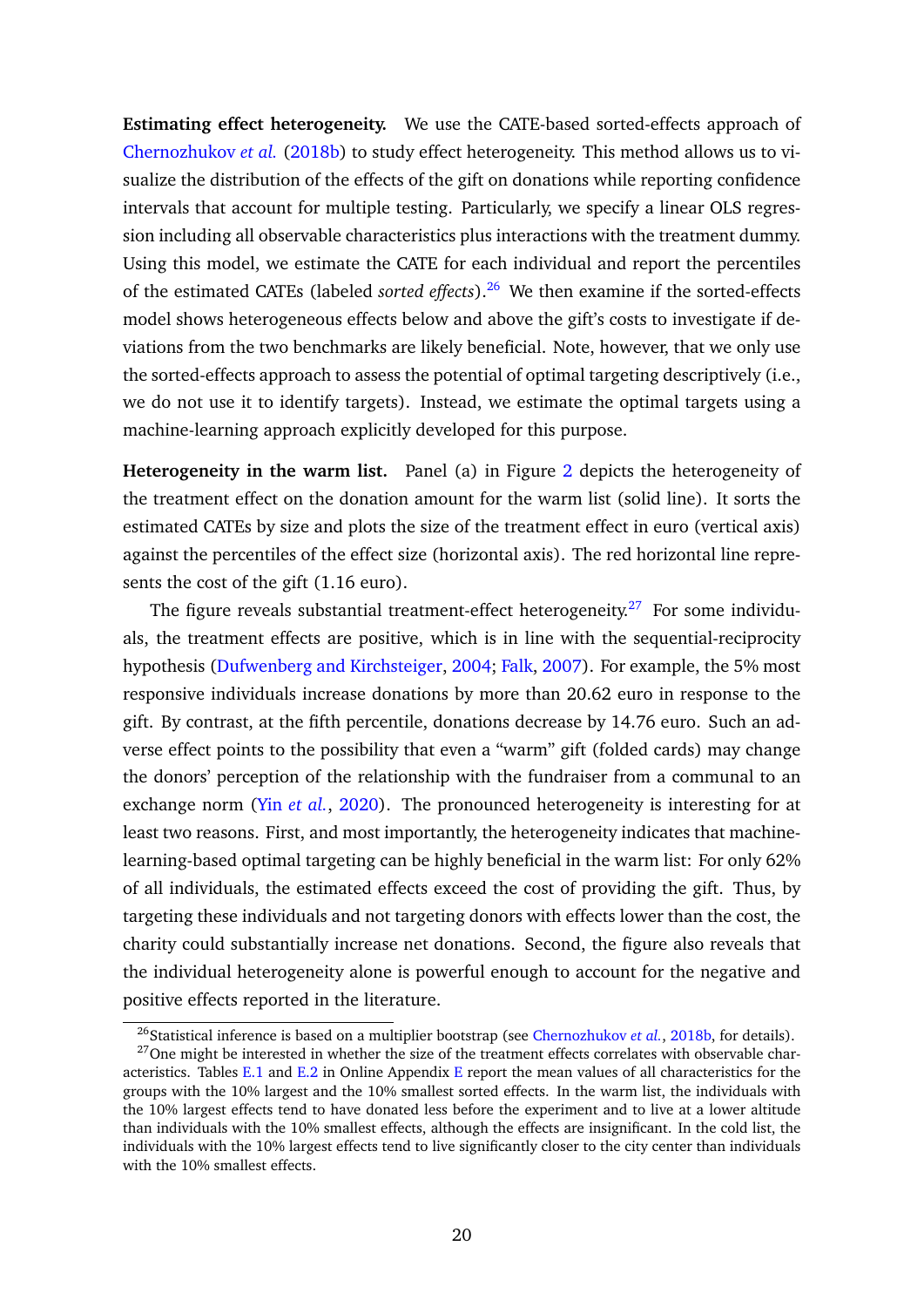Figure 2: Sorted effects

<span id="page-21-1"></span>

**Notes:** This figure shows the heterogeneity of the effect of the gift on the donation amount. To that end, it sorts the estimated conditional average treatment effects by size and plots the size of the treatment effect in euro (vertical axis) against the percentiles of the effect size (horizontal axis). The red horizontal line represents the cost of the gift (1.16 euro). The solid line depicts the sorted effects. We report results between the 5 and 95 percentiles. The dashed lines report uniformly valid 95% confidence intervals, which build on a multiplier bootstrap and 500 replications.

**Heterogeneity in the cold list.** Panel (b) in Figure [2](#page-21-1) highlights that the effect heterogeneity in the cold list is much smaller than in the warm list. For example, the donation amount decreases by 0.75 euro at the fifth percentile and increases by 1.39 euro at the 95 percentile. Moreover, we find that the gift-induced increase in donations exceeds the costs only for individuals above the 92 percentile in the cold list, and even for these individuals the size of the treatment effects is relatively small. We conclude that the potential to increase net donations by subgroup-specific targeting is much lower in the cold list than in the warm list.

#### <span id="page-21-0"></span>**5.3 Effectiveness of Machine-Learning-Based Optimal Targeting**

This subsection evaluates if machine-learning-based optimal targeting allows us to exploit the documented response heterogeneity to increase net donations in the first year after the experiment. We first estimate optimal targeting rules [\(Athey and Wager,](#page-33-3) [2021\)](#page-33-3). We then evaluate the effectiveness of the estimated rules in raising net donations by comparing their out-of-sample performance to several benchmarks. For that purpose, we use the cross-fitting approach described in Section [4.](#page-11-0)

**The estimated optimal targeting rule in the warm list.** Table [3](#page-22-0) focuses on the warm list and documents how the estimated optimal targeting rule performs out of sample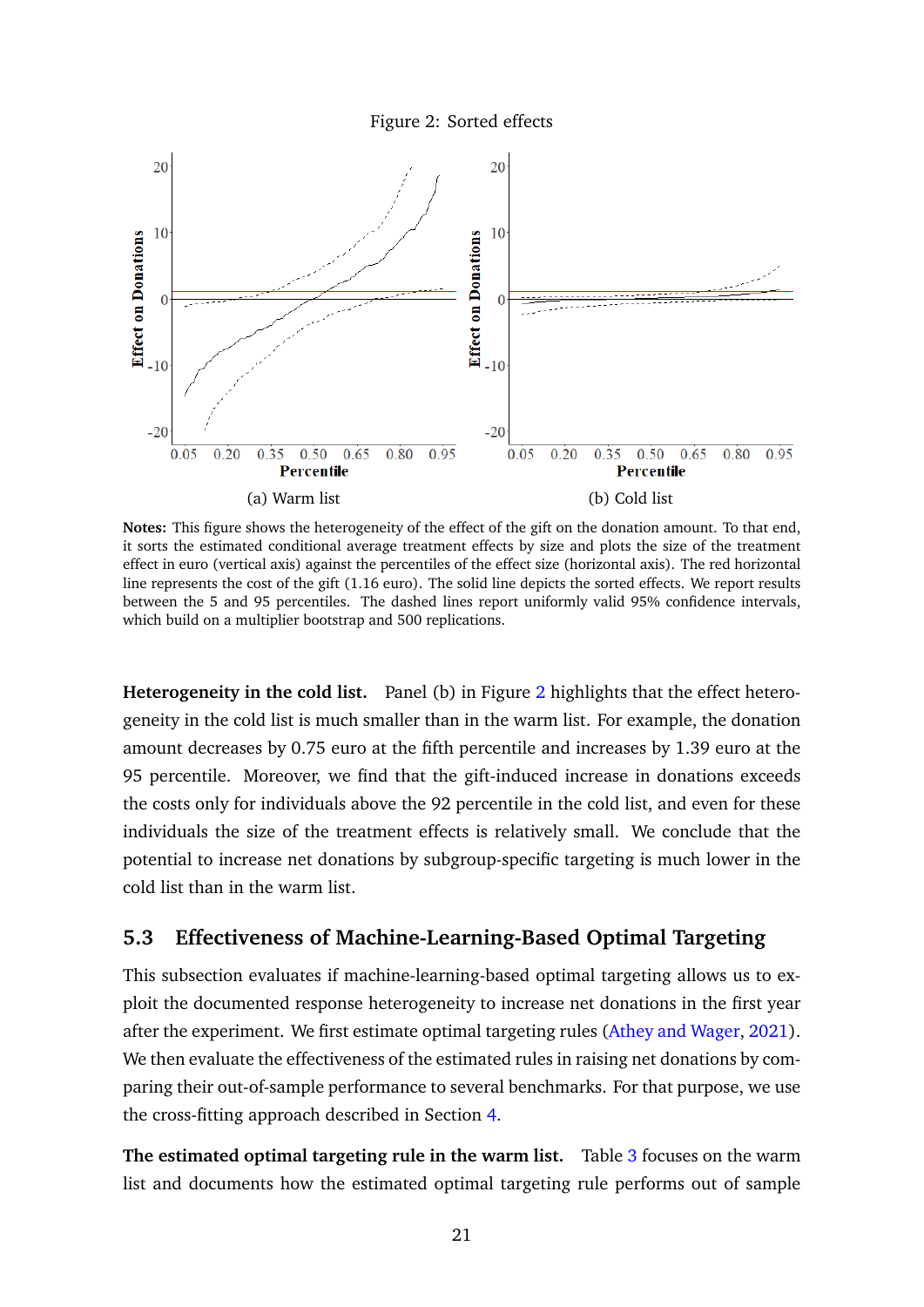<span id="page-22-0"></span>

|                                               | Expected outcome value                                     |                  |                     | Optimal targeting vs. benchmarks |  |  |  |  |  |  |
|-----------------------------------------------|------------------------------------------------------------|------------------|---------------------|----------------------------------|--|--|--|--|--|--|
|                                               | under optimal targeting                                    | all-gift         | no-gift             | random-gift                      |  |  |  |  |  |  |
|                                               | (1)                                                        | (2)              | (3)                 | (4)                              |  |  |  |  |  |  |
|                                               | Panel A: Share of individuals that should receive the gift |                  |                     |                                  |  |  |  |  |  |  |
| A1. Share treated<br>0.33                     |                                                            |                  |                     |                                  |  |  |  |  |  |  |
| Panel B: Results for primary outcome variable |                                                            |                  |                     |                                  |  |  |  |  |  |  |
| B1. Net donation amount                       | $17.61***$                                                 | $2.14***$        | $2.20***$           | $2.17***$                        |  |  |  |  |  |  |
| (1st year)                                    | (0.97)                                                     | (0.82)           | (0.81)              | (0.58)                           |  |  |  |  |  |  |
|                                               | Panel C: Results for secondary outcome variables           |                  |                     |                                  |  |  |  |  |  |  |
| C1. Donation probability                      | $0.503***$                                                 | 0.007            | $0.025**$           | $0.016*$                         |  |  |  |  |  |  |
| (1st year)                                    | (0.013)                                                    | (0.013)          | (0.010)             | (0.008)                          |  |  |  |  |  |  |
| C <sub>2</sub> . Net donation amount          | 32.94***                                                   | $2.33*$          | $3.75***$           | $3.04***$                        |  |  |  |  |  |  |
| (1st and 2nd year)                            | (1.66)                                                     | (1.41)           | (1.41)              | (0.10)                           |  |  |  |  |  |  |
| C3. Donation probability                      | $0.582***$<br>(0.013)                                      | 0.001<br>(0.013) | $0.017*$<br>(0.009) | 0.009                            |  |  |  |  |  |  |
| (1st and 2nd year)                            |                                                            |                  |                     | (0.008)                          |  |  |  |  |  |  |

Table 3: Out-of-sample performance of targeting rule in the warm list

**Notes:** This table documents the out-of-sample performance of our estimated optimal targeting rule, focusing on the warm list. The goal of optimal targeting is to maximize donations, net of costs. Panel A reports the share of individuals that, according to the rule, should receive the gift. Panel B reports the expected consequences of our rule for net donations as our main outcome. Panel C, instead, focuses on secondary outcomes. The columns can be interpreted as follows. Column 1 reports the expected value of the outcomes under optimal targeting. For example, we expect that, under optimal targeting, the donations, net of costs, would be 17.61 euro. Columns 2–4 show how optimal targeting changes the outcomes relative to three benchmark scenarios: everybody receives the gift (Column 2), no one receives the gift (Column 3), and the gift is randomly assigned to half of the sample (Column 4). Methodologically, the optimal targeting rules are estimated with Exact Policy-Learning Trees and a search depth of two [\(Zhou](#page-38-0) *[et al.](#page-38-0)*, [2018\)](#page-38-0). Donations are measured in euro. Standard errors are in parentheses. \*\*\*/\*\*/\* indicate statistical significance at the 1%/5%/10% level.

relative to the benchmarks. The table provides three sets of insights. First, Panel A reports that the estimated targeting rule recommends deviating from the no-gift and all-gift benchmarks. Specifically, it assigns the gift to 33% of the warm-list individuals (Column 1). This percentage is reasonably close to the percentage of individuals with a sorted effect that exceeds the gift's costs (see Figure [2\)](#page-21-1).

Second, Panel B documents that, compared to our benchmarks, the charity would benefit substantially from applying the estimated optimal targeting rule. In the first year after the experiment, the average net donation under the estimated optimal targeting rule is 17.61 euro (Column 2). This value implies that, under the estimated optimal targeting rule, the average donation, net of costs, is 2.14 euro (13.8%) higher than if everybody received the gift (Column 3), 2.20 euro (14.3%) higher than if no one received the gift (Column 4), and 2.17 euro (14.1%) higher than if the gift was randomly allocated to one half of the warm-list sample (Column 5). Accordingly, the estimated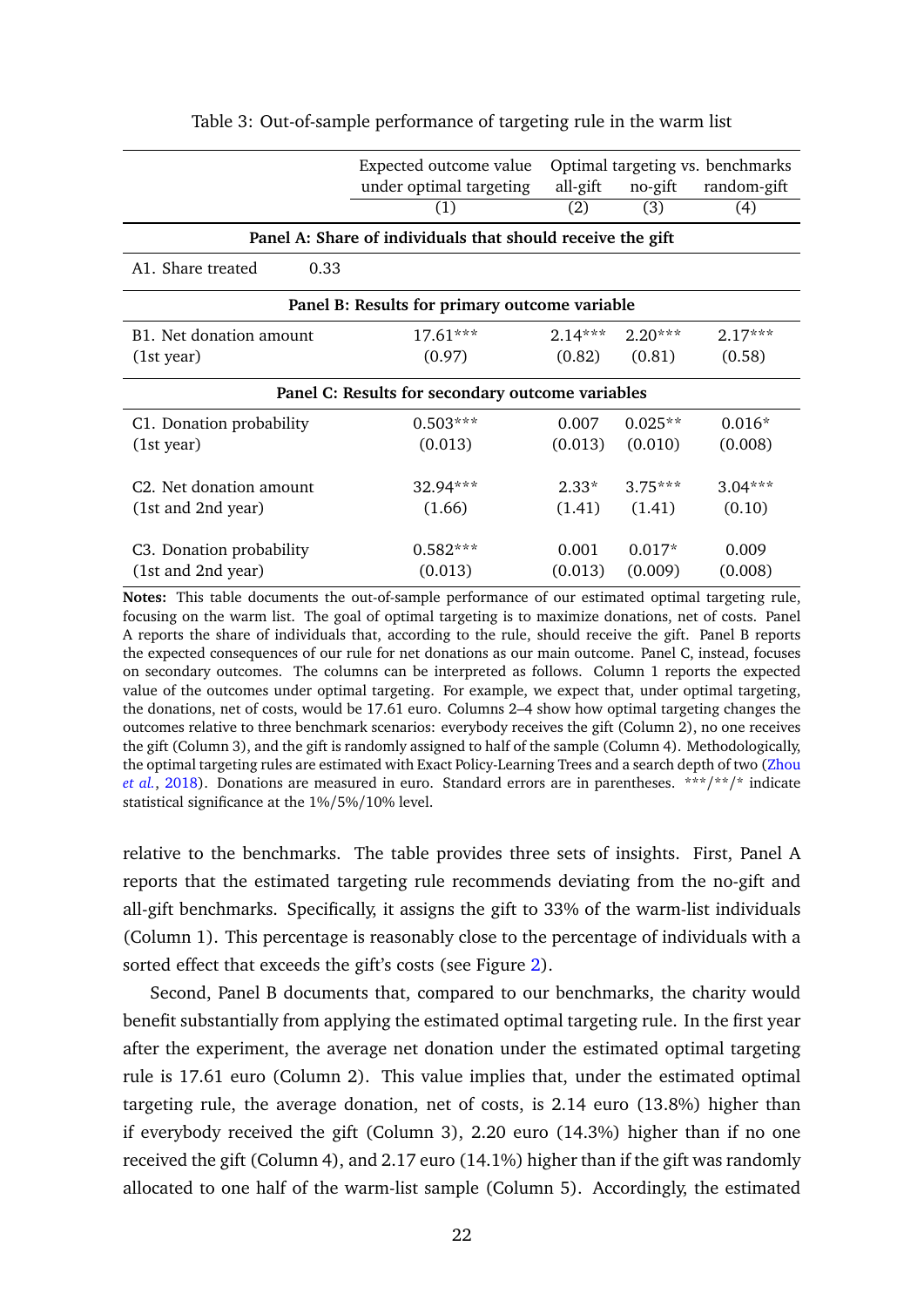optimal targeting rule is significantly more profitable than all three benchmark policies. In conclusion, our techniques allow the fundraiser to increase net donations significantly and, hence, service and goods provision.

Third, Panel C documents that, by applying the estimated optimal targeting rule, the fundraiser would also impact outcomes besides net donations (labeled secondary outcomes). Thus, although we train our algorithm to maximize net donations, implementing the estimated rule would trigger secondary effects as a byproduct. One secondary outcome is the donation probability within the first postexperiment year (see Row C1). Specifically, by implementing the estimated optimal rule, the fundraiser would increase this probability by almost three percentage points (5%) compared to the no-gift benchmark. Our proposed targeting strategy, hence, not only maximizes net donations, but also broadens the donor base compared to a scenario without gifts. In contrast to this result, the donation probability under the estimated rule is not significantly higher than under the all-gift benchmark. Hence, although this benchmark endows many more individuals with the gift, it does not fundamentally increase the donation probability. This result suggests that intensive margin responses drive the difference in net donations between the benchmark and the estimated rule. Besides impacts on the donation probability, the table also reveals secondary effects on longer-term outcomes. For example, Row C2 of Table [3](#page-22-0) demonstrates that, when using the outcome "aggregate donations made within two years after the experiment," the positive effects of applying the estimated optimal targeting rule persists. This is an important result from the fundraiser's perspective: It highlights that the machine-learning-induced increase in net donations would not curb subsequent donations.

**The estimated optimal targeting rule in the cold list.** Table [4](#page-24-1) shows the out-ofsample performance of the estimated optimal targeting rule in the cold list. Due to the substantial size of the cold-list sample (17,000 individuals), all of the effects are very precisely estimated. Again, the results are very different from those for the warm list. One marked difference is that the estimated target group is much narrower in the cold list (Panel A): In line with the evidence from the sorted-effects model, the estimated optimal rule assigns the gift to just 1.4% of the cold-list individuals. Given this finding, it is not surprising that the average net donation under the estimated optimal rule (0.15 euro) is virtually identical to that under the no-gift benchmark (Column 3 in Panel B). By contrast, the estimated optimal targeting rule outperforms the all-gift (Column 2 in Panel B) and random-gift benchmarks (Column 4 in Panel B). The reason is that campaigns that apply these two benchmarks would result in losses. Table [4](#page-24-1) also presents evidence on secondary effects (Panel C). Again, we find no evidence for pull-forward or delay effects. Further, there are only minimal impacts on the donation probability. To sum up, the potential of machine-learning-based optimal targeting in the cold list is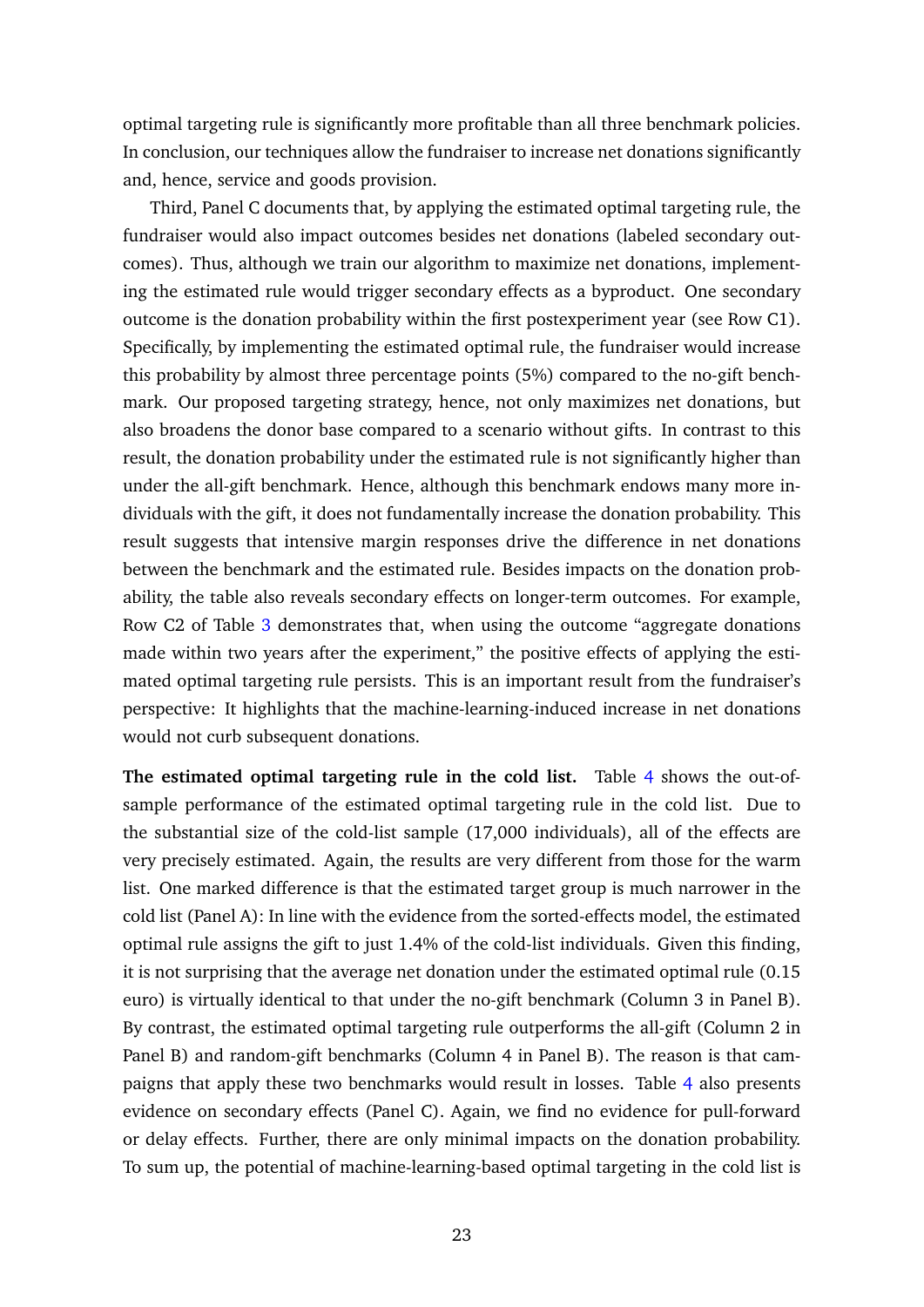<span id="page-24-1"></span>

|                                               | Expected outcome value<br>under optimal targeting          | all-gift    | no-gift  | Optimal targeting vs. benchmarks<br>random-gift |  |  |  |  |  |
|-----------------------------------------------|------------------------------------------------------------|-------------|----------|-------------------------------------------------|--|--|--|--|--|
|                                               | (1)                                                        | (2)         | (3)      | (4)                                             |  |  |  |  |  |
|                                               | Panel A: Share of individuals that should receive the gift |             |          |                                                 |  |  |  |  |  |
| A1. Share treated<br>0.014                    |                                                            |             |          |                                                 |  |  |  |  |  |
| Panel B: Results for primary outcome variable |                                                            |             |          |                                                 |  |  |  |  |  |
| B1. Net donation amount                       | $0.15***$                                                  | $0.97***$   | $-0.005$ | $0.48***$                                       |  |  |  |  |  |
| (1st year)                                    | (0.02)                                                     | (0.10)      | (0.012)  | (0.05)                                          |  |  |  |  |  |
|                                               | Panel C: Results for secondary outcome variables           |             |          |                                                 |  |  |  |  |  |
| C1. Donation probability                      | $0.009***$                                                 | $-0.007***$ | 0.001    | $-0.003**$                                      |  |  |  |  |  |
| (1st year)                                    | (0.001)                                                    | (0.003)     | (0.001)  | (0.001)                                         |  |  |  |  |  |
| C <sub>2</sub> . Net donation amount          | $0.44***$                                                  | $0.96***$   | 0.04     | $0.50***$                                       |  |  |  |  |  |
| (1st and 2nd year)                            | (0.07)                                                     | (0.13)      | (0.06)   | (0.07)                                          |  |  |  |  |  |
| C3. Donation probability                      | $0.017***$                                                 | $-0.006*$   | 0.001    | $-0.003$                                        |  |  |  |  |  |
| (1st and 2nd year)                            | (0.001)                                                    | (0.003)     | (0.001)  | (0.002)                                         |  |  |  |  |  |

Table 4: Out-of-sample performance of targeting rule in the cold list

**Notes:** This table documents the out-of-sample performance of our estimated optimal targeting rule, focusing on the cold list. The goal of optimal targeting is to maximize donations, net of costs. Panel A reports the share of individuals that, according to the rule, should receive the gift. Panel B reports the expected consequences of our rule for net donations as our main outcome. Panel C, instead, focuses on secondary outcomes. The columns can be interpreted as follows. Column 1 reports the expected value of the outcomes under optimal targeting. For example, we expect that, under optimal targeting, the donations, net of costs, would be 0.15 euro. Columns 2–4 show how optimal targeting changes the outcomes relative to three benchmark scenarios: everybody receives the gift (Column 2), no one receives the gift (Column 3), and the gift is randomly assigned to half of the sample (Column 4). Methodologically, the optimal targeting rules are estimated with Exact Policy-Learning Trees and a search depth of two [\(Zhou](#page-38-0) *[et al.](#page-38-0)*, [2018\)](#page-38-0). Donations are measured in euro. Standard errors are in parentheses. \*\*\*/\*\*/\* indicate statistical significance at the 1%/5%/10% level.

very limited, perhaps because the cold list consists of many notorious nondonors. This insight was not clear *a priori* and could only be established with a flexible, data-driven approach such as ours.

### <span id="page-24-0"></span>**5.4 Characteristics of Predicted Net Donors and Net Receivers**

A common theme in the fundraising literature is understanding the characteristics of individuals who give to charitable causes [\(Andreoni and Payne,](#page-33-1) [2013\)](#page-33-1). Our machinelearning approach allows us to extend this literature by performing a broader descriptive analysis: Instead of merely describing the characteristics of givers, we can differentiate between the predicted net donors and predicted net recipients (i.e., individuals who increase donation by less than the gift's cost). The analysis, hence, reveals the characteristics of the individuals who, according to our estimated targeting rule, should receive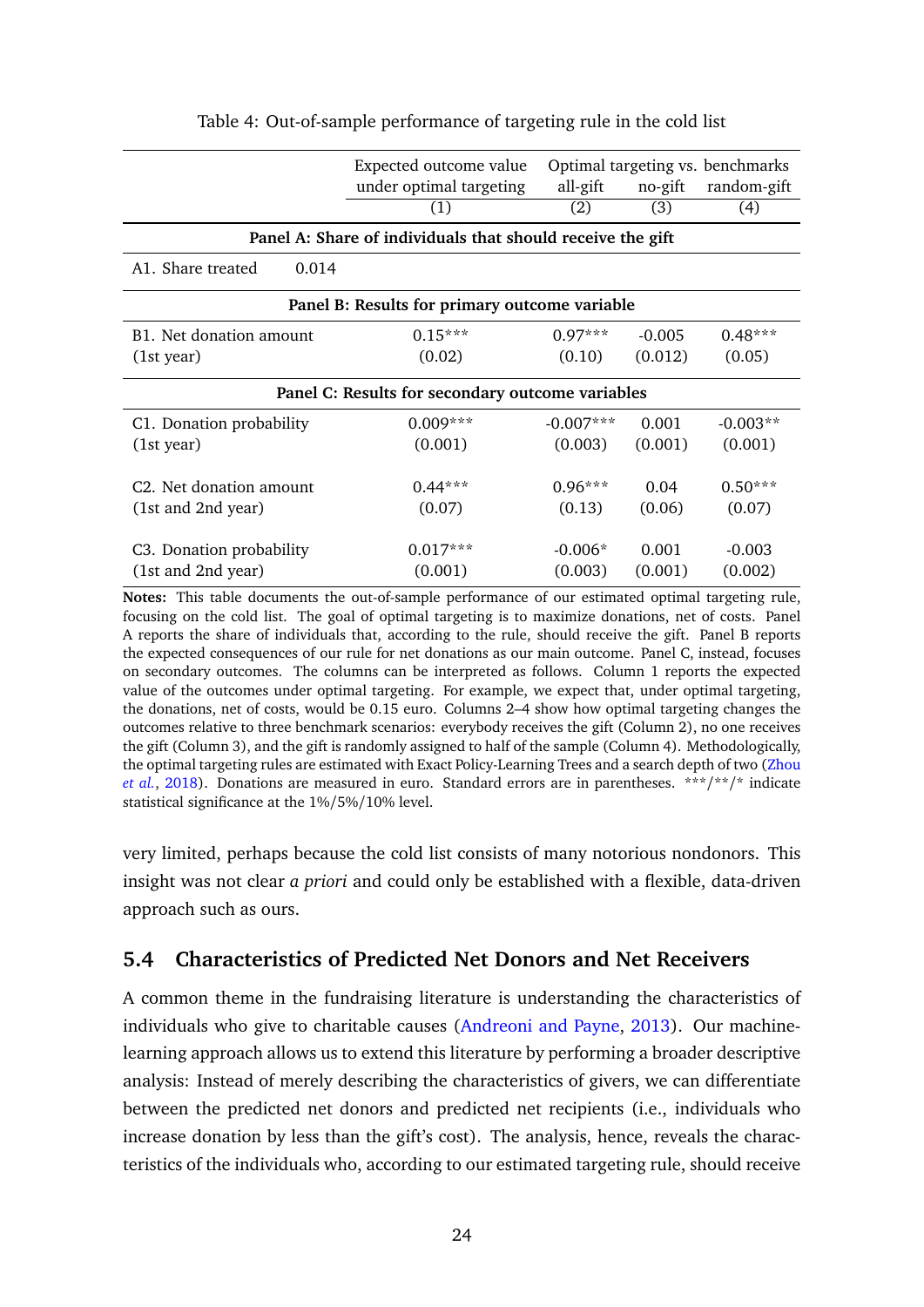<span id="page-25-0"></span>the gift and contrasts them with the characteristics of those who should not be targeted.

| Individuals targeted by the algorithm           |                  |                  |                  |                    |                  |  |  |  |  |  |
|-------------------------------------------------|------------------|------------------|------------------|--------------------|------------------|--|--|--|--|--|
|                                                 |                  | Yes (net donors) |                  | No (net receivers) | Std.             |  |  |  |  |  |
|                                                 | Mean             | Std. dev.        | Mean             | Std. dev.          | diff.            |  |  |  |  |  |
|                                                 | $\overline{(1)}$ | $\overline{(2)}$ | $\overline{(3)}$ | $\overline{(4)}$   | $\overline{(5)}$ |  |  |  |  |  |
| Panel A: Donation history before the experiment |                  |                  |                  |                    |                  |  |  |  |  |  |
| A1. Num. donations prev. 8 years                | 4.097            | 2.827            | 3.900            | 2.829              | 6.934            |  |  |  |  |  |
| A2. Max. donation prev. 8 years (euro)          | 39.94            | 44.61            | 34.05            | 41.89              | 13.63            |  |  |  |  |  |
| A3. Total donations prev. 8 years (euro)        | 130.98           | 150.69           | 123.39           | 187.39             | 4.460            |  |  |  |  |  |
| A4. Donations 1 year ago (euro)                 | 22.69            | 36.49            | 19.53            | 34.60              | 8.891            |  |  |  |  |  |
| A5. Donations 2 years ago (euro)                | 17.91            | 30.30            | 16.89            | 28.77              | 3.466            |  |  |  |  |  |
| A6. Donations 3 years ago (euro)                | 16.61            | 27.49            | 15.62            | 27.52              | 3.593            |  |  |  |  |  |
| A7. Donations 4 years ago (euro)                | 16.71            | 28.33            | 15.37            | 27.21              | 4.813            |  |  |  |  |  |
| A8. Donations 5 years ago (euro)                | 15.69            | 24.48            | 15.03            | 29.96              | 2.410            |  |  |  |  |  |
| Panel B: Geospatial information                 |                  |                  |                  |                    |                  |  |  |  |  |  |
| B1. Elevation (meters)                          | 308.66           | 6.266            | 321.38           | 9.524              | 157.80           |  |  |  |  |  |
| B2. In 300 meters proximity:                    |                  |                  |                  |                    |                  |  |  |  |  |  |
| Number of restaurants                           | 10.86            | 13.30            | 6.528            | 7.711              | 39.88            |  |  |  |  |  |
| Number of supermarkets                          | 1.062            | 1.371            | 1.086            | 1.362              | 1.748            |  |  |  |  |  |
| Number of medical facilities                    | 10.17            | 13.95            | 9.298            | 12.041             | 6.703            |  |  |  |  |  |
| Number of cultural facilities                   | 0.240            | 0.796            | 0.050            | 0.241              | 32.27            |  |  |  |  |  |
| Number of churches                              | 1.166            | 1.515            | 0.934            | 1.460              | 15.60            |  |  |  |  |  |
| B3. Distance to main station (km)               | 3.247            | 2.521            | 3.245            | 1.867              | 0.053            |  |  |  |  |  |
| B4. Distance to city hall (km)                  | 2.927            | 2.237            | 3.196            | 1.856              | 13.11            |  |  |  |  |  |
| B5. Distance to main church (km)                | 2.986            | 2.365            | 3.218            | 1.836              | 10.99            |  |  |  |  |  |
| B6. Distance to airport (km)                    | 5.427            | 1.236            | 5.483            | 1.960              | 3.408            |  |  |  |  |  |
| B7. Travel time to main station (minutes)       | 18.42            | 11.79            | 17.50            | 7.560              | 9.371            |  |  |  |  |  |
| Panel C: Socioeconomic characteristics          |                  |                  |                  |                    |                  |  |  |  |  |  |
| C1. Female dummy                                | 0.507            |                  | 0.539            |                    | 6.459            |  |  |  |  |  |
| C2. Single dummy                                | 0.503            |                  | 0.496            |                    | 1.464            |  |  |  |  |  |
| C3. Widowed dummy                               | 0.050            |                  | 0.052            |                    | 0.974            |  |  |  |  |  |
| C4. Age (years)                                 | 68.08            | 18.23            | 68.72            | 18.34              | 3.488            |  |  |  |  |  |
| C5. Residency duration (years)                  | 7.423            | 1.690            | 7.439            | 1.659              | 0.951            |  |  |  |  |  |
| Observations                                    |                  | 787              |                  | 15,67              |                  |  |  |  |  |  |

Table 5: Characteristics of individuals in the warm list

**Notes:** This table describes characteristics of the warm-list individuals who, according to our estimated optimal targeting rule, should receive a gift (predicted net donors) or should not receive a gift (predicted net recipients). Particularly, it reports the means and standard deviations of all observed characteristics for the predicted net donors (Columns 1–2) and the predicted net recipients (Columns 3–4). It also shows the standardized difference (Column 5). The residency duration in the urban area is censored after 8 years. Further, we measure travel time to the main station using public transportation at 9 : 00am on weekdays. For dummy variables, the first moment is sufficient to infer the entire distribution. [Rosenbaum and Rubin](#page-37-12) [\(1983\)](#page-37-12) classify absolute standardized differences (std. diff.) of more than 20 as *large*.

**Characteristics of predicted net donors and net receivers in the warm list.** Table [5](#page-25-0) focuses on the warm list. It reports the means and standard deviations of all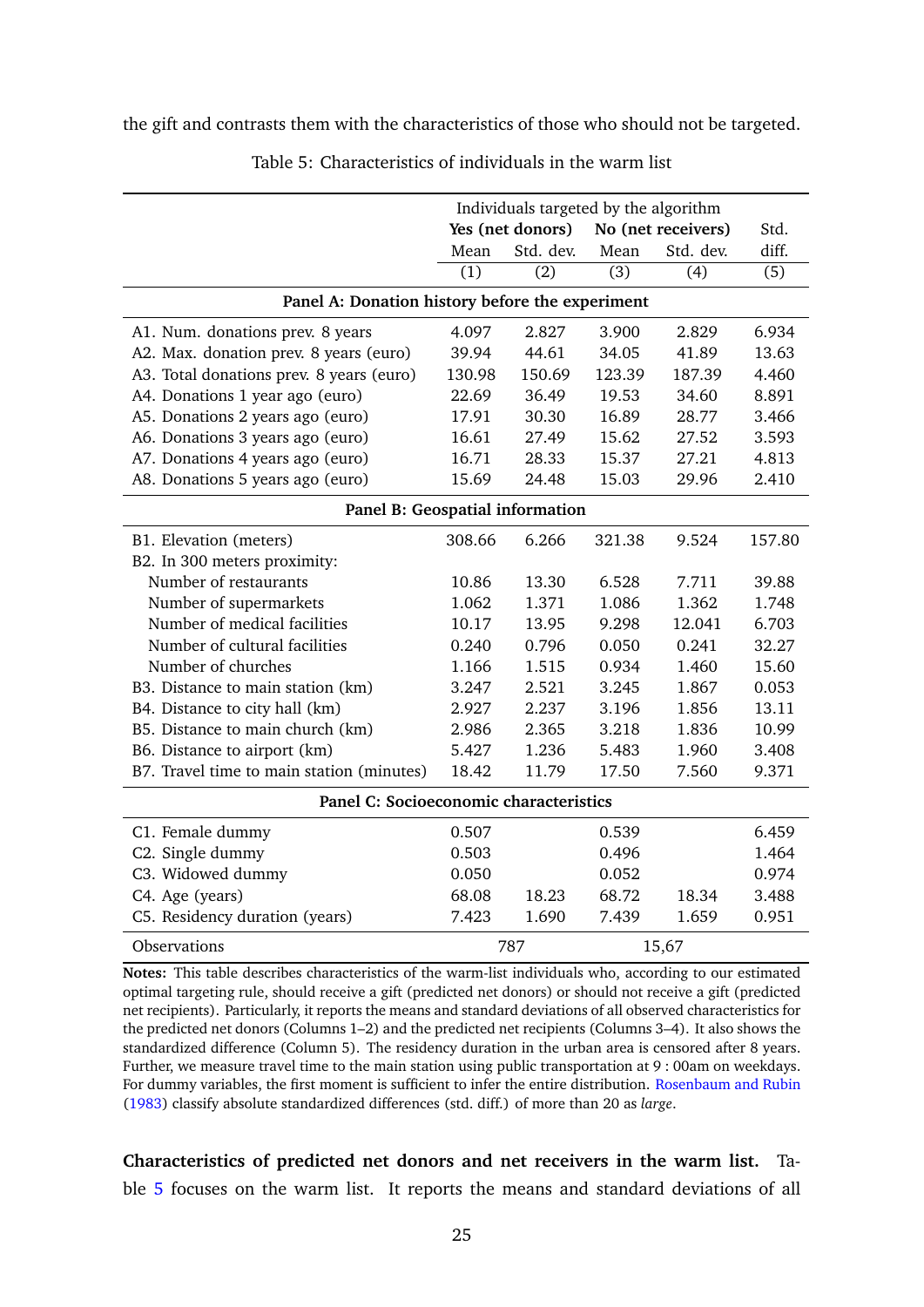observed characteristics for predicted net donors (Columns 1–2) and predicted net receivers (Columns 3–4). It also shows the standardized difference, a standard balance diagnostic (Column 5). The table highlights some apparent differences between the two groups. For example, before the experiment, the predicted net donors donated on average more and also more frequently than the predicted net recipients (Panel A). They also live in more central areas that are characterized by (a) lower altitudes and (b) a more lively environment with more churches, restaurants, and cultural facilities (Panel B). $^{28}$  $^{28}$  $^{28}$ By contrast, the differences in socioeconomic characteristics are not very pronounced. If anything, predicted net donors are more frequently female (Panel C). When interpreting these results, keep in mind that the characteristics are not necessarily reflecting channels through which the impacts of the gift operate. The patterns might instead mirror effects working through correlated unobservable variables. For example, the donation history may approximate individuals' general willingness to give, and geospatial information could proxy income. In this vein, these and similar unobservable variables might channel the responses to the gift. We consider it a strength of our approach that the machine-learning algorithm can pick up the underlying forces that shape individuals' reactions to the gift without the need to collect data or explicitly model the relationships.

**Characteristics of predicted net donors and net receivers in the cold list.** Table [6](#page-27-1) reports similar results for the cold list. The predicted net donors from the cold list also live in more central areas than the respective predicted net recipients, but the areas now tend to be less lively. Regarding the socioeconomic characteristics, there are more pronounced differences compared to the warm list. Relative to predicted net recipients, predicted net donors tend to have a higher likelihood of being females, singles, and newly settled residents.

**Decision trees.** A second, natural way to describe the estimated targeting rule is to plot decision trees. However, because we use a cross-fitting approach to evaluate the estimated rule's out-of-sample performance, we estimate 20 different trees. Considering one single tree is, hence, not very informative. Furthermore, the trees do not identify the causal effect of the donor characteristics on the net donations. Rather, they indicate correlations between donor characteristics and the gift's causal effect. For these reasons, we neither present nor causally interpret single trees in the main body of the paper; we do provide example trees in Appendix [F](#page-31-0) (Figure  $F<sub>1</sub>$ ).<sup>[29](#page-26-1)</sup>

<span id="page-26-0"></span> $^{28}$ In the urban area we study, the topology correlates with distance to the city center. Concretely, individuals living in lower altitudes live on average closer to the city hall and the main church.

<span id="page-26-1"></span> $^{29}$ The tree splits are based on the previous donation amount and the elevation at the home address in the warm list. In the cold list, the tree splits are based on the number of restaurants near the residence and the distance to the city hall and airport. The trees do not use socioeconomic characteristics.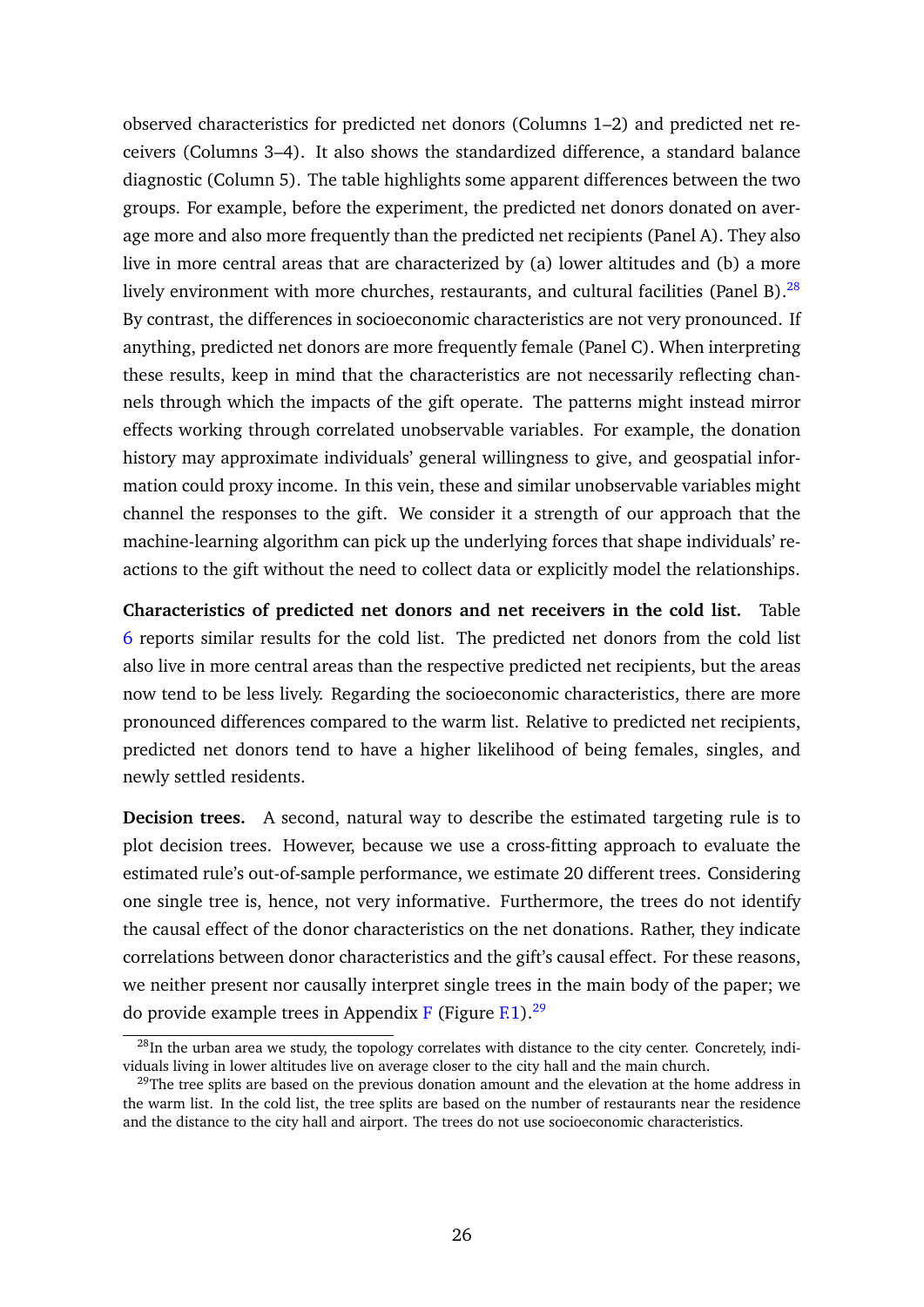|                                           | Individuals targeted by the algorithm |                  |        |                    |        |  |  |  |  |  |
|-------------------------------------------|---------------------------------------|------------------|--------|--------------------|--------|--|--|--|--|--|
|                                           |                                       | Yes (net donors) |        | No (net receivers) | Std.   |  |  |  |  |  |
|                                           | Mean                                  | Std. dev.        | Mean   | Std. dev.          | diff.  |  |  |  |  |  |
|                                           | (1)                                   | (2)              | (3)    | (4)                | (5)    |  |  |  |  |  |
| Panel A: Geospatial information           |                                       |                  |        |                    |        |  |  |  |  |  |
| A1. Elevation (meters)                    | 313.47                                | 8.183            | 316.15 | 10.34              | 28.71  |  |  |  |  |  |
| A2. In 300 meters proximity:              |                                       |                  |        |                    |        |  |  |  |  |  |
| Number of restaurants                     | 5.482                                 | 3.524            | 10.40  | 11.67              | 57.08  |  |  |  |  |  |
| Number of supermarkets                    | 0.888                                 | 1.122            | 1.296  | 1.502              | 30.77  |  |  |  |  |  |
| Number of medical facilities              | 13.73                                 | 10.20            | 10.68  | 13.17              | 25.89  |  |  |  |  |  |
| Number of cultural facilities             | 0.040                                 | 0.196            | 0.146  | 0.532              | 26.43  |  |  |  |  |  |
| Number of churches                        | 1.100                                 | 1.017            | 1.177  | 1.538              | 5.957  |  |  |  |  |  |
| A3. Distance to main station (km)         | 1.995                                 | 0.890            | 2.874  | 2.028              | 56.14  |  |  |  |  |  |
| A4. Distance to city hall (km)            | 1.364                                 | 0.645            | 2.816  | 1.885              | 103.02 |  |  |  |  |  |
| A5. Distance to main church (km)          | 1.588                                 | 0.743            | 2.803  | 1.932              | 83.03  |  |  |  |  |  |
| A6. Distance to airport (km)              | 4.143                                 | 1.038            | 5.567  | 1.642              | 103.68 |  |  |  |  |  |
| A7. Travel time to main station (minutes) | 12.50                                 | 6.312            | 16.18  | 8.680              | 48.45  |  |  |  |  |  |
| Panel B: Socioeconomic characteristics    |                                       |                  |        |                    |        |  |  |  |  |  |
| B1. Female dummy                          | 0.558                                 |                  | 0.503  |                    | 11.04  |  |  |  |  |  |
| B2. Single dummy                          | 0.713                                 |                  | 0.642  |                    | 15.24  |  |  |  |  |  |
| B3. Widowed dummy                         | 0.024                                 |                  | 0.017  |                    | 4.518  |  |  |  |  |  |
| B4. Age (years)                           | 47.58                                 | 21.00            | 48.41  | 19.30              | 4.132  |  |  |  |  |  |
| B5. Residency duration (years)            | 5.677                                 | 2.964            | 5.973  | 2.818              | 10.22  |  |  |  |  |  |
| Observations                              |                                       | 251              |        | 17,174             |        |  |  |  |  |  |

<span id="page-27-1"></span>Table 6: Characteristics of individuals targeted by the algorithm in the cold list

**Notes:** This table describes characteristics of the cold-list individuals who, according to our estimated optimal targeting rule, should receive a gift (predicted net donors) or should not receive a gift (predicted net recipients). Particularly, it reports the means and standard deviations of all observed characteristics for the predicted net donors (Columns 1–2) and the predicted net recipients (Columns 3–4). It also shows the standardized difference (Column 5). The residency duration in the urban area is censored after 8 years. Further, we measure travel time to the main station using public transportation at 9 : 00am on weekdays. For dummy variables, the first moment is sufficient to infer the entire distribution. [Rosenbaum and Rubin](#page-37-12) [\(1983\)](#page-37-12) classify absolute standardized differences (std. diff.) of more than 20 as *large*.

### <span id="page-27-0"></span>**5.5 Relevant Type of Data for Optimal Targeting**

As discussed before, we estimate the optimal targeting rule using socioeconomic characteristics, donation history, and geospatial information. The next step of our analysis explores which of these data are especially powerful to estimate targeting rules. It also investigates if our algorithms require all the data to estimate effective optimal targeting rules. Besides being interesting in itself, studying this topic is vital for charities. Data collection is costly, and, frequently, some forms of data (such as socioeconomic characteristics) are unavailable. In many settings, a charity might only have access to address data before sending out written solicitations. Hence, from a charity's perspective, the usefulness and feasibility of machine-learning-based optimal targeting critically depend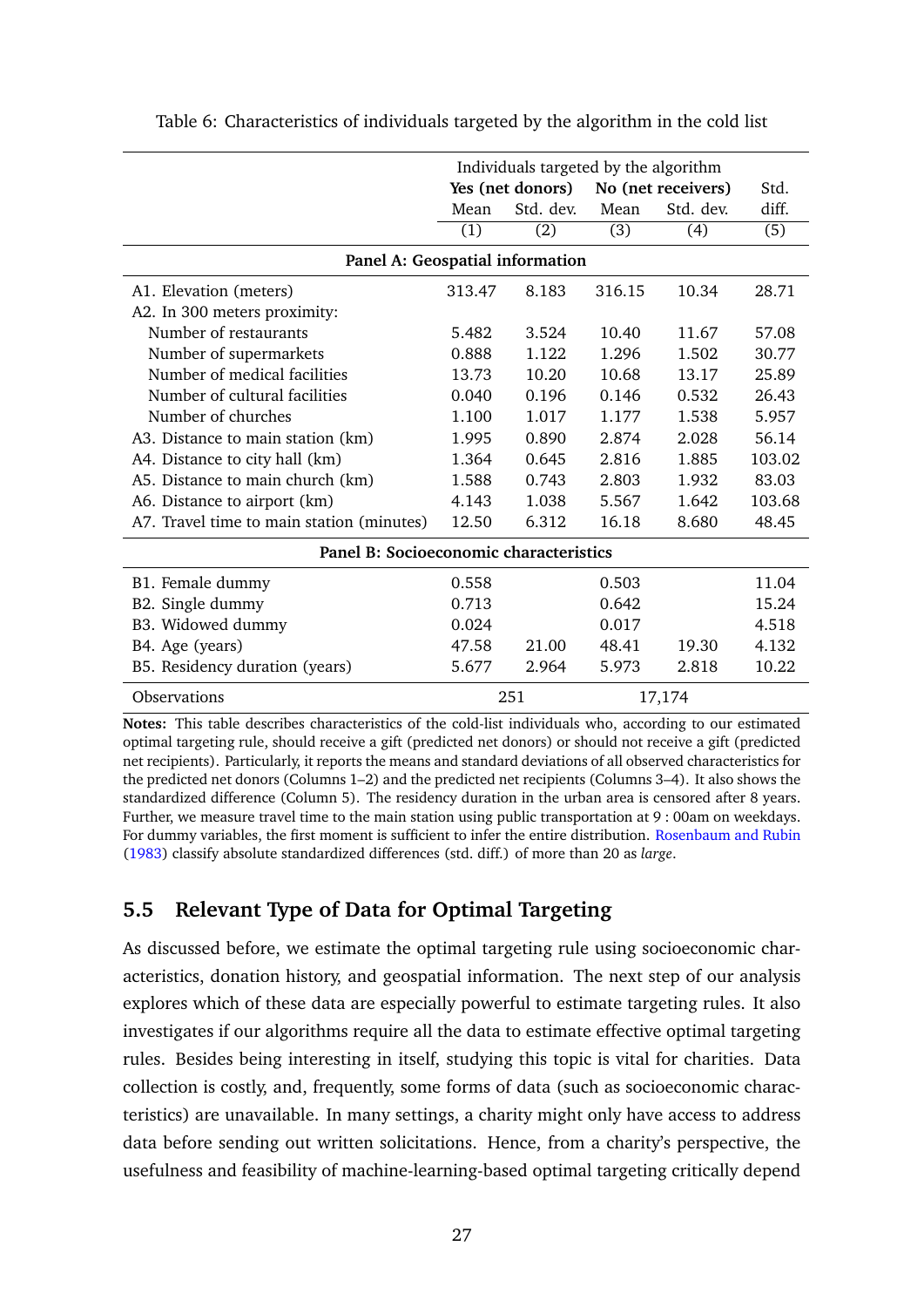<span id="page-28-0"></span>on the data required to target net donors effectively.

| Share                                  | <b>Expected donations</b>                                         |           |           | Optimal targeting vs.      |               |  |  |  |  |  |
|----------------------------------------|-------------------------------------------------------------------|-----------|-----------|----------------------------|---------------|--|--|--|--|--|
| treated                                | under optimal targeting                                           | all-gift  | no-gift   | random-gift                | all variables |  |  |  |  |  |
| (1)                                    | (2)                                                               | (3)       | (4)       | (5)                        | (6)           |  |  |  |  |  |
| Panel A: Socioeconomic characteristics |                                                                   |           |           |                            |               |  |  |  |  |  |
| 0.55                                   | $15.71***$                                                        | 0.24      | 0.29      | 0.27                       | $-1.91**$     |  |  |  |  |  |
|                                        | (0.79)                                                            | (0.86)    | (0.77)    | (0.58)                     | (0.89)        |  |  |  |  |  |
|                                        | Panel B: Donation history before the experiment                   |           |           |                            |               |  |  |  |  |  |
| 0.12                                   | 17.20***                                                          | $1.73**$  | $1.79**$  | $1.76***$                  | $-0.41$       |  |  |  |  |  |
|                                        | (0.97)                                                            | (0.82)    |           | $(0.81)$ $(0.58)$          | (0.55)        |  |  |  |  |  |
|                                        | Panel C: Geospatial information                                   |           |           |                            |               |  |  |  |  |  |
| 0.49                                   | 17.40***                                                          | $1.93**$  | $1.98**$  | 1.95***                    | $-0.22$       |  |  |  |  |  |
|                                        | (0.91)                                                            |           |           | $(0.84)$ $(0.79)$ $(0.58)$ | (0.61)        |  |  |  |  |  |
|                                        | Panel D: Socioeconomic characteristics and donation history       |           |           |                            |               |  |  |  |  |  |
| 0.11                                   | 17.05***                                                          | $1.58*$   | $1.64**$  | $1.61***$                  | $-0.56$       |  |  |  |  |  |
|                                        | (0.96)                                                            | (0.84)    |           | $(0.79)$ $(0.58)$          | (0.56)        |  |  |  |  |  |
|                                        | Panel E: Socioeconomic characteristics and geospatial information |           |           |                            |               |  |  |  |  |  |
| 0.48                                   | 16.97***                                                          | $1.50*$   | $1.55*$   | $1.53***$                  | $-0.64$       |  |  |  |  |  |
|                                        | (0.89)                                                            | (0.84)    | (0.80)    | (0.58)                     | (0.62)        |  |  |  |  |  |
|                                        | Panel F: Donation history and geospatial information              |           |           |                            |               |  |  |  |  |  |
| 0.33                                   | 17.61***                                                          | $2.14***$ | $2.20***$ | $2.17***$                  | 0             |  |  |  |  |  |
|                                        | (0.97)                                                            | (0.82)    | (0.81)    | (0.58)                     |               |  |  |  |  |  |

Table 7: Relevant data types in the warm list

**Notes:** This table documents the out-of-sample performance of targeting rules that rely only on selected subsets of our variables, focusing on the warm list. The rule in Panel A is based only on socioeconomic characteristics, in Panel B on the donation history, in Panel C on geospatial information, in Panel D on socioeconomic characteristics and the donation history, in Panel E on socioeconomic characteristics and geospatial information, and in Panel F on the donation history and geospatial information. Column 1 reports the share of individuals who, according to the respective rule, should receive the gift. Column 2 reports expected donations under optimal targeting. Columns 3–5 show how optimal targeting changes the outcomes relative to three benchmark scenarios: the all-gift (Column 3), no-gift (Column 4), and random-gift (Column 5) benchmarks. Column 6 compares the rule that only uses the subset of variables to the rule that relies on the full set of data. Methodologically, the rules are estimated with an Exact Policy-Learning Trees and a search depth of two [\(Zhou](#page-38-0) *et al.*, [2018\)](#page-38-0). Donations are measured in euro. Standard errors are in parentheses. \*\*\*/\*\*/\* indicate statistical significance at the 1%/5%/10% level.

**Relevant data in the warm list.** Table [7](#page-28-0) focuses on the warm list and explores the relevance of the different data types for the performance of the estimated optimal targeting rule. For this purpose, it evaluates the performance of several estimated targeting rules,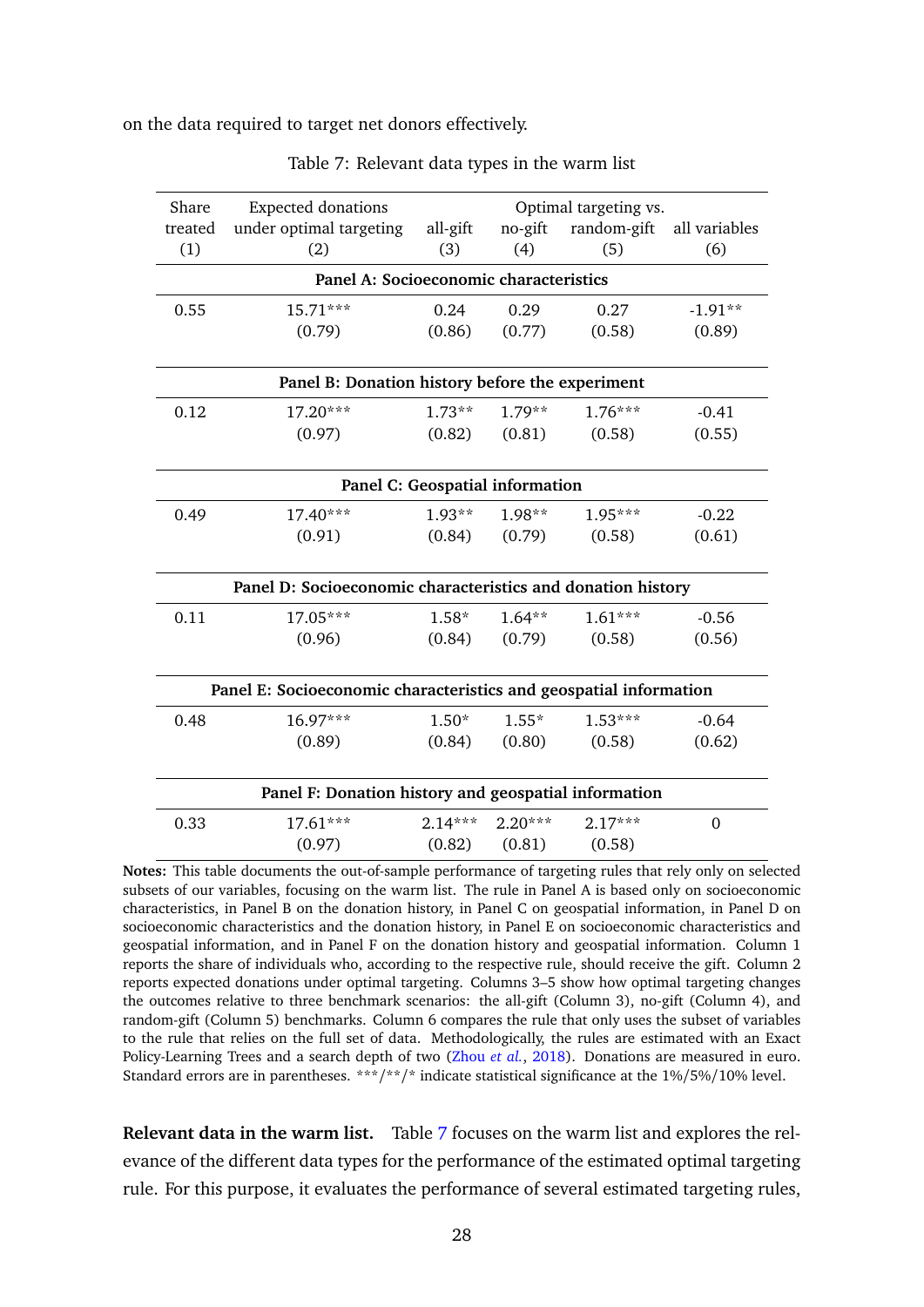each using only a subset of the available data. As before, the table benchmarks these more sparsely estimated rules against the all-gift (Column 3), no-gift (Column 4), and random-gift (Column 5) benchmarks. Additionally, Column 6 compares these newly estimated rules to the estimated optimal (baseline) rule obtained when using all data (reported in Table [3\)](#page-22-0).

The results are as follows: First, our baseline rule clearly outperforms a rule that relies only on socioeconomic characteristics. Also, the rule based only on socioeconomic characteristics does not outperform the three benchmarks (Panel A). As socioeconomic data are often hard to obtain, these results might not be problematic for charities. Second, our baseline rule does not significantly dominate rules that either use only data on past donations (Panel B) or use only geospatial information (Panel C). Similar to our baseline rule, these two more sparsely estimated rules also significantly outperform the three benchmarks. These findings suggest that the data on past donations and geospatial information are substitutes in targeting. Hence, charities that do not have access to details on individuals' donation histories might instead rely on publicly available geospatial data only. Third, Panels D–F further emphasize that the socioeconomic characteristics are of very limited use for machine-learning-based optimal targeting. Adding them does not improve the rules that rely solely on the donation history (Panels B and D) or geospatial information (Panels C and F). Furthermore, a rule that combines the donation history with the geospatial information performs as well as a rule that uses all the data. The reason is that our baseline rule is not relying on the socioeconomic characteristics at all.

**Relevant data in the cold list.** Table [8](#page-30-1) reports similar analyses for the cold list. To that end, it restricts the data either to socioeconomic characteristics or geospatial information. It turns out that the socioeconomic characteristics are also redundant in the cold list: Once again, our baseline targeting rule does not use socioeconomic characteristics. Thus, the results do not change when using only the geospatial information instead of all data (see Panel B).

We draw two main conclusions from this subsection. First, in the warm list, the fundraiser can significantly improve its campaigns' profits by relying only on widely available geospatial information. Put differently, the fundraiser does not necessarily need access to detailed data on past donations, and socioeconomic characteristics seem to be of little use for optimal targeting. This finding raises the attractiveness of our approach for charities that, for the sake of simplicity or due to data-collection costs, prefer to rely on a single data source. Second, in the cold list, the potential benefits of machine-learning-based optimal targeting are very limited. Given the data available, the dominant strategy is not to send the gift to individuals in the cold list.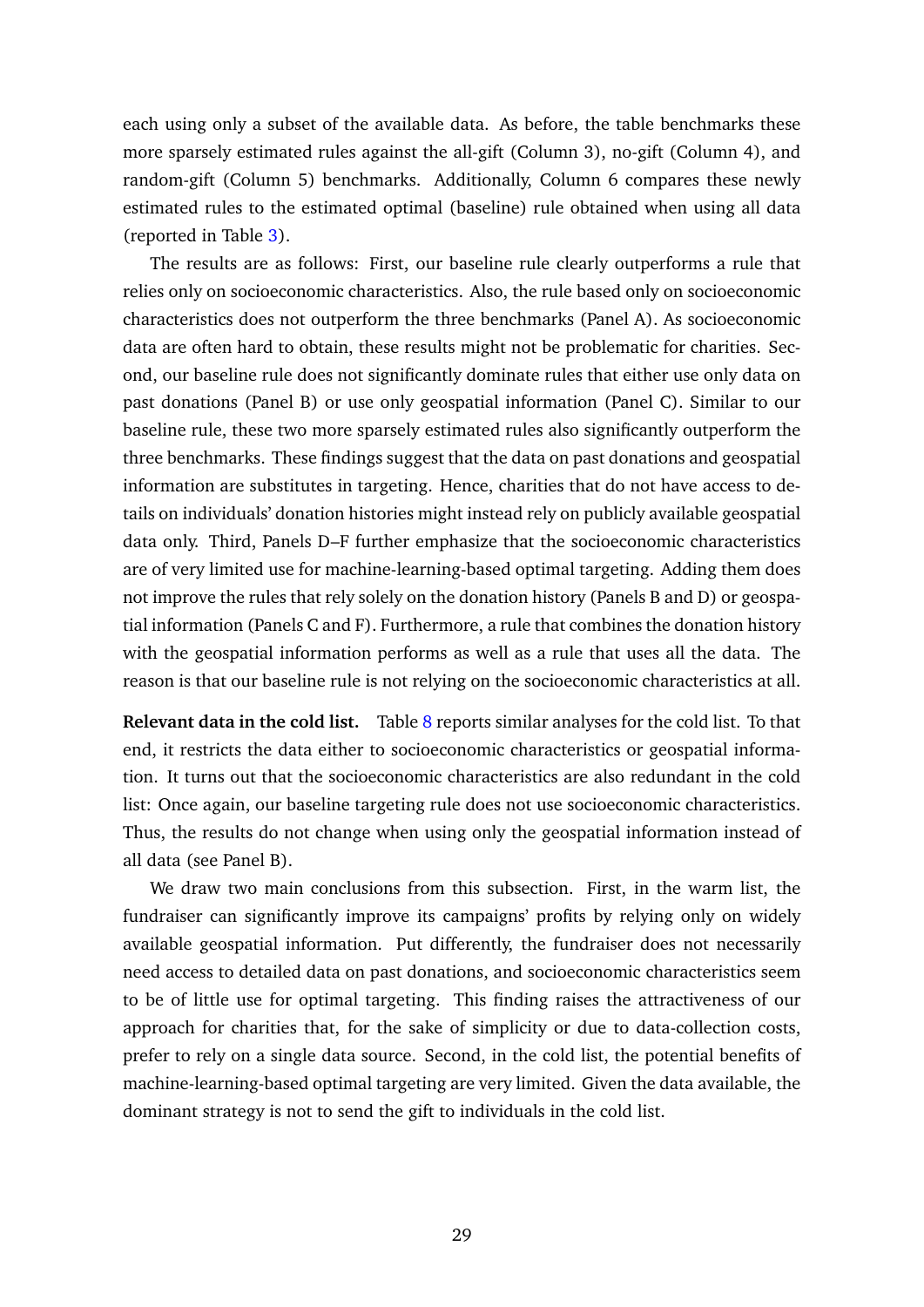<span id="page-30-1"></span>

| <b>Expected donations</b><br>Share<br>Optimal targeting vs. |                         |           |                                 |             |               |  |  |  |  |
|-------------------------------------------------------------|-------------------------|-----------|---------------------------------|-------------|---------------|--|--|--|--|
| treated                                                     | under optimal targeting | all-gift  | no-gift                         | random-gift | all variables |  |  |  |  |
| (1)                                                         | (2)                     | (3)       | (4)                             | (5)         | (6)           |  |  |  |  |
| Panel A: Socioeconomic characteristics                      |                         |           |                                 |             |               |  |  |  |  |
| 0.015                                                       | $0.14***$               | $0.96***$ | $-0.014**$                      | $0.47***$   | $-0.01$       |  |  |  |  |
|                                                             | (0.02)                  | (0.10)    | (0.007)                         | (0.05)      | (0.014)       |  |  |  |  |
|                                                             |                         |           |                                 |             |               |  |  |  |  |
|                                                             |                         |           | Panel B: Geospatial information |             |               |  |  |  |  |
| 0.014                                                       | $0.15***$               | $0.97***$ | $-0.005$                        | $0.48***$   | 0             |  |  |  |  |
|                                                             | (0.02)                  | (0.10)    | (0.012)                         | (0.05)      |               |  |  |  |  |

Table 8: Relevant data types in the cold list

**Notes:** This table documents the out-of-sample performance of targeting rules that rely only on selected subsets of our variables, focusing on the cold list. The rule in Panel A is based on socioeconomic characteristics only, and in Panel B on geospatial information only. Column 1 reports the share of individuals who, according to the respective rule, should receive the gift. Column 2 reports the expected donations under optimal targeting. Columns 3–5 show how optimal targeting changes the outcomes relative to three benchmark scenarios: the all-gift (Column 3), no-gift (Column 4), and random-gift (Column 5) benchmarks. Column 6 compares the rule that uses only the subset of variables to the rule that relies on the full set of data. Methodologically, the rules are estimated with Exact Policy-Learning Trees and a search depth of two [\(Zhou](#page-38-0) *et al.*, [2018\)](#page-38-0). Donations are measured in euro. Standard errors are in parentheses. \*\*\*/\*\*/\* indicate statistical significance at the 1%/5%/10% level.

### <span id="page-30-0"></span>**5.6 Sensitivity Analysis**

Our final step is to investigate the robustness of the estimated optimal targeting rules to different estimation approaches. First, we consider alternative depths of the Exact Policy-Learning Tree (one and three).<sup>[30](#page-30-2)</sup> Second, we compare the results of the Exact Policy-Learning Trees to the results of standard CARTs [\(Breiman](#page-33-10) *et al.*, [1984\)](#page-33-10). Third, for the CARTs, we also consider one version in which we use cross-validation to select the tree depth in a data-driven way. $31$  Fourth, we employ weighted Logit as a standard estimator. Fifth, we use two alternative machine-learning estimators: Logit Lasso [\(Hastie](#page-35-12) *et al.*, [2016\)](#page-35-12) and classification forests [\(Breiman,](#page-33-13) [2001\)](#page-33-13).<sup>[32](#page-30-4)</sup> For the Logit estimator, we consider two different model specifications. The baseline specification includes all observed characteristics linearly (24 variables in the warm list and 16 variables in the cold list). The flexible specification additionally includes squared terms of continuous variables and first-order interactions between most characteristics (321 variables in the

<span id="page-30-2"></span> $30$  For the cold list, Exact Policy-Learning Trees with a depth of three are infeasible due to computational constraints.

<span id="page-30-3"></span><sup>&</sup>lt;sup>31</sup>We use the Gini index for tree splitting and a 10-fold cross-validation procedure to select the optimal tree depth. In the warm list, the number of terminal leaves varies between four and nine across the 20 different cross-fitted trees, with an average of 4.6. In the cold list, the number of terminal leaves varies between two and eight across the 20 different cross-fitted trees, with an average of 2.3.

<span id="page-30-4"></span> $32$ We build 1,000 trees for the classification forest. We draw a 50% random subsample with replacement for each tree and randomly select 50% of the baseline characteristics. We use the Gini index for tree splitting. We restrict the minimum size of the terminal leaf to 50 observations.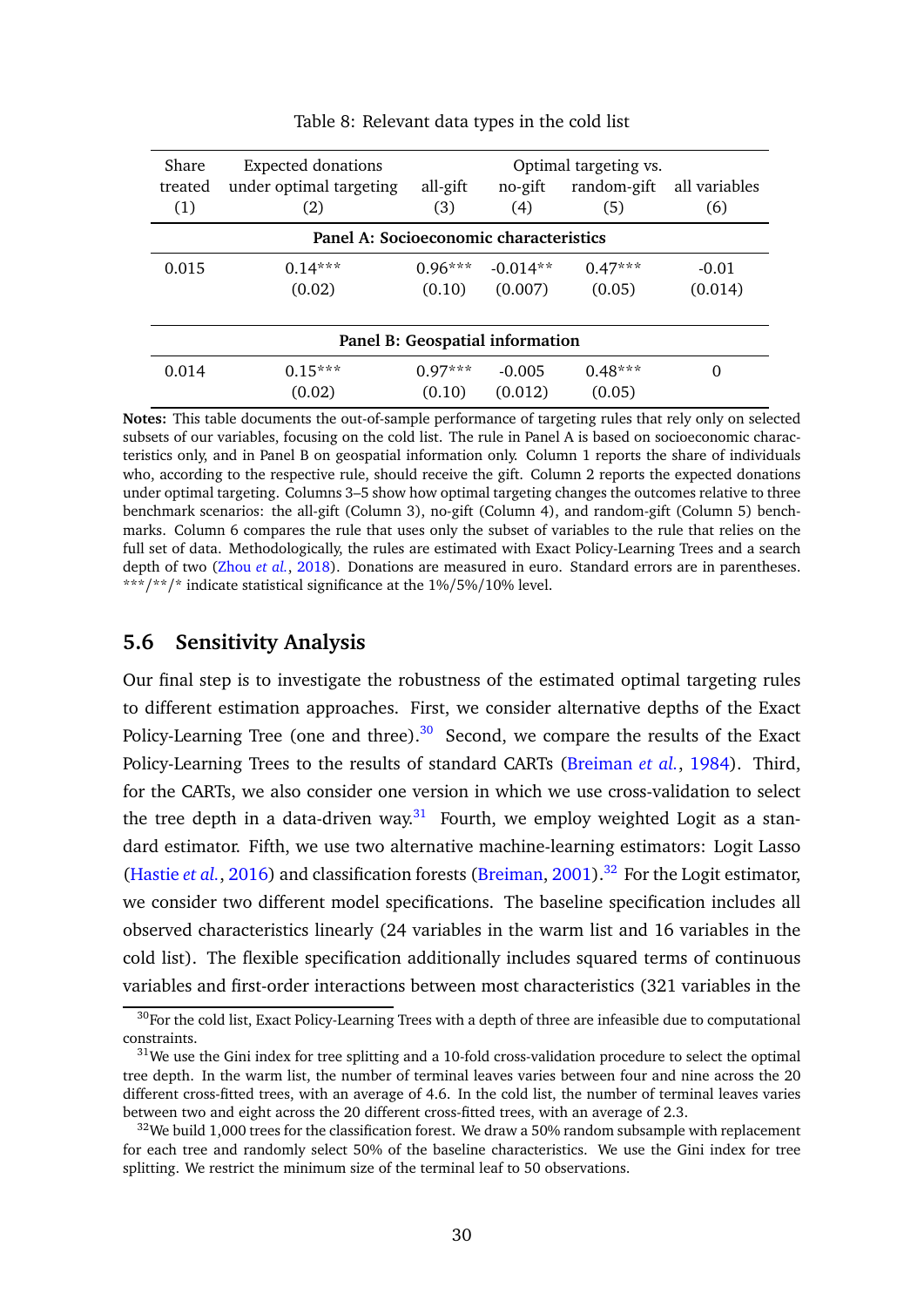warm list and 149 variables in the cold list). The Logit-Lasso method selects the relevant characteristics from the flexible model specification.<sup>[33](#page-31-1)</sup>

Table [G.1](#page-50-1) in Online Appendix [G](#page-50-0) reports the results of the sensitivity analysis for the warm list, and Table [G.2](#page-51-0) focuses on the cold list. In the warm list, our baseline optimal targeting strategy clearly dominates the alternative specifications: The baseline optimal targeting rules of all the alternative estimators yield lower net donations than our main specification. Specifically, the Exact Policy-Learning Tree with depth one and the Logit with the flexible model specification have the lowest out-of-sample performance. The CART with the cross-validated tree depth is the only alternative estimator that also significantly outperforms the all-gift and no-gift benchmark allocation rules. For the cold list, the Logit-Lasso specification and the CART with cross-validated tree depth yield 0.01 euro higher net donations than our main specification. However, our main finding that the fundraiser should not send the gift to cold-list individuals persists.

## <span id="page-31-0"></span>**6 Conclusion**

This paper studies machine-learning-based optimal targeting of fundraising instruments by exploiting data from a natural field experiment. The underlying idea of optimal targeting is that fundraisers can maximize a campaign's profits by directing a fundraising instrument to individuals who increase their donations in response to the instrument by more than its cost. We label those individuals *net donors*. However, charities do not observe the set of net donors. We employ a machine-learning algorithm to estimate the relationship between individual characteristics and the potential donors' response to small unconditional gifts. Based on this algorithm, we can predict the subset of net donors and, hence, estimate machine-learning-based optimal targeting rules.

Our paper's first key message is that, in the warm list, machine-learning-based optimal targeting substantially boosts the charity's net donations. In our application, net donations increase by about 14% compared to the all-gift and no-gift benchmarks. Notably, the benefits of machine-learning-based optimal targeting even materialize when relying only on widely available geospatial data. Hence, charities can easily apply the proposed strategies to raise additional funds, net of costs. The second message is that, in the cold list, the approach does not raise donations sufficiently to cover the fundraising instrument's additional costs. We conclude that the fundraiser should not target cold-list individuals at all. We also document that the increase in net donations stems from heterogeneities in donors' responses to fundraising activities. Previous literature has suggested that such heterogeneities exist, for example, by providing mixed evidence on the effectiveness of unconditional gifts on giving [\(Falk,](#page-34-0) [2007;](#page-34-0) Yin *[et al.](#page-38-1)*, [2020;](#page-38-1) [Alpizar](#page-32-4)

<span id="page-31-1"></span><sup>&</sup>lt;sup>33</sup>We specify the penalty  $\lambda$  [of the Logit Lasso that minimizes the misclassification error using a 10-fold](#page-32-4) [cross-validation approach.](#page-32-4)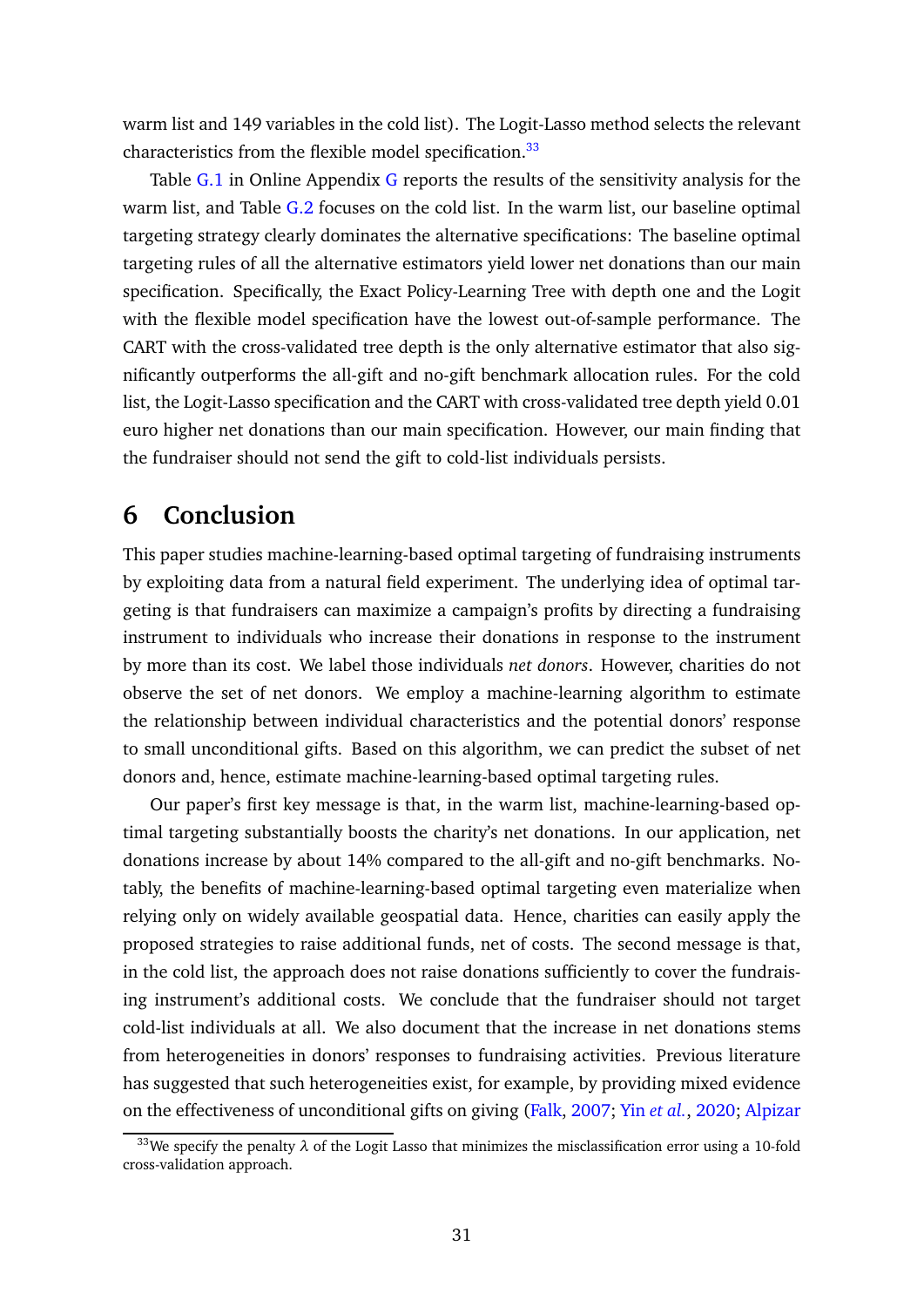#### *[et al.](#page-32-4)*, [2008\)](#page-32-4).

In conclusion, our paper demonstrates that machine-learning-based optimal targeting can significantly increase the cost effectiveness of fundraising. One particularly noteworthy benefit of our applied machine-learning toolkit is that it allows charities to target fundraising efforts agnostically in a wide variety of contexts. Thus, to optimize targeting, charities do not need to develop a theoretical foundation or make strong assumptions on the functional relationship between individual characteristics and giving. We are, therefore, confident that the proposed approach offers an accessible way forward to improve the effectiveness of fundraising. We are also looking forward to future, evolving research applying similar techniques to alternative fundraising instruments and different settings. It will also be interesting to see how our findings generalize across these alternative tools and environments.

### **References**

- <span id="page-32-7"></span>ABE, N., VERMA, N., APTE, C. and SCHROKO, R. (2004). Cross Channel Optimized Marketing by Reinforcement Learning. In *Proceedings of the tenth ACM SIGKDD International Conference on Knowledge discovery and data mining*, pp. 767–772.
- <span id="page-32-3"></span>ADENA, M. and HUCK, S. (2019). Personalized Fundraising: A Field Experiment on Threshold Matching of Donation. *WZB Discussion Paper No. SP II 2019-306*.
- <span id="page-32-2"></span>ALDASHEV, G., MARINI, M. and VERDIER, T. (2014). Brothers in Alms? Coordination Between Nonprofits on Markets for Donations. *Journal of Public Economics*, **117**, 182– 200.
- <span id="page-32-1"></span>— and VERDIER, T. (2010). Goodwill Bazaar: NGO Competition and Giving to Development. *Journal of Development Economics*, **91** (1), 48–63.
- <span id="page-32-4"></span>ALPIZAR, F., CARLSSON, F. and JOHANSSON-STENMAN, O. (2008). Anonymity, Reciprocity, and Conformity: Evidence from Voluntary Contributions to a National Park in Costa Rica. *Journal of Public Economics*, **92** (5–6), 1047–1060.
- <span id="page-32-6"></span>ANDINI, M., CIANI, E., DE BLASIO, G., D'IGNAZIO, A. and SALVESTRINI, V. (2018). Targeting with Machine Learning: An Application to a Tax Rebate Program in Italy. *Journal of Economic Behavior and Organization*, **156**, 86–102.
- <span id="page-32-0"></span>ANDREONI, J. (1988). Privately Provided Public Goods in a Large Economy: The Limits of Altruism. *Journal of Public Economics*, **35** (1), 57–73.
- <span id="page-32-5"></span>—, BROWN, E. and RISCHALL, I. (2003). Charitable Giving by Married Couples. Who Decides and Why Does It Matter? *Journal of Human Resources*, **38** (1), 111–133.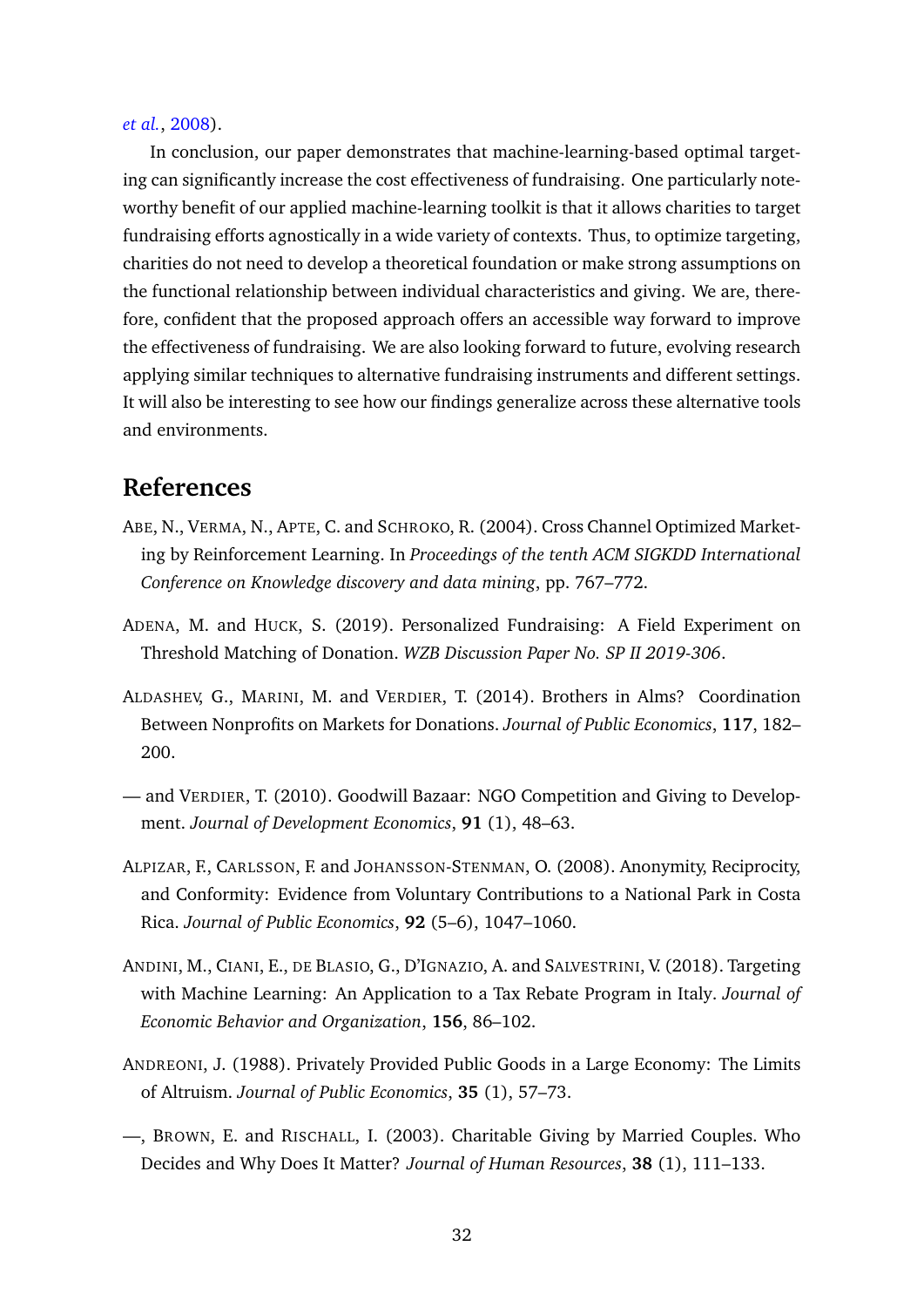- <span id="page-33-4"></span>— and PAYNE, A. (2003). Do Government Grants to Private Charities Crowd Out Giving or Fund-Raising? *American Economic Review*, **93** (3), 792–812.
- <span id="page-33-0"></span>— and — (2011). Is Crowding Out Due Entirely to Fundraising? Evidence from a Panel of Charities. *Journal of Public Economics*, **95**, 334–343.
- <span id="page-33-1"></span>— and — (2013). Charitable Giving. In A. Auerbach, R. Chetty, M. Feldstein and E. Saez (eds.), *Handbook of Public Economics*, vol. 5, *1*, Elsevier, pp. 1–50.
- <span id="page-33-5"></span>— and VESTERLUND, L. (2001). Which Is the Fair Sex? Gender Differences in Altruism. *Quarterly Journal of Economics*, **116** (1), 293–312.
- <span id="page-33-7"></span>ASCARZA, E. (2018). Retention Futility: Targeting High-Risk Customers Might be Ineffective. *Journal of Marketing Research*, **55** (1), 80–98.
- <span id="page-33-2"></span>ATHEY, S. and IMBENS, G. W. (2019). Machine Learning Methods that Economists Should Know About. *Annual Review of Economics*, **11**, 685–725.
- <span id="page-33-3"></span>— and WAGER, S. (2021). Policy Learning with Observational Data. *Econometrica*, **forthcoming**.
- <span id="page-33-6"></span>BAKSHY, E., ECKLES, D., YAN, R. and ROSENN, I. (2012). Social Influence in Social Advertising: Evidence from Field Experiments. *Proceedings of the 13th ACM Conference on Electronic Commerce*, pp. 146–161.
- <span id="page-33-8"></span>BEYGELZIMER, A. and LANGFORD, J. (2009). The Offset Tree for Learning with Partial Labels. *Proceedings of the 15th ACM SIGKDD International Conference on Knowledge Discovery and Data Mining*, pp. 129–138.
- <span id="page-33-13"></span>BREIMAN, L. (2001). Random Forests. *Machine Learning*, **45** (1), 5–32.
- <span id="page-33-10"></span>—, FRIEDMAN, J., STONE, C. and OLSHEN, R. (1984). *Classification and Regression Trees*. CRC Press.
- <span id="page-33-9"></span>CHERNOZHUKOV, V., CHETVERIKOV, D., DEMIRER, M., DUFLO, E., HANSEN, C. and NEWEY, W. (2017). Double/Debiased/Neyman Machine Learning of Treatment Effects. *American Economic Review*, **107** (5), 261–265.
- <span id="page-33-11"></span>—, ESCANCIANO, J., ICHIMURA, H., NEWEY, W. and ROBINS, J. (2018a). Locally-Robust Semiparametric Estimation. *arXiv:1608.00033*.
- <span id="page-33-12"></span>—, FERNÁNDEZ-VAL, I. and LUO, Y. (2018b). The Sorted Effects Method: Discovering Heterogeneous Effects Beyond Their Averages. *Econometrica*, **86** (6), 1911–1938.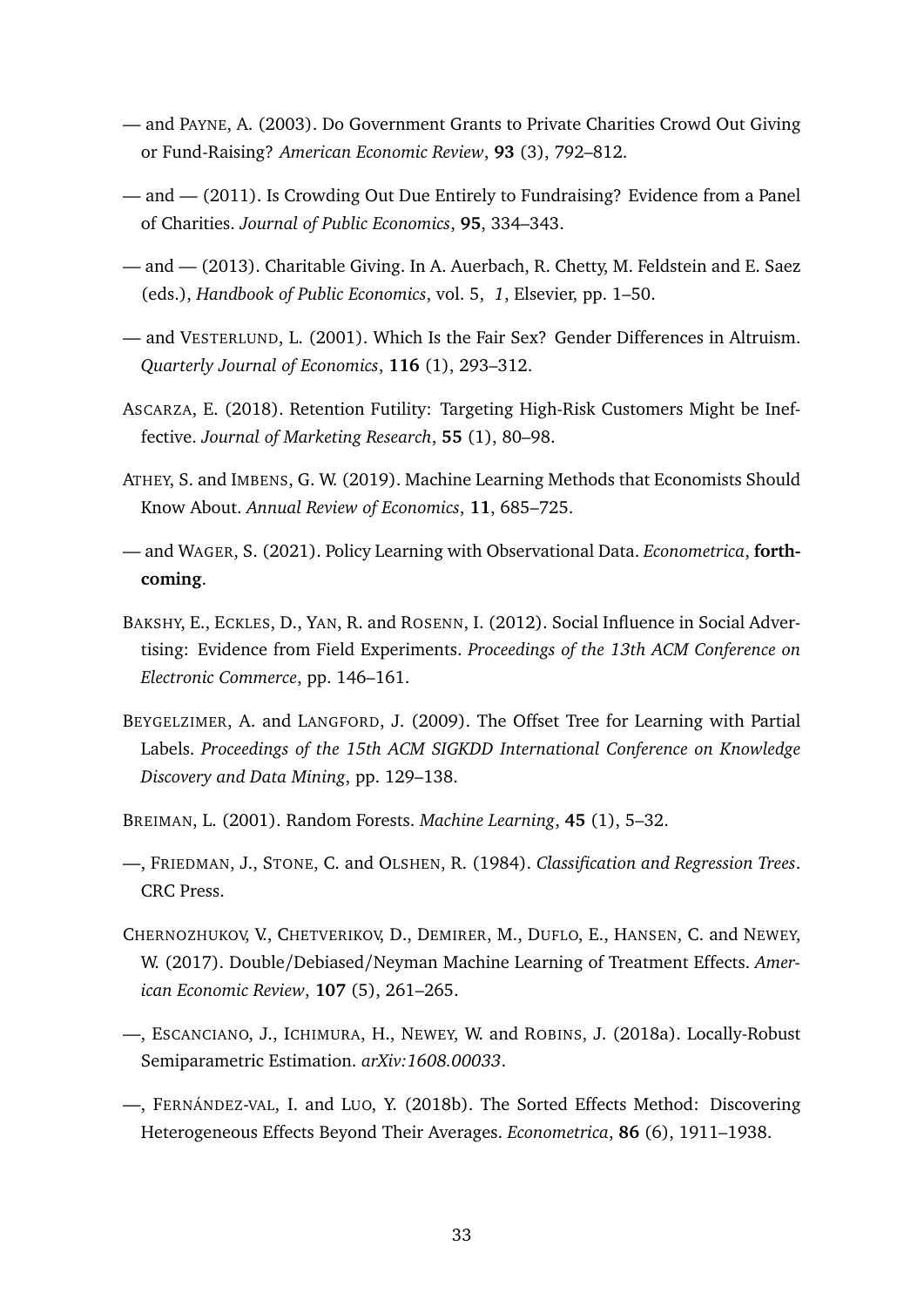- <span id="page-34-10"></span>CUI, G., WONG, M. L. and LUI, H.-K. (2006). Machine Learning for Direct Marketing Response Models: Bayesian Networks with Evolutionary Programming. *Management Science*, **52** (4), 597–612.
- <span id="page-34-3"></span>DE VRIES, N., REIS, R. and MOSCATO, P. (2015). Clustering Consumers Based on Trust, Confidence and Giving Behaviour: Data-Driven Model Building for Charitable Involvement in the Australian Not-for-Profit Sector. *PloS One*, **10** (4), 1–28.
- <span id="page-34-11"></span>DEUTSCHER SPENDENRAT (2016). Bilanz des Helfens. *Press Release*.
- <span id="page-34-7"></span>DONG, L., RATTI, C. and ZHENG, S. (2019). Predicting Neighborhoods' Socioeconomic Attributes Using Restaurant Data. *PNAS*, **116** (31), 15447–15452.
- <span id="page-34-2"></span>DROUVELIS, M. and MARX, B. (2021). Can Charitable Appeals Identify and Exploit Belief Heterogeneity? *CESifo Working Paper No. 8855*.
- <span id="page-34-13"></span>DUFWENBERG, M. and KIRCHSTEIGER, G. (2004). A Theory of Sequential Reciprocity. *Games and Economic Behavior*, **47** (2), 268–298.
- <span id="page-34-6"></span>ECKEL, C., HERBERICH, D. and MEER, J. (2018). It's Not the Thought that Counts: A Field Experiment on Gift Exchange and Giving at a Public University. In *The Economics of Philanthropy: Donations and Fundraising*, MIT Press.
- <span id="page-34-5"></span>ELLICKSON, P., KAR, W. and REEDER, J. (2020). Machine Learning Marketing Component Effects: Applying Causal Forests to Targeted Email Promotions. *mimeo*.
- <span id="page-34-0"></span>FALK, A. (2007). Gift Exchange in the Field. *Econometrica*, **75**, 1501–1511.
- <span id="page-34-1"></span>—, BECKER, A., DOHMEN, T., ENKE, B., HUFFMAN, D. and SUNDE, U. (2018). Global Evidence on Economic Preferences. *Quarterly Journal of Economics*, **133** (4), 1645–1692.
- <span id="page-34-12"></span>FAN, Q., HSU, Y.-C., LIELI, R. P. and ZHANG, Y. (2019). Estimation of Conditional Average Treatment Effects with High-Dimensional Data. *arXiv:1908.02399*.
- <span id="page-34-4"></span>FONG, N., ZHANG, Y., LUO, X. and WANG, X. (2019). Targeted Promotions on an E-book Platform: Crowding Out, Heterogeneity, and Opportunity Costs. *Journal of Marketing Research*, **56** (2), 310–323.
- <span id="page-34-9"></span>GLAESER, E., KIM, H. and LUCA, M. (2020). Nowcasting the Local Economy: Using Yelp Data to Measure Economic Activity. In Abraham, Jarmin, Moyer and Shapiro (eds.), *Big Data for 21st Century Economic Statistics*.
- <span id="page-34-8"></span>—, KOMINERS, S., LUCA, M. and NAIK, N. (2018). Big Data and Big Cities: The Promises and Limitations of Improved Measures of Urban Life. *Economic Inquiry*, **56** (1), 114– 137.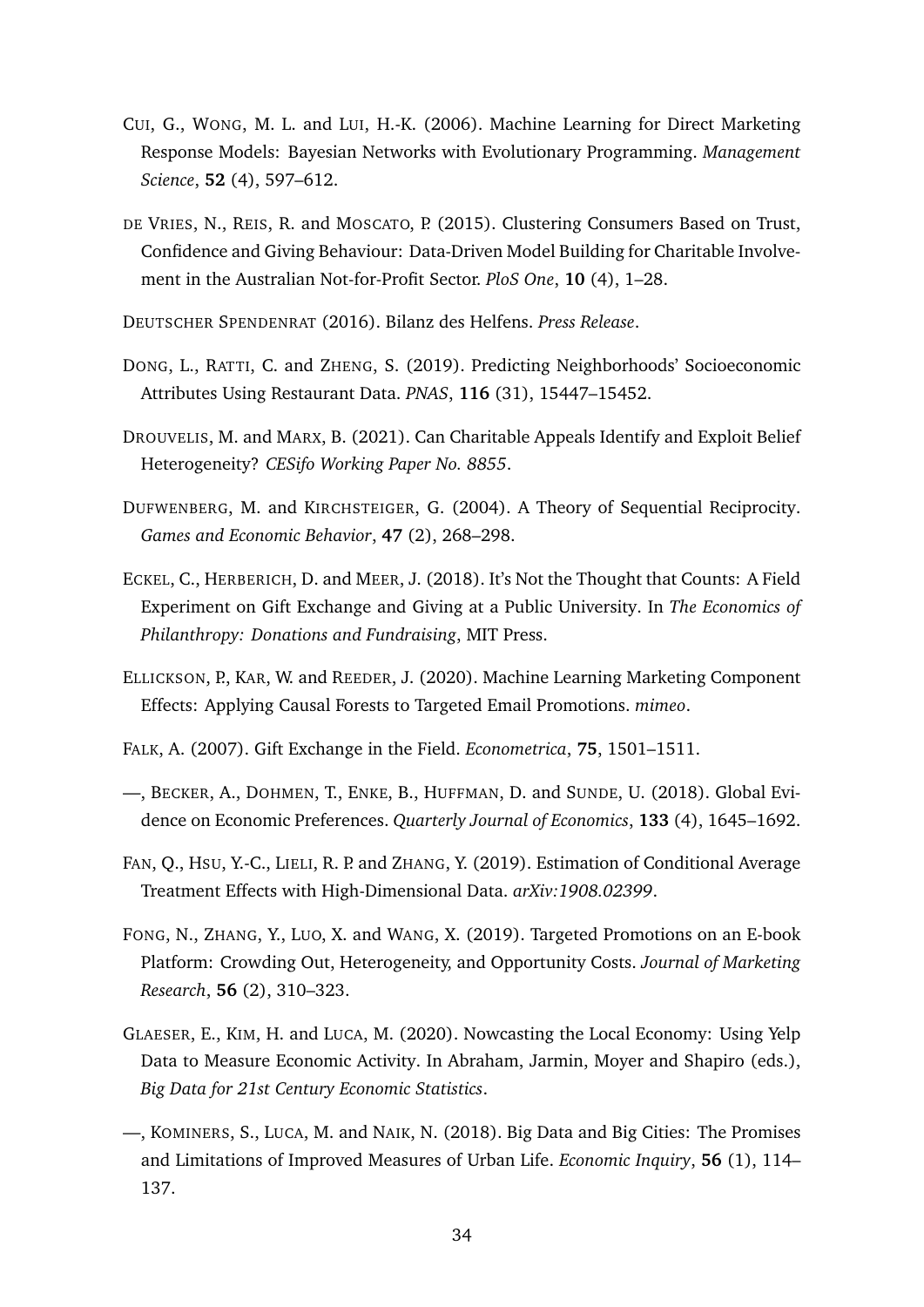- <span id="page-35-0"></span>GNEEZY, U., KEENAN, E. A. and GNEEZY, A. (2014). Avoiding Overhead Aversion in Charity. *Science*, **346** (6209), 632–635.
- <span id="page-35-6"></span>GUBELA, R., LESSMANN, S. and JAROSZEWICZ, S. (2020). Response Transformation and Profit Decomposition for Revenue Uplift Modeling. *European Journal of Operational Research*, **283** (2), 647–661.
- <span id="page-35-5"></span>GUELMAN, L., GUILLÉN, M. and PÉREZ-MARÍN, A. (2015). Uplift Random Forests. *Cybernetics and Systems*, **46** (3-4), 230–248.
- <span id="page-35-2"></span>HARBAUGH, W., MAYR, U. and BURGHART, D. (2007). Neural Responses to Taxation and Voluntary Giving Reveal Motives for Charitable Donations. *Science*, **316** (5831), 1622– 1625.
- <span id="page-35-4"></span>HASSELL, H. and MONSON, J. (2014). Campaign Targets and Messages in Direct Mail Fundraising. *Political Behavior*, **36** (2), 359–376.
- <span id="page-35-12"></span>HASTIE, T., TIBSHIRANI, R. and WAINWRIGHT, M. (2016). *Statistical Learning with Sparsity: The Lasso and Generalizations*. CRC Press.
- <span id="page-35-7"></span>HEBLICH, S., TREW, A. and ZYLBERBERG, Y. (2020). East Side Story: Historical Pollution and Persistent Neighborhood Sorting. *Journal of Political Economy*, **forthcoming**.
- <span id="page-35-8"></span>HITSCH, G. and MISRA, J. (2018). Heterogeneous Treatment Effects and Optimal Targeting Policy Evaluation. *SSRN preprint 3111957*.
- <span id="page-35-9"></span>KANG, J., KUZNETSOVA, P., LUCA, M. and CHOI, Y. (2013). Where Not to Eat? Improving Public Policy by Predicting Hygiene Inspections Using Online Reviews. *Proceedings of the 2013 Conference on Empirical Methods in Natural Language Processing*, pp. 1443– 1448.
- <span id="page-35-11"></span>KIM, Y., STREET, N., RUSSELL, G. and MENCZER, F. (2005). Customer Targeting: A Neural Network Approach Guided by Genetic Algorithms. *Management Science*, **51** (2), 264– 276.
- <span id="page-35-1"></span>KITAGAWA, T. and TETENOV, A. (2018). Who Should be Treated? Empirical Welfare Maximization Methods for Treatment Choice. *Econometrica*, **86** (2), 591–616.
- <span id="page-35-3"></span>KIZILCEC, R., BAKSHY, E., ECKLES, D. and BURKE, M. (2018). Social Influence and Reciprocity in Online Gift Giving. In *Proceedings of the 2018 CHI Conference on Human Factors in Computing Systems*, pp. 1–11.
- <span id="page-35-10"></span>KLEINBERG, J., LUDWIG, J., MULLAINATHAN, S. and OBERMEYER, Z. (2015). Prediction Policy Problems. *American Economic Review*, **105** (5), 491–495.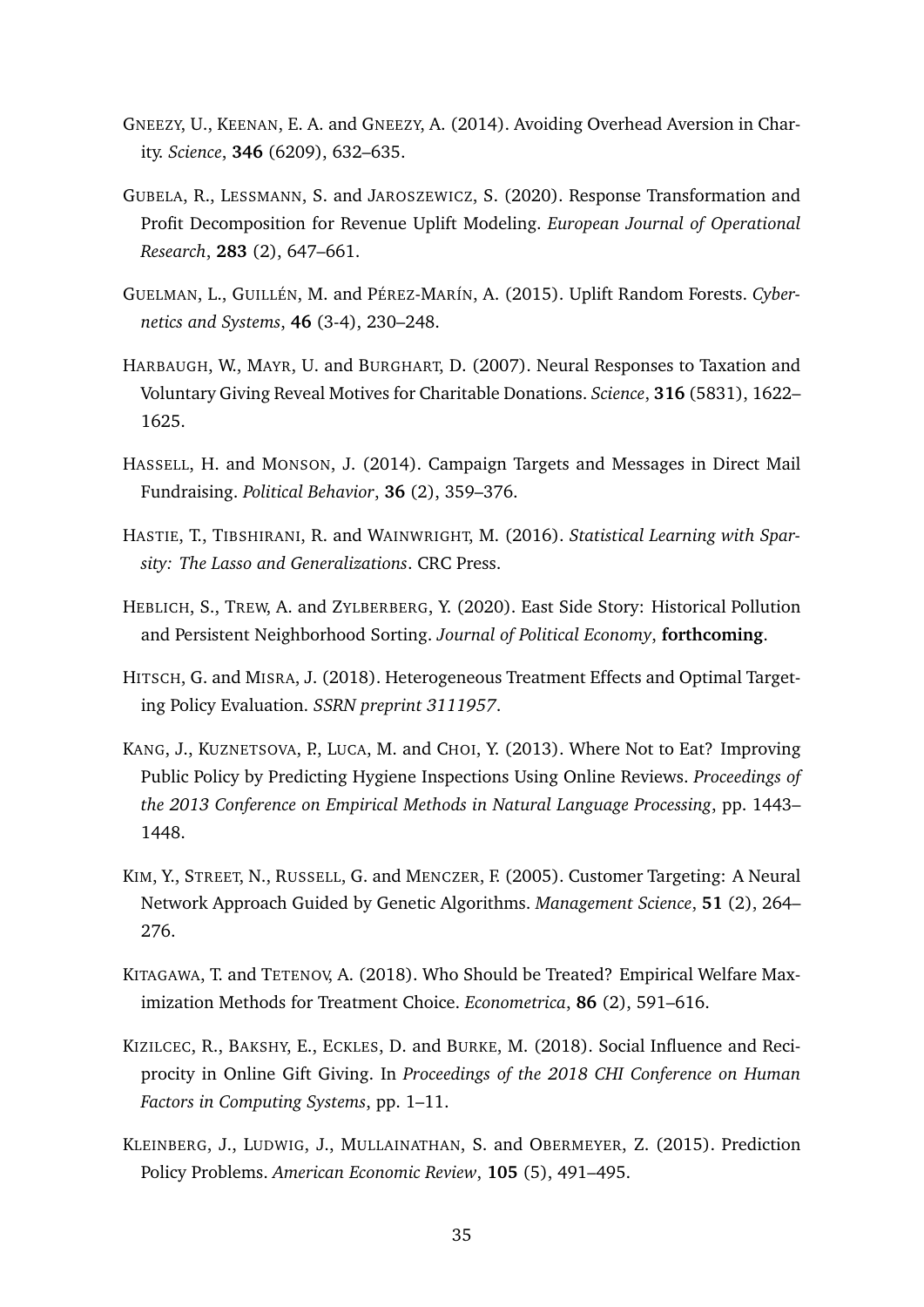- <span id="page-36-12"></span>KNAUS, M. (2020). Double Machine Learning Based Program Evaluation Under Unconfoundedness. *arXiv:2003.03191*.
- <span id="page-36-8"></span>—, LECHNER, M. and STRITTMATTER, A. (2020). Heterogeneous Employment Effects of Job Search Programs: A Machine Learning Approach. *Journal of Human Resources*, **forthcoming**.
- <span id="page-36-11"></span>—, — and — (2021). Machine Learning Estimation of Heterogeneous Causal Effects: Empirical Monte Carlo Evidence. *Econometrics Journal*, **24** (1), 134–161.
- <span id="page-36-9"></span>KNITTEL, C. and STOLPER, S. (2019). Using Machine Learning to Target Treatment: The Case of Household Energy Use. *NBER Working Papers 26531*.
- <span id="page-36-3"></span>LANDRY, C., LANGE, A., LIST, J., PRICE, M. and RUPP, N. (2010). Is a Donor in Hand Better Than Two in the Bush? Evidence from a Natural Field Experiment. *American Economic Review*, **100** (3), 958–983.
- <span id="page-36-10"></span>LIST, J. (2011). The Market for Charitable Giving. *Journal of Economic Perspectives*, **25** (2), 157–80.
- <span id="page-36-2"></span>LIST, J. A. and PRICE, M. K. (2012). Charitable Giving Around the World: Thoughts on How to Expand the Pie. *CESifo Economic Studies*, **58** (1), 1–30.
- <span id="page-36-13"></span>MANSKI, C. (2004). Statistical Treatment Rules for Heterogeneous Populations. *Econometrica*, **72** (4), 1221–1246.
- <span id="page-36-6"></span>MEER, J. (2017). Does Fundraising Create New Giving? *Journal of Public Economics*, **145**, 82–93.
- <span id="page-36-1"></span>MORGAN, J. (2000). Financing Public Goods by Means of Lotteries. *The Review of Economic Studies*, **67** (4), 761–784.
- <span id="page-36-0"></span>NAME-CORREA, A. and YILDIRIM, H. (2013). A Theory of Charitable Fund-Raising with Costly Solicitations. *American Economic Review*, **103** (2), 1091–1107.
- <span id="page-36-7"></span>NEWMAN, G. E. and SHEN, J. Y. (2012). The Counterintuitive Effects of Thank-You Gifts on Charitable Giving. *Journal of Economic Psychology*, **33** (5), 973–983.
- <span id="page-36-4"></span>OKTEN, C. and WEISBROD, B. (2000). Determinants of Donations in Private Nonprofit Markets. *Journal of Public Economics*, **75** (2), 255–272.
- <span id="page-36-5"></span>RAJAN, S., PINK, G. and DOWN, W. (2009). Sociodemographic and Personality Characteristics of Canadian Donors Contributing to International Charity. *Nonprofit and Voluntary Sector Quarterly*, **38** (3), 413–440.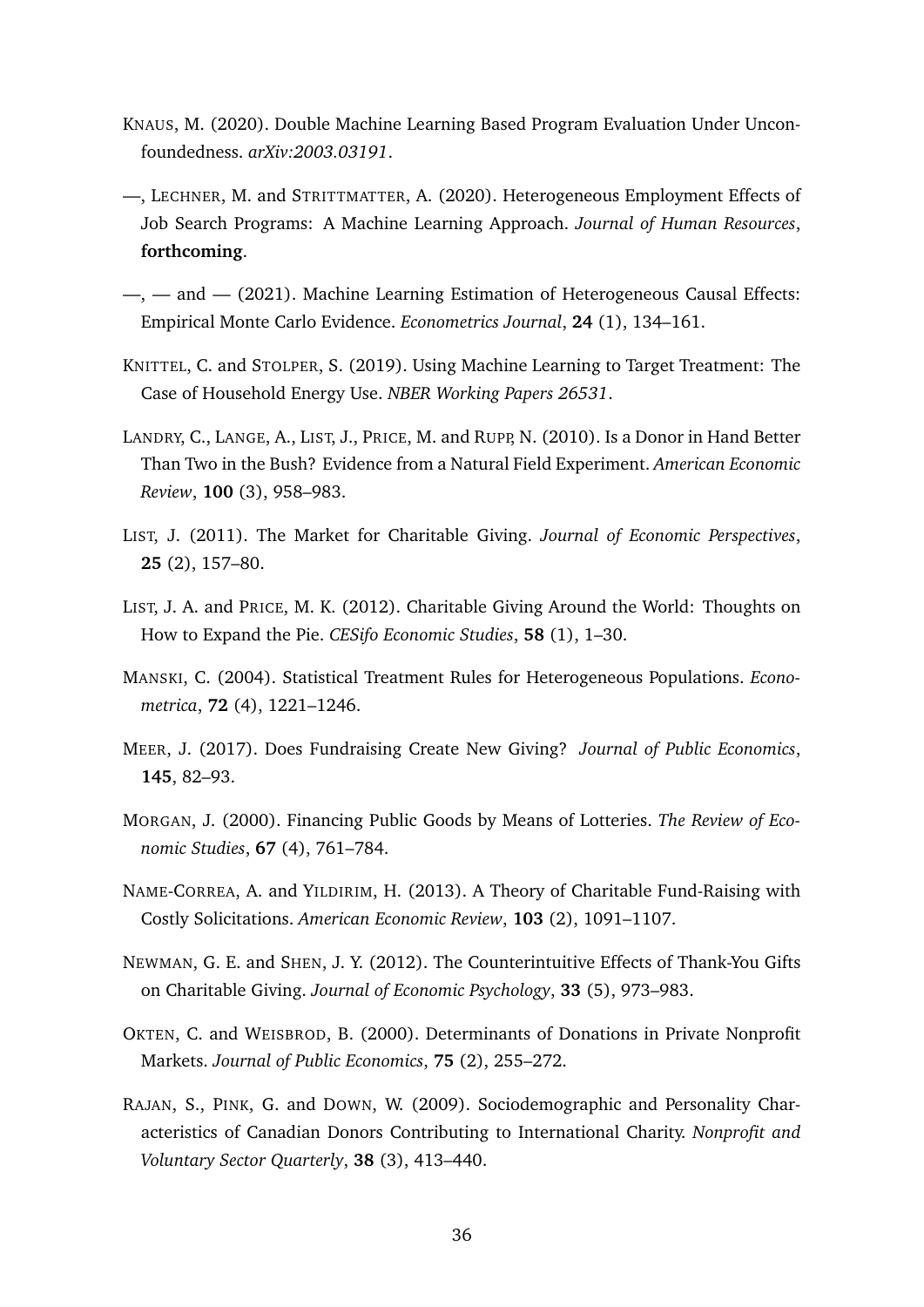- <span id="page-37-9"></span>ROBINS, J., ROTNITZKY, A. and ZHAO, L. (1994). Estimation of Regression Coefficients When Some Regressors are not Always Observed. *Journal of the American Statistical Association*, **89** (427), 846–866.
- <span id="page-37-5"></span>ROCKOFF, J., JACOB, B., KANE, T. and STAIGER, D. (2011). Can You Recognize an Effective Teacher When You Recruit One? *Education Finance Policy*, **6** (1), 43–74.
- <span id="page-37-0"></span>ROSE-ACKERMAN, S. (1982). Charitable Giving and "Excessive" Fundraising. *The Quarterly Journal of Economics*, **97** (2), 193–212.
- <span id="page-37-12"></span>ROSENBAUM, P. and RUBIN, D. (1983). The Central Role of Propensity Score in Observational Studies for Causal Effects. *Biometrika*, **70** (1), 41–55.
- <span id="page-37-8"></span>RUBIN, D. (1974). Estimating Causal Effects of Treatments in Randomized and Nonrandomized Studies. *Journal of Educational Psychology*, **66** (5), 688–701.
- <span id="page-37-3"></span>SCHLEGELMILCH, B. and DIAMANTOPOULOS, A. (1997). Characteristics Affecting Charitable Donations: Empirical Evidence from Britain. *Journal of Marketing Practice: Applied Marketing Science*, **3** (1), 14–28.
- <span id="page-37-6"></span>SCHWARTZ, E., BRADLOW, E. and FADER, P. (2017). Customer Acquisition via Display Advertising Using Multi-armed Bandit Experiments. *Marketing Science*, **36** (4), 500– 522.
- <span id="page-37-10"></span>SEMENOVA, V. and CHERNOZHUKOV, V. (2020). Debiased Machine Learning of Conditional Average Treatment Effects and Other Causal Functions. *Econometrics Journal*, **forthcoming**.
- <span id="page-37-7"></span>SIMESTER, D., TIMOSHENKO, A. and ZOUMPOULIS, S. (2020). Targeting Prospective Customers: Robustness of Machine-Learning Methods to Typical Data Challenges. *Management Science*, **66** (6), 2495–2522.
- <span id="page-37-4"></span>SMITH, A., SEILER, S. and AGGARWAL, I. (2021). Optimal Price Targeting. *mimeo*.
- <span id="page-37-11"></span>SVERDRUP, E., KANODIA, A., ZHOU, Z., ATHEY, S. and WAGER, S. (2020). Policytree: Policy Learning via Doubly Robust Empirical Welfare Maximization over Trees. *Journal of Open Source Software*, **5** (50), 1–6.
- <span id="page-37-1"></span>TINKELMAN, D. and MANKANEY, K. (2007). When is Administrative Efficiency Associated with Charitable Donations? *Nonprofit and Voluntary Sector Quarterly*, **36**, 41–64.
- <span id="page-37-2"></span>VESTERLUND, L. (2003). The Informational Value of Sequential Fundraising. *Journal of Public Economics*, **87** (3-4), 627–657.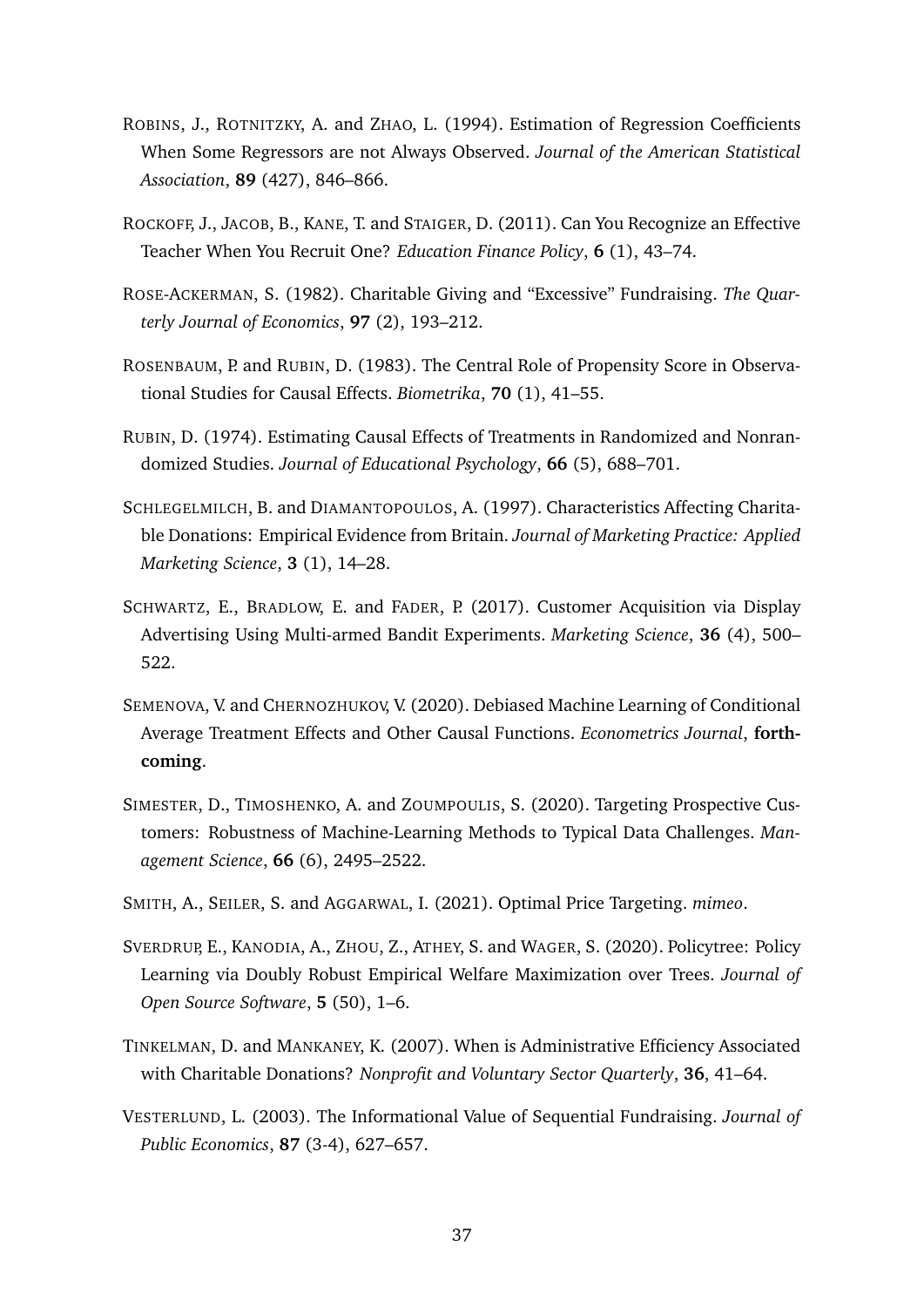- <span id="page-38-2"></span>WIEPKING, P. and JAMES, R. (2013). Why Are the Oldest Old Less Generous? Explanations for the Unexpected Age-Related Drop in Charitable Giving. *Ageing and Society*, **33** (3), 486–510.
- <span id="page-38-3"></span>WINTERICH, K. P., MITTAL, V. and AQUINO, K. (2013). When Does Recognition Increase Charitable Behavior? Toward a Moral Identity-Based Model. *Journal of Marketing*, **77** (3), 121–134.
- <span id="page-38-1"></span>YIN, B., LI, Y. and SINGH, S. (2020). Coins Are Cold and Cards Are Caring: The Effect of Pregiving Incentives on Charity Perceptions, Relationship Norms, and Donation Behavior. *Journal of Marketing*, **84** (6), 57–73.
- <span id="page-38-5"></span>ZADROZNY, B. (2003). *Policy Mining: Learning Decision Policies from Fixed Sets of Data*. Ph.D. Thesis, University of California, San Diego.
- <span id="page-38-6"></span>ZHAO, Y., ZENG, D., RUSH, A. and KOSOROK, M. (2012). Estimating Individualized Treatment Rules Using Outcome Weighted Learning. *Journal of the American Statistical Association*, **117** (499), 1106–1118.
- <span id="page-38-0"></span>ZHOU, Z., ATHEY, S. and WAGER, S. (2018). Offline Multi-action Policy Learning: Generalization and Optimization. *arXiv:1810.04778v2*.
- <span id="page-38-4"></span>ZIMMERT, M. and LECHNER, M. (2019). Nonparametric Estimation of Causal Heterogeneity Under High-Dimensional Confounding. *arXiv:1908.0877*.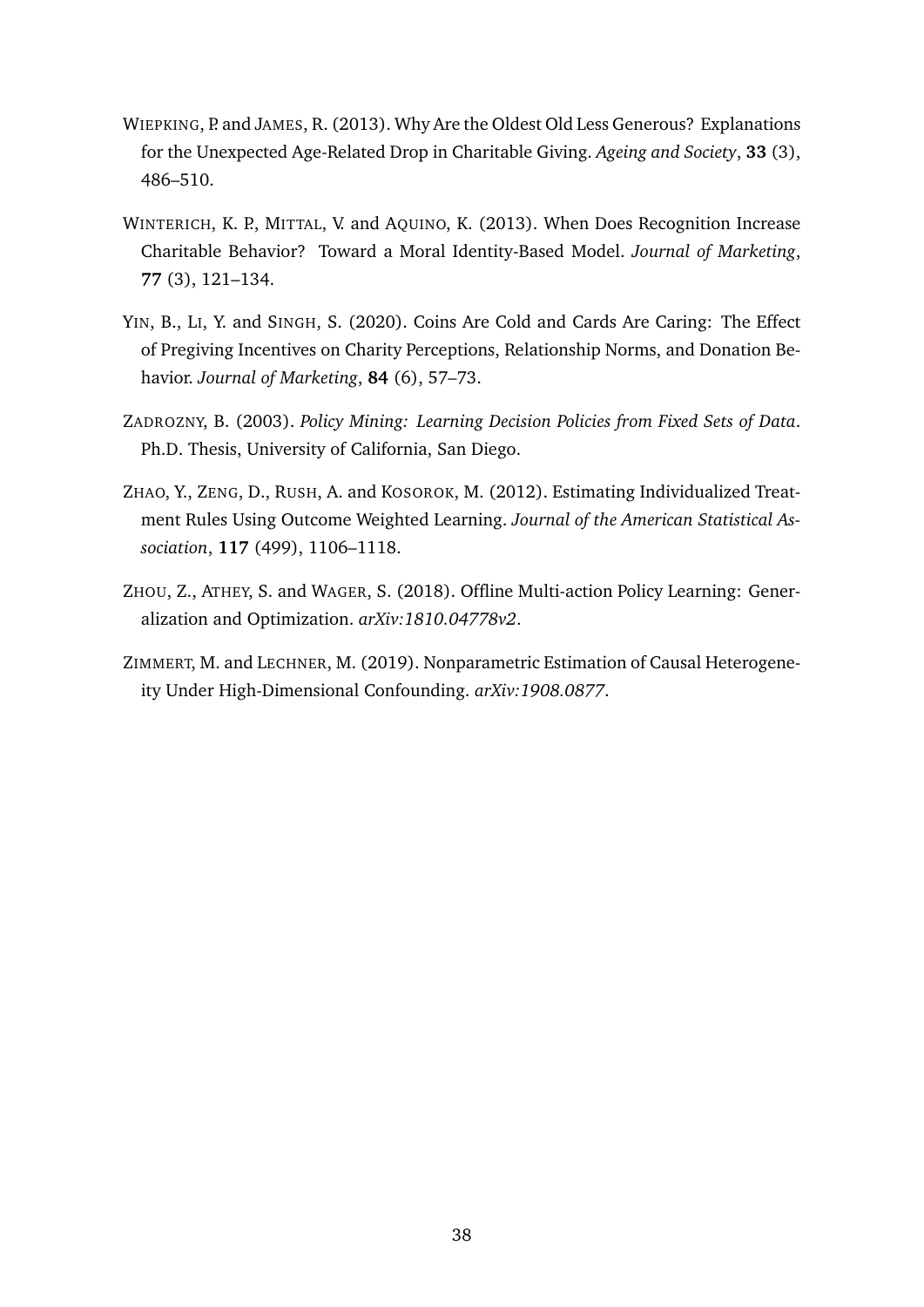# Online Appendix to "Optimal Targeting in Fundraising"

Tobias Cagala, Ulrich Glogowsky, Johannes Rincke, and Anthony Strittmatte[r](#page-39-0)

### **Sections:**

- A. Descriptives and Balance of Observables
- B. Identification of ATEs and CATEs
- C. Identification with AIPW Scores
- D. Nuisance Parameters
- E. Additional Results of the Sorted-Effects Model
- F. Exemplary Decision Tree
- G. Sensitivity Analysis

<span id="page-39-0"></span>Cagala: Deutsche Bundesbank (tobias.cagala@bundesbank.de); Glogowsky: Johannes Kepler University Linz and CESifo (ulrich.glogowsky@jku.at); Rincke: University of Erlangen-Nuremberg (johannes.rincke@fau.de); Strittmatter: CREST-ENSAE, Institut Polytechnique Paris and CESifo (anthony.strittmatter@ensae.fr).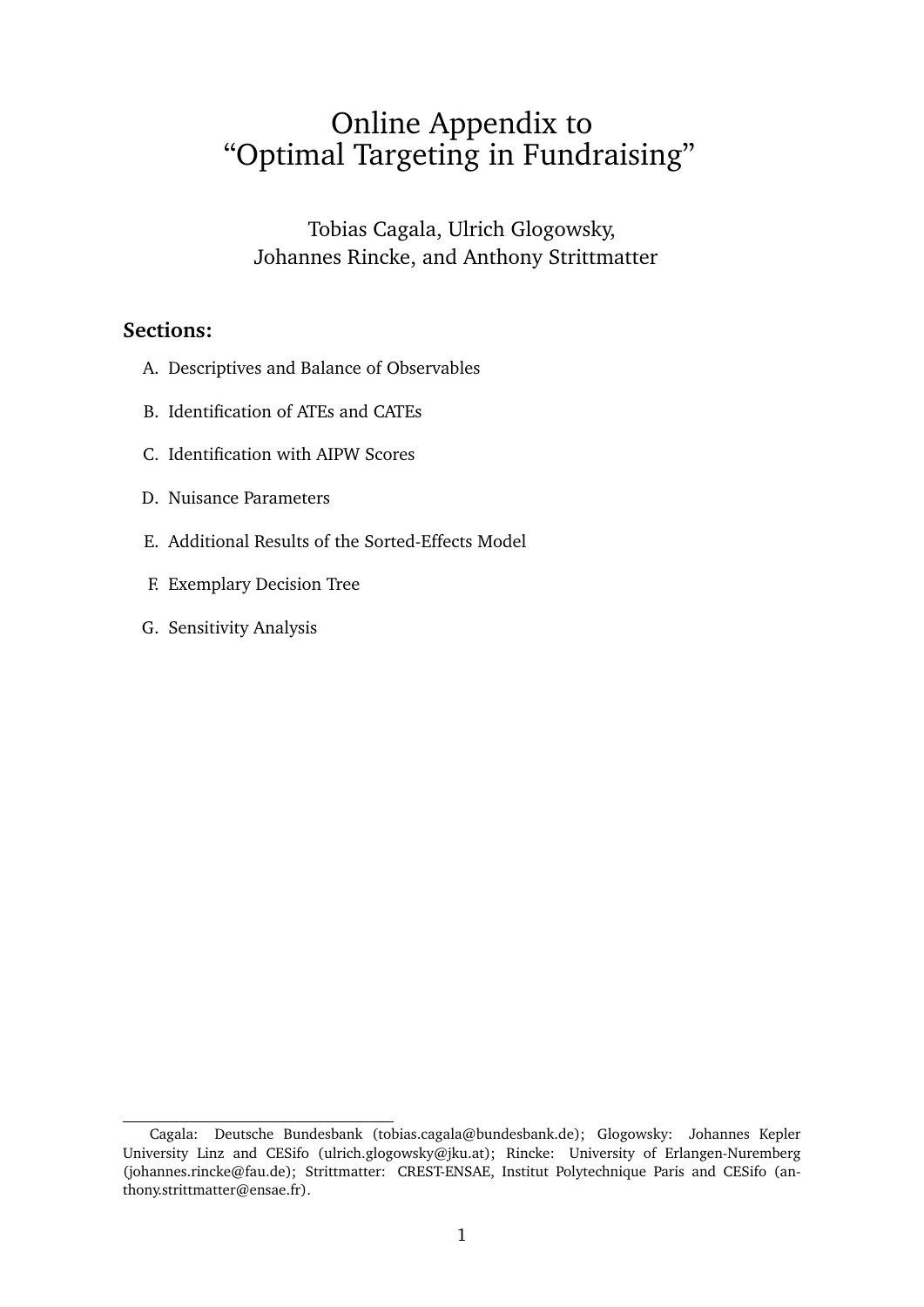# **A Descriptives and Balance of Observables**

<span id="page-40-0"></span>

|                                                    | Warm list        |                  |                  | Cold list        |  |  |  |  |  |
|----------------------------------------------------|------------------|------------------|------------------|------------------|--|--|--|--|--|
|                                                    | Mean             | Std. dev.        | Mean             | Std. dev.        |  |  |  |  |  |
|                                                    | $\overline{(1)}$ | $\overline{(2)}$ | $\overline{(3)}$ | $\overline{(4)}$ |  |  |  |  |  |
| Panel A. Socioeconomic characteristics             |                  |                  |                  |                  |  |  |  |  |  |
| Female dummy                                       | 0.53             |                  | 0.50             |                  |  |  |  |  |  |
| Single dummy                                       | 0.50             |                  | 0.64             |                  |  |  |  |  |  |
| Widowed dummy                                      | 0.05             |                  | 0.02             |                  |  |  |  |  |  |
| Age (years)                                        | 68.51            | 18.30            | 48.40            | 19.32            |  |  |  |  |  |
| Residency duration in urban area (years)           | 7.43             | 1.67             | 5.97             | 2.82             |  |  |  |  |  |
| Panel B: Donation history before the experiment    |                  |                  |                  |                  |  |  |  |  |  |
| Number of donations previous 8 years               | 3.97             | 2.83             | $\boldsymbol{0}$ |                  |  |  |  |  |  |
| Max. donations previous 8 years (euro)             | 36.02            | 42.90            | 0                |                  |  |  |  |  |  |
| Total donations previous 8 years (euro)            | 125.9            | 176.0            | 0                |                  |  |  |  |  |  |
| Donations 1 year ago (euro)                        | 20.59            | 35.27            | 0                |                  |  |  |  |  |  |
| Donations 2 years ago (euro)                       | 17.23            | 29.29            | 0                |                  |  |  |  |  |  |
| Donations 3 years ago (euro)                       | 15.95            | 27.51            | 0                |                  |  |  |  |  |  |
| Donations 4 years ago (euro)                       | 15.82            | 27.59            | 0                |                  |  |  |  |  |  |
| Donations 5 years ago (euro)                       | 15.25            | 28.24            | $\overline{0}$   |                  |  |  |  |  |  |
| Panel C: Geospatial information about home address |                  |                  |                  |                  |  |  |  |  |  |
| Elevation (meters)                                 | 317.1            | 10.46            | 316.1            | 10.32            |  |  |  |  |  |
| In 300 meters proximity:                           |                  |                  |                  |                  |  |  |  |  |  |
| Number of restaurants                              | 7.98             | 10.14            | 10.33            | 11.61            |  |  |  |  |  |
| Number of supermarkets                             | 1.08             | 1.36             | 1.29             | 1.50             |  |  |  |  |  |
| Number of medical facilities                       | 9.59             | 12.72            | 10.72            | 13.13            |  |  |  |  |  |
| Number of cultural facilities                      | 0.11             | 0.51             | 0.14             | 0.53             |  |  |  |  |  |
| Number of churches                                 | 1.01             | 1.48             | 1.18             | 1.53             |  |  |  |  |  |
| Distance to main station (km)                      | 3.25             | 2.11             | 2.86             | 2.02             |  |  |  |  |  |
| Distance to city hall (km)                         | 3.11             | 2.00             | 2.79             | 1.88             |  |  |  |  |  |
| Distance to main church (km)                       | 3.14             | 2.03             | 2.79             | 1.93             |  |  |  |  |  |
| Distance to airport (km)                           | 5.46             | 1.75             | 5.55             | 1.64             |  |  |  |  |  |
| Travel time to main station (minutes)              | 17.81            | 9.20             | 16.13            | 8.66             |  |  |  |  |  |
| <b>Observations</b>                                | 2,354            |                  | 17,425           |                  |  |  |  |  |  |

Table A.1: Means and standard deviations of observable characteristics

**Notes:** This table describes the characteristics of cold and warm-list individuals. The donation history in the cold list is zero, because we only measure the donations to the specific fundraiser we cooperate with. The residency duration in the urban area is censored after 8 years. We measure travel time to the main station using public transportation at 9 : 00am on weekdays. For dummy variables, the first moment is sufficient to infer the entire distribution. [Rosenbaum and Rubin](#page-37-12) [\(1983\)](#page-37-12) classify absolute standardized difference (std. diff.) of more than 20 as *large*.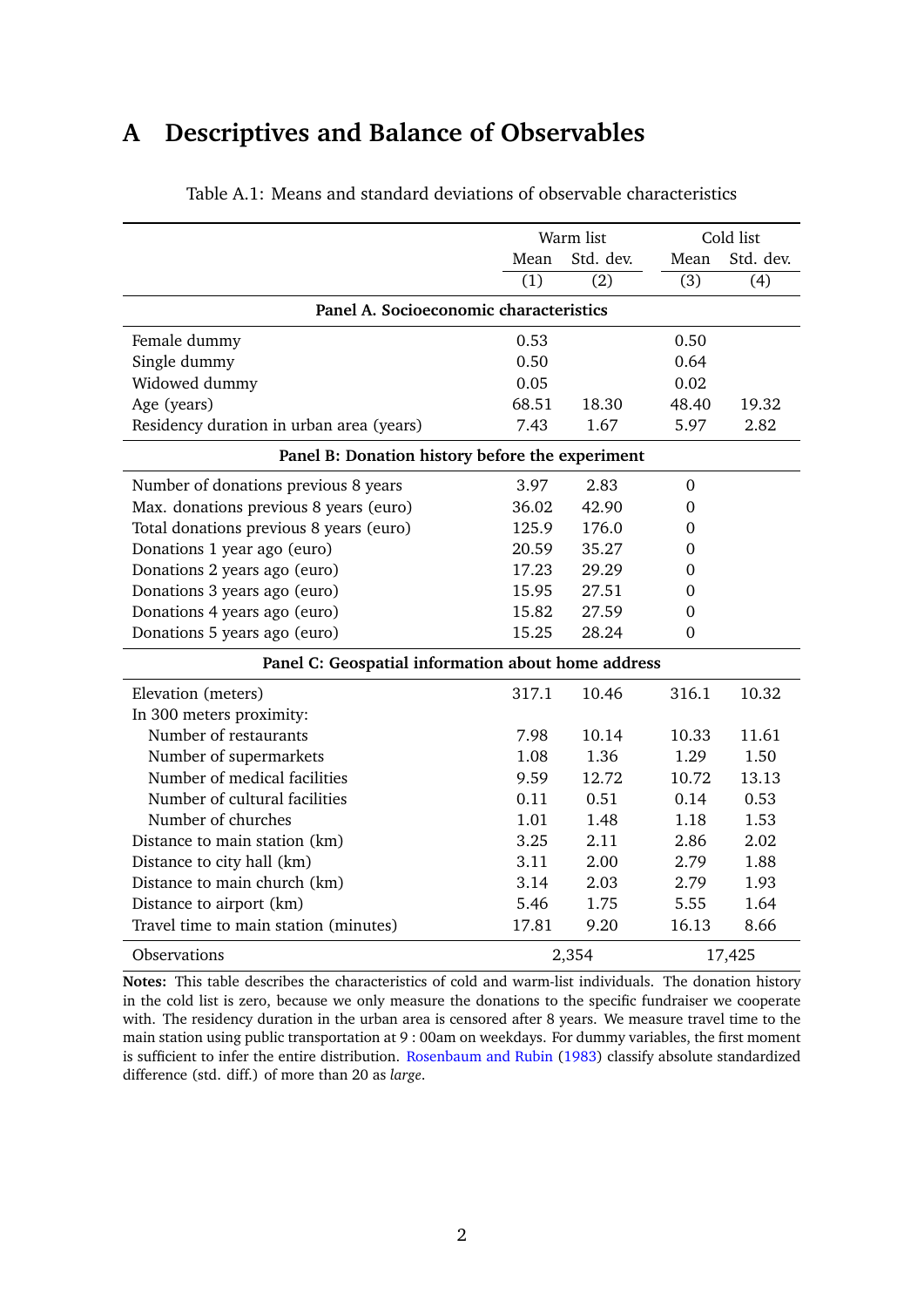<span id="page-41-0"></span>

|                                                    | Control group<br>Treatment group |                  |                  |                  | Std.             |  |  |  |  |
|----------------------------------------------------|----------------------------------|------------------|------------------|------------------|------------------|--|--|--|--|
|                                                    | Mean                             | Std. dev.        | Mean             | Std. dev.        | diff.            |  |  |  |  |
|                                                    | $\overline{(1)}$                 | $\overline{(2)}$ | $\overline{(3)}$ | $\overline{(4)}$ | $\overline{(5)}$ |  |  |  |  |
| Panel A: Socioeconomic characteristics             |                                  |                  |                  |                  |                  |  |  |  |  |
| Female dummy                                       | 0.53                             |                  | 0.53             |                  | 1.22             |  |  |  |  |
| Single dummy                                       | 0.50                             |                  | 0.49             |                  | 2.04             |  |  |  |  |
| Widowed dummy                                      | 0.05                             |                  | 0.06             |                  | 3.98             |  |  |  |  |
| Age (years)                                        | 68.57                            | 18.31            | 68.45            | 18.31            | 0.69             |  |  |  |  |
| Residency duration (years)                         | 7.41                             | 1.70             | 7.46             | 1.63             | 3.13             |  |  |  |  |
| Panel B: Donation history before the experiment    |                                  |                  |                  |                  |                  |  |  |  |  |
| Num. donations prev. 8 years                       | 3.94                             | 2.81             | 3.99             | 2.85             | 1.98             |  |  |  |  |
| Max. don. prev. 8 years (euro)                     | 36.49                            | 46.63            | 35.54            | 38.81            | 2.22             |  |  |  |  |
| Total don. prev. 8 years (euro)                    | 126.64                           | 181.52           | 125.21           | 170.31           | 0.82             |  |  |  |  |
| Donations 1 year ago (euro)                        | 21.19                            | 39.73            | 19.98            | 30.13            | 3.41             |  |  |  |  |
| Donations 2 years ago (euro)                       | 17.28                            | 29.55            | 17.18            | 29.03            | 0.32             |  |  |  |  |
| Donations 3 years ago (euro)                       | 16.11                            | 28.13            | 15.80            | 26.88            | 1.13             |  |  |  |  |
| Donations 4 years ago (euro)                       | 16.30                            | 28.79            | 15.34            | 26.34            | 3.48             |  |  |  |  |
| Donations 5 years ago (euro)                       | 14.83                            | 28.53            | 15.67            | 27.95            | 2.96             |  |  |  |  |
| Panel C: Geospatial information about home address |                                  |                  |                  |                  |                  |  |  |  |  |
| Elevation (meters)                                 | 317.4                            | 10.58            | 316.9            | 10.35            | 4.89             |  |  |  |  |
| In 300 meters proximity:                           |                                  |                  |                  |                  |                  |  |  |  |  |
| Number of restaurants                              | 7.86                             | 10.15            | 8.10             | 10.14            | 2.42             |  |  |  |  |
| Number of supermarkets                             | 1.11                             | 1.37             | 1.05             | 1.36             | 4.83             |  |  |  |  |
| Number of medical facilities                       | 9.52                             | 12.52            | 9.66             | 12.91            | 1.03             |  |  |  |  |
| Number of cultural facilities                      | 0.11                             | 0.52             | 0.11             | 0.50             | 0.22             |  |  |  |  |
| Number of churches                                 | 1.03                             | 1.50             | 1.00             | 1.46             | 1.83             |  |  |  |  |
| Distance to main station (km)                      | 3.24                             | 2.04             | 3.25             | 2.18             | 0.59             |  |  |  |  |
| Distance to city hall (km)                         | 3.09                             | 1.93             | 3.12             | 2.06             | 1.15             |  |  |  |  |
| Distance to main church (km)                       | 3.13                             | 1.96             | 3.15             | 2.10             | 0.87             |  |  |  |  |
| Distance to airport (km)                           | 5.44                             | 1.77             | 5.49             | 1.74             | 2.47             |  |  |  |  |
| Travel time to main station (minutes)              | 17.72                            | 8.80             | 17.90            | 9.58             | 1.94             |  |  |  |  |
| Observations                                       |                                  | 1,180            |                  | 1,174            |                  |  |  |  |  |

Table A.2: Balance of observable characteristics in the warm list

**Notes:** This table describes the characteristics of the warm-list individuals in the treatment and control groups. The residency duration in the urban area is censored after 8 years. We measure travel time to the main station using public transportation at 9 : 00am on weekdays. For dummy variables, the first moment is sufficient to infer the entire distribution. [Rosenbaum and Rubin](#page-37-12) [\(1983\)](#page-37-12) classify absolute standardized difference (std. diff.) of more than 20 as *large*.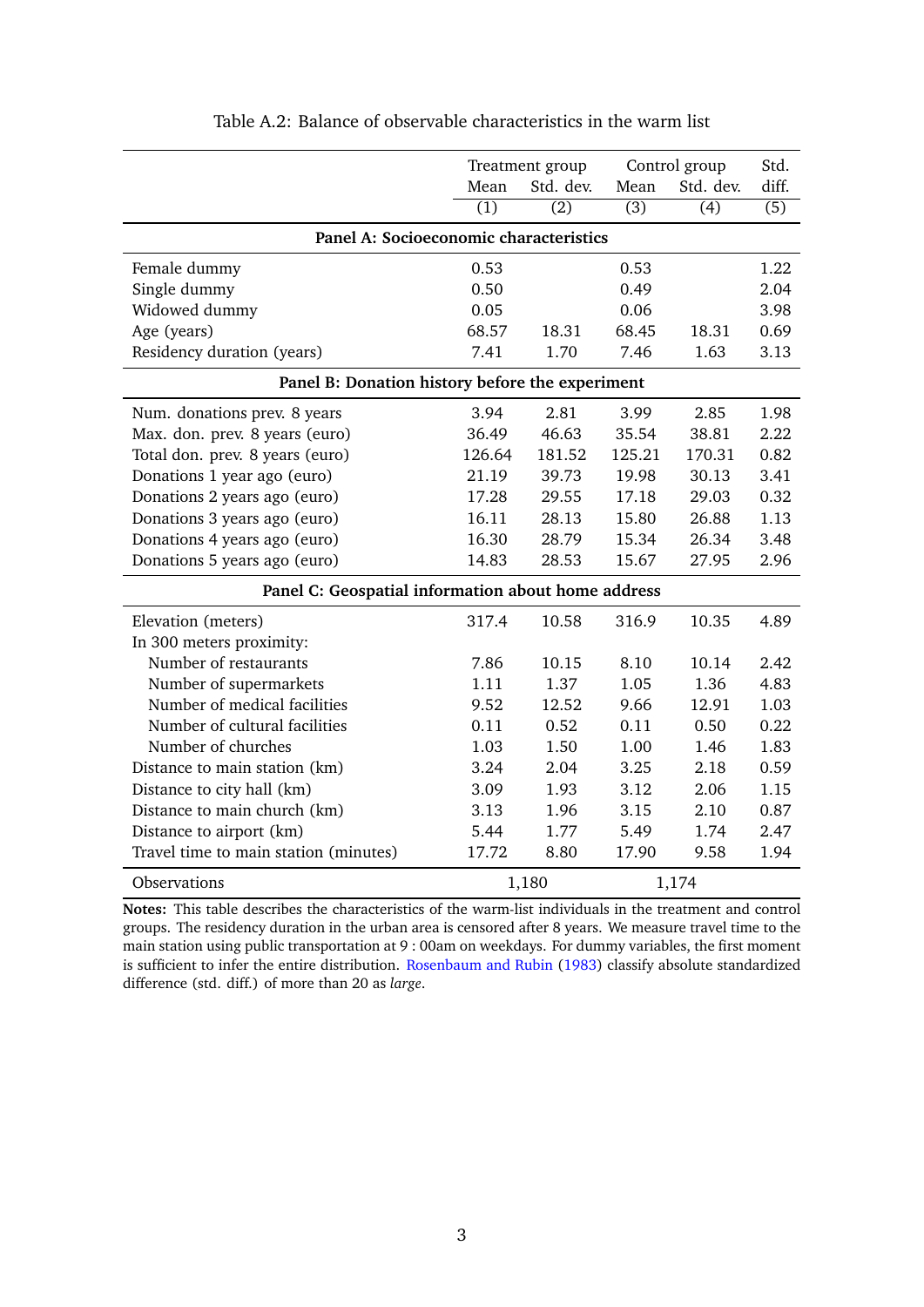<span id="page-42-0"></span>

|                                                    |       | Treatment group | Control group |           | Std.  |  |  |  |  |  |
|----------------------------------------------------|-------|-----------------|---------------|-----------|-------|--|--|--|--|--|
|                                                    | Mean  | Std. dev.       | Mean          | Std. dev. | diff. |  |  |  |  |  |
|                                                    | (1)   | (2)             | (3)           | (4)       | (5)   |  |  |  |  |  |
| Panel A: Socioeconomic characteristics             |       |                 |               |           |       |  |  |  |  |  |
| Female dummy                                       | 0.50  |                 | 0.50          |           | 0.14  |  |  |  |  |  |
| Single dummy                                       | 0.64  |                 | 0.64          |           | 0.23  |  |  |  |  |  |
| Widowed dummy                                      | 0.02  |                 | 0.02          |           | 0.35  |  |  |  |  |  |
| Age (years)                                        | 48.34 | 19.25           | 48.41         | 19.33     | 0.34  |  |  |  |  |  |
| Residency duration (years)                         | 5.96  | 2.82            | 5.97          | 2.82      | 0.36  |  |  |  |  |  |
| Panel B: Geospatial information about home address |       |                 |               |           |       |  |  |  |  |  |
| Elevation (meters)                                 | 316.2 | 10.42           | 316.1         | 10.31     | 0.40  |  |  |  |  |  |
| In 300 meters proximity:                           |       |                 |               |           |       |  |  |  |  |  |
| Number of restaurants                              | 10.02 | 11.29           | 10.38         | 11.66     | 3.17  |  |  |  |  |  |
| Number of supermarkets                             | 1.31  | 1.50            | 1.29          | 1.50      | 1.14  |  |  |  |  |  |
| Number of medical facilities                       | 10.40 | 12.91           | 10.77         | 13.17     | 2.85  |  |  |  |  |  |
| Number of cultural facilities                      | 0.14  | 0.51            | 0.15          | 0.53      | 1.10  |  |  |  |  |  |
| Number of churches                                 | 1.13  | 1.49            | 1.18          | 1.54      | 3.27  |  |  |  |  |  |
| Distance to main station (km)                      | 2.89  | 2.02            | 2.86          | 2.02      | 1.69  |  |  |  |  |  |
| Distance to city hall (km)                         | 2.81  | 1.88            | 2.79          | 1.88      | 0.90  |  |  |  |  |  |
| Distance to main church (km)                       | 2.81  | 1.93            | 2.78          | 1.93      | 1.19  |  |  |  |  |  |
| Distance to airport (km)                           | 5.55  | 1.65            | 5.55          | 1.64      | 0.07  |  |  |  |  |  |
| Travel time to main station (minutes)              | 16.25 | 8.80            | 16.11         | 8.64      | 1.64  |  |  |  |  |  |
| <b>Observations</b>                                |       | 2,283           |               | 15,142    |       |  |  |  |  |  |

Table A.3: Balance of observable characteristics in the cold list

**Notes:** This table describes the characteristics of the cold-list individuals in the treatment and control groups. The residency duration in the urban area is censored after 8 years. We measure travel time to the main station using public transportation at 9 : 00am on weekdays. For dummy variables, the first moment is sufficient to infer the entire distribution. [Rosenbaum and Rubin](#page-37-12) [\(1983\)](#page-37-12) classify absolute standardized difference (std. diff.) of more than 20 as *large*.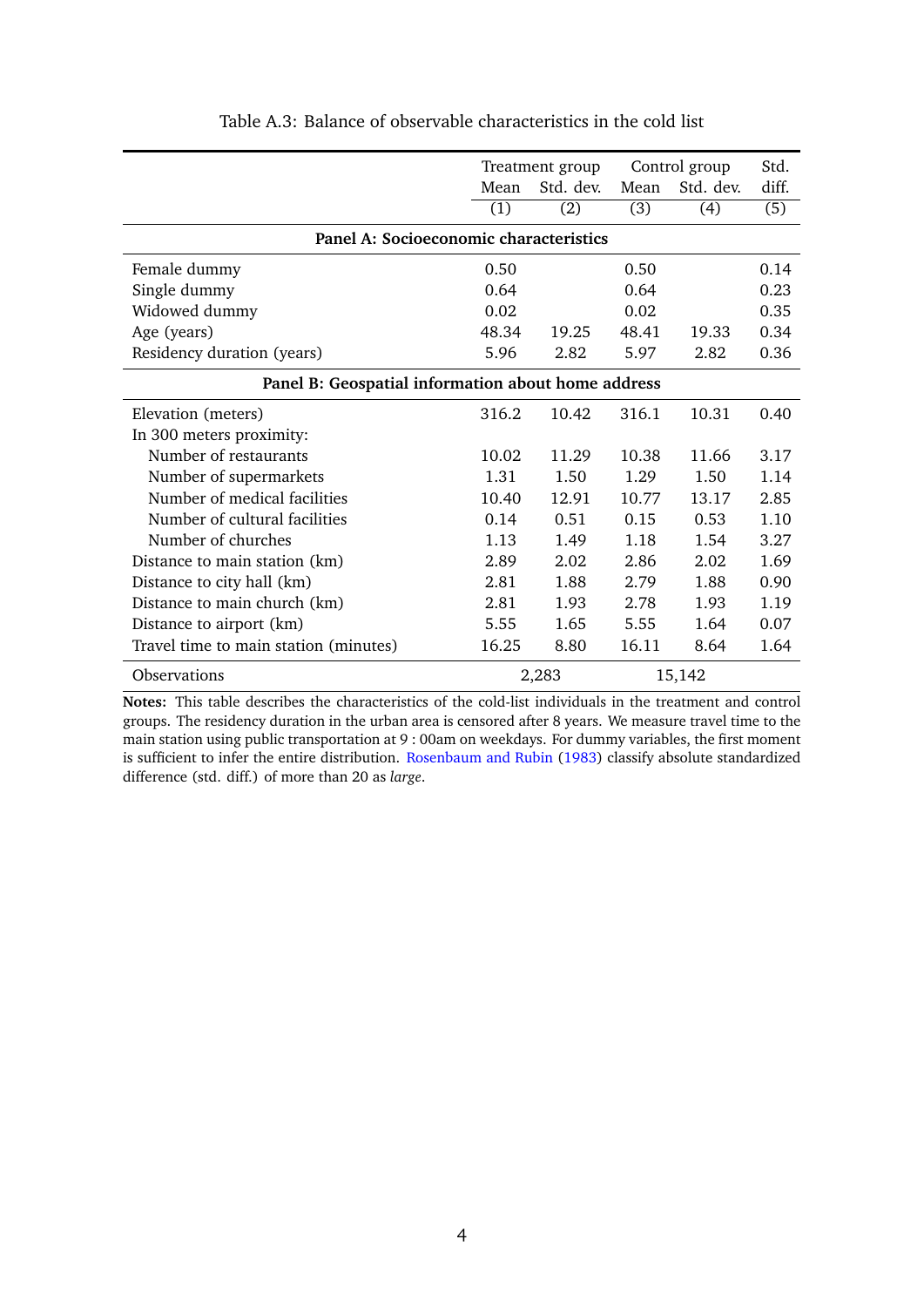## **B Identification of ATEs and CATEs**

To achieve identification, we have to assume that the stratified randomization was appropriately conducted, ensuring  $p(z, x) = Pr(D_i = 1 | Z_i = z, X_i = x) = Pr(D_i = 1 | Z_i = x)$  $(z) = p(z)$  and  $(Y_i(1), Y_i(-1)) \perp \perp D_i | Z_i = z$ . Furthermore, we have to assume that the probability of receiving the gift is between zero and one,  $0 < p(z) < 1$ .

Under these assumptions, the following equations prove that the CATEs are identified from observable data:

$$
\delta(x) = E_{Z|X=x}[E[Y_i(1) - Y_i(-1)|Z_i = z, X_i = x]],
$$
  
\n
$$
= E_{Z|X=x}[E[Y_i(1)|D_i = 1, Z_i = z, X_i = x] - E[Y_i(-1)|D_i = -1, Z_i = z, X_i = x]],
$$
  
\n
$$
= E_{Z|X=x}[E[Y_i|D_i = 1, Z_i = z, X_i = x] - E[Y_i|D_i = -1, Z_i = z, X_i = x]],
$$

where the first equality is an application of the law of iterative expectations (LIE), the second equality holds under the experimental design, and the last equality under the SUTVA. The identification proof for the ATEs follows from the LIE,  $\delta = E[\delta(X_i)]$ .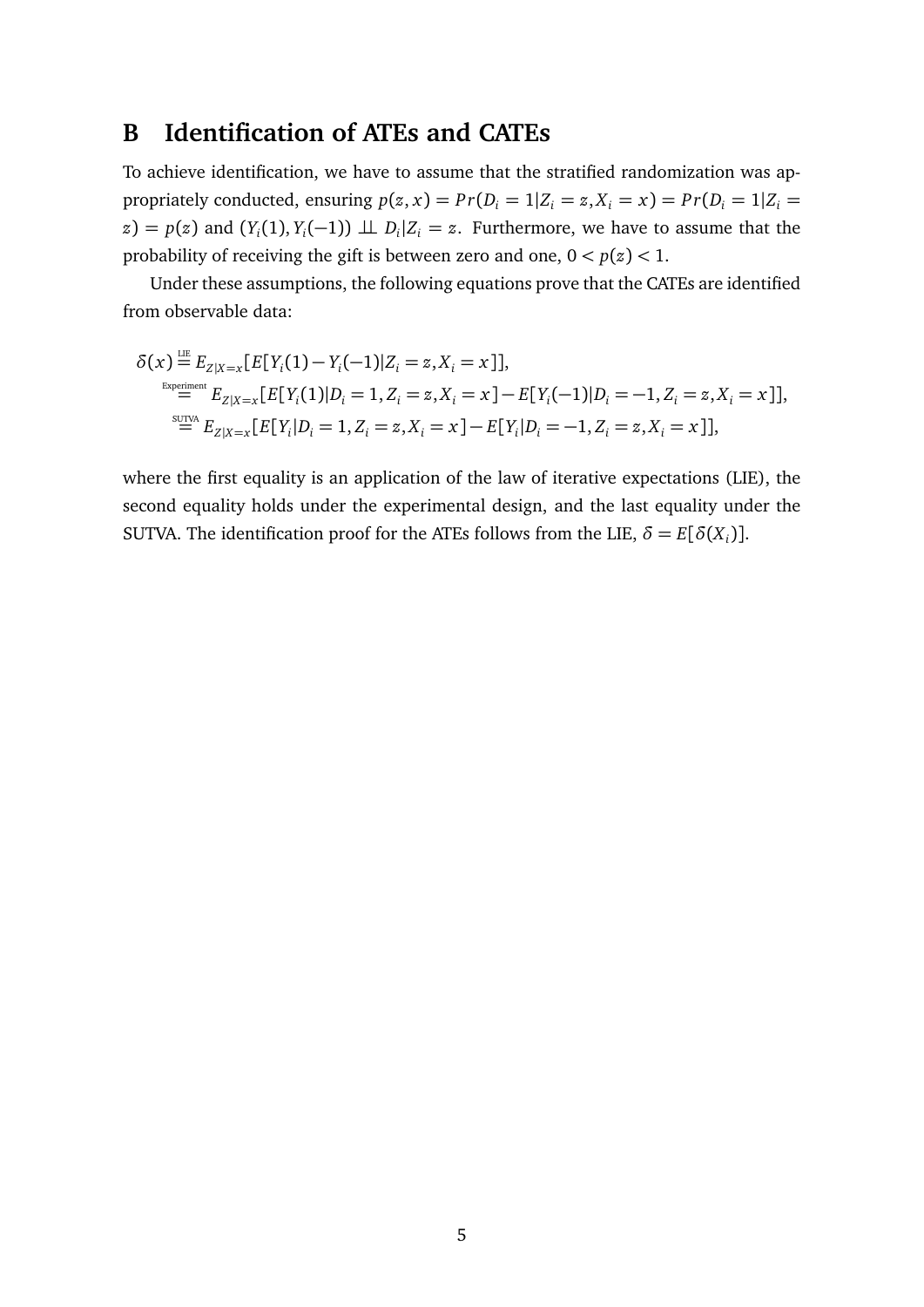## **C Identification with AIPW Scores**

To prove that  $\delta = E[\Gamma_i]$  and  $\delta(x) = E[\Gamma_i|X_i = x]$ , it is sufficient to prove that

$$
E[Y_i(1)|X_i = x] = E[\Gamma_i(1)|X_i = x] = E\left[\mu_1(Z_i) + \frac{1+D_i}{2} \cdot \frac{Y_i - \mu_1(Z_i)}{p(Z_i)}\middle| X_i = x\right],
$$
  

$$
E[Y_i(-1)|X_i = x] = E[\Gamma_i(-1)|X_i = x] = E\left[\mu_{-1}(Z_i) - \frac{D_i - 1}{2} \cdot \frac{Y_i - \mu_{-1}(Z_i)}{1 - p(Z_i)}\middle| X_i = x\right].
$$

We focus on  $E[\Gamma_i(1)|X_i = x]$ . We have:

$$
E[\Gamma_i(1)|X_i = x] = E\left[\mu_1(Z_i) + \frac{1+D_i}{2} \cdot \frac{Y_i - \mu_1(Z_i)}{p(Z_i)} \middle| X_i = x\right],
$$
\n(C.1)\n
$$
= E\left[\frac{1+D_i}{2} \cdot \frac{Y_i}{p(Z_i)} \middle| X_i = x\right] + E\left[\left(p(Z_i) - \frac{1+D_i}{2}\right) \cdot \frac{\mu_1(Z_i)}{p(Z_i)} \middle| X_i = x\right],
$$
\n(C.2)

<span id="page-44-2"></span><span id="page-44-1"></span><span id="page-44-0"></span>
$$
=E_{Z|X=x}\left[E\left[\frac{1+D_i}{2}\cdot\frac{Y_i}{p(Z_i)}\middle|X_i=x,Z_i=z\right]\right]
$$

$$
+E_{Z|X=x}\left[E\left[\left(p(Z_i)-\frac{1+D_i}{2}\right)\cdot\frac{\mu_1(Z_i)}{p(Z_i)}\middle|X_i=x,Z_i=z\right]\right],\qquad (C.3)
$$

<span id="page-44-3"></span>
$$
=E_{Z|X=x}\left[E\left[\frac{1+D_i}{2}\cdot\frac{Y_i}{p(z,x)}\middle|X_i=x,Z_i=z\right]\right] + E_{Z|X=x}\left[E\left[\left(p(z,x)-\frac{1+D_i}{2}\right)\cdot\frac{\mu_1(Z_i)}{p(z,x)}\middle|X_i=x,Z_i=z\right]\right],\quad (C.4)
$$

<span id="page-44-4"></span>
$$
=E_{Z|X=x}E\left[\left[\frac{1\{D_i=1\}Y_i}{p(z,x)}\bigg|X_i=x,Z_i=z\right]\right],
$$
\n(C.5)

<span id="page-44-5"></span>
$$
=E_{Z|X=x}E\left[\left[Y_{i}\right|D_{i}=1,X_{i}=x,Z_{i}=z\right]\right],
$$
\n(C.6)

<span id="page-44-7"></span><span id="page-44-6"></span>
$$
=E_{Z|X=x}E\left[\left[Y_{i}(1)\right|D_{i}=1,X_{i}=x,Z_{i}=z\right]\right],
$$
\n(C.7)

<span id="page-44-8"></span>
$$
=E_{Z|X=x}E\left[\left[Y_{i}(1)|X_{i}=x,Z_{i}=z\right]\right],
$$
\n(C.8)

$$
=E[Y_i(1)|X_i=x].
$$
\n(C.9)

In [\(C.1\)](#page-44-0), we use the definition of *Γ*<sub>*i*</sub>(1). In [\(C.2\)](#page-44-1), we just make a rearrangement. In [\(C.3\)](#page-44-2), we apply the law of iterative expectations. In [\(C.4\)](#page-44-3), we exploit that  $p(z)$  =  $p(z, x)$  because of our experimental design (only the characteristics in  $Z_i$  have an impact on the probability of receiving the gift). Note that the second right-side term cancels, because  $p(z, x) = E[(1 + D_i)/2|X_i = x, Z_i = z]$ . In [\(C.5\)](#page-44-4), we replace  $(1 + D_i)/2$ with the indicator function  $1\{D_i = 1\}$ . In [\(C.6\)](#page-44-5), we apply the discrete law of itera-tive expectations backwards. In [\(C.7\)](#page-44-6) and [\(C.8\)](#page-44-7), we use  $(Y_i(1), Y_i(-1)) \perp \!\!\! \perp D_i | Z_i = z$ , the conditional-independence assumption, which holds by the experimental design. In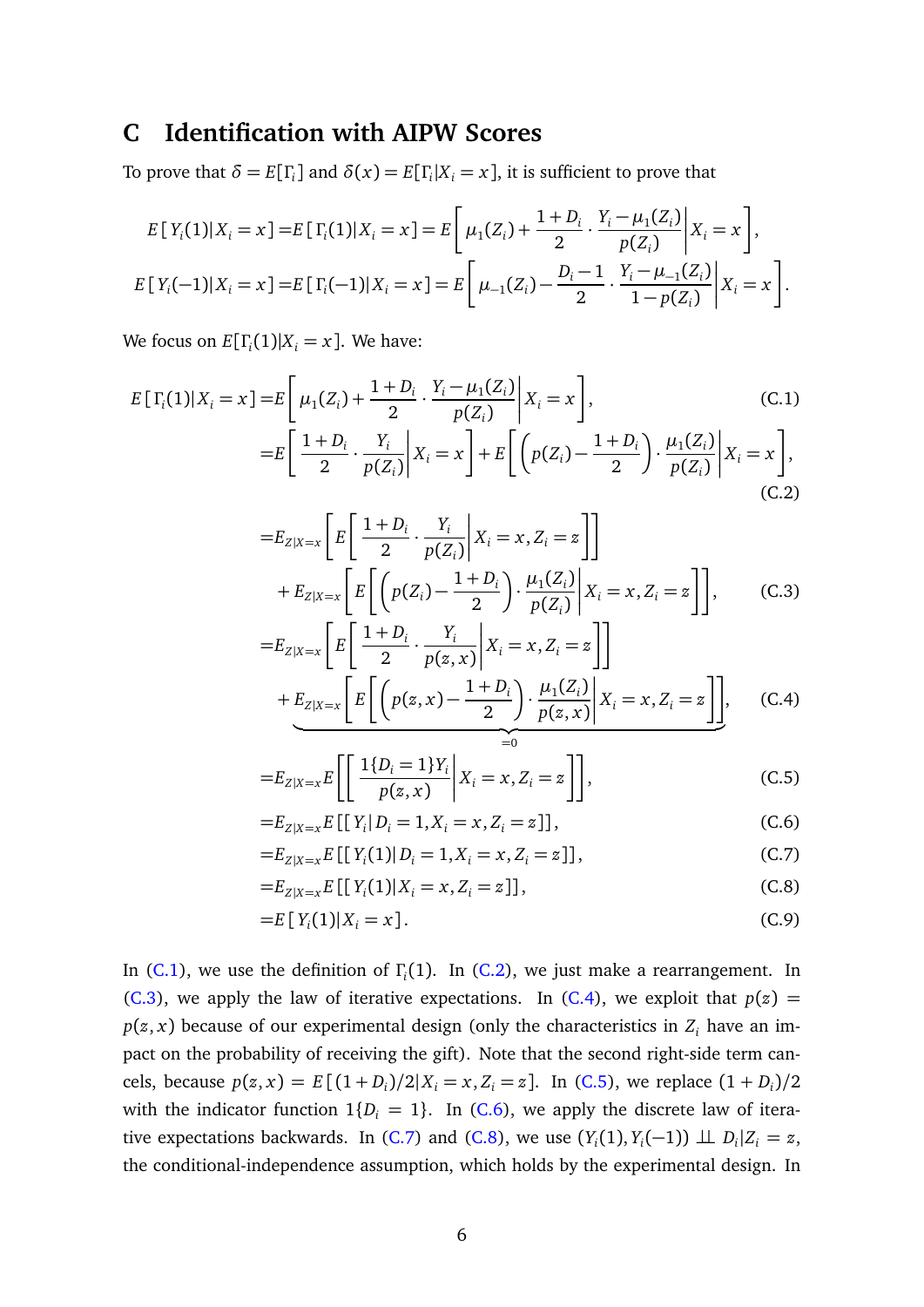[\(C.9\)](#page-44-8), we apply the law of iterative expectations backwards. This finishes the proof that  $E[Y_i(1)|X_i = x] = E[\Gamma_i(1)|X_i = x]$ . The proof that  $E[Y_i(-1)|X_i = x] = E[\Gamma_i(-1)|X_i = x]$ *x*] proceeds analogous.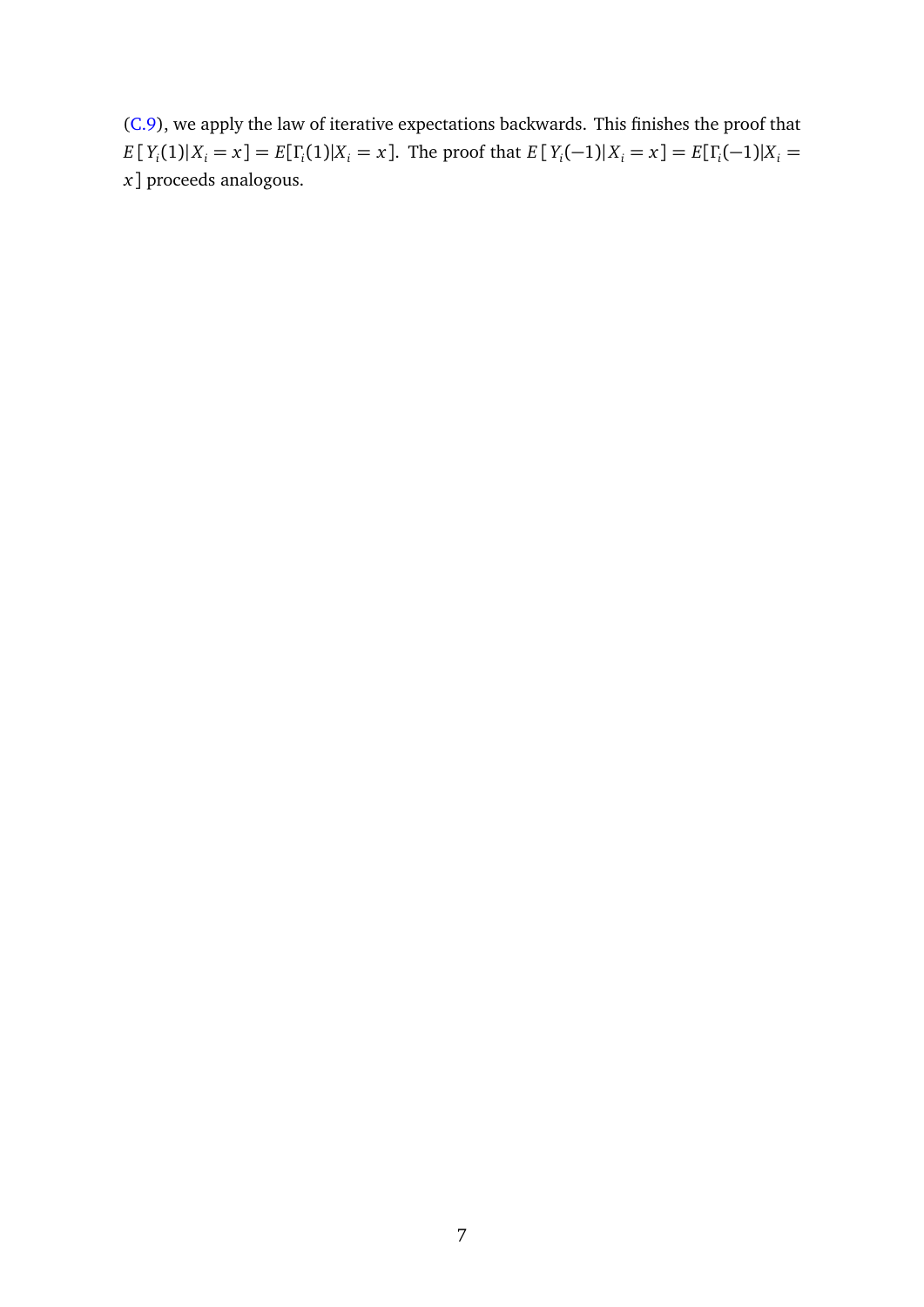# **D Nuisance Parameters**

<span id="page-46-0"></span>

|                                           | Logit       |                    |              | <b>OLS</b> |             |           |  |  |  |
|-------------------------------------------|-------------|--------------------|--------------|------------|-------------|-----------|--|--|--|
|                                           | Donation    |                    | Donations    |            | Donations   |           |  |  |  |
|                                           | dummy       |                    | without gift |            | with gift   |           |  |  |  |
|                                           | (1)         |                    | (2)          |            | (3)         |           |  |  |  |
|                                           | Coef.       | Std. err.          | Coef.        | Std. err.  | Coef.       | Std. err. |  |  |  |
| Panel A: Warm list                        |             |                    |              |            |             |           |  |  |  |
| Female dummy                              | $-0.009$    | 0.023              | $-3.67**$    | 1.69       | $-5.00**$   | 1.91      |  |  |  |
| Single dummy                              | 0.009       | 0.023              | 0.31         | 1.74       | 1.22        | 1.98      |  |  |  |
| Widowed dummy                             | $-0.041$    | 0.050              | $-1.29$      | 3.54       | 2.40        | 4.41      |  |  |  |
| Age quintiles:                            |             |                    |              |            |             |           |  |  |  |
| 2nd quintile                              | 0.005       | 0.029              | $-3.96*$     | 2.13       | 1.22        | 2.42      |  |  |  |
| 3rd quintile                              | 0.004       | 0.030              | $-5.68**$    | 2.20       | $-3.20$     | 2.51      |  |  |  |
| 4th quintile                              | 0.006       | 0.031              | $-2.61$      | 2.31       | 1.12        | 2.64      |  |  |  |
| Baseline willingness to donate quintiles: |             |                    |              |            |             |           |  |  |  |
| 2nd quintile                              | $-0.002$    | 0.031              | $-29.64***$  | 2.33       | $-25.76***$ | 2.65      |  |  |  |
| 3rd quintile                              | 0.001       | 0.030              | $-24.81***$  | 2.23       | $-19.02***$ | 2.55      |  |  |  |
| 4th quintile                              | 0.003       | 0.030              | $-12.73***$  | 2.23       | $-7.94***$  | 2.54      |  |  |  |
| Intercept                                 | 0.498***    | 0.031              | 37.13***     | 2.27       | 32.44***    | 2.59      |  |  |  |
|                                           |             | Panel B: Cold list |              |            |             |           |  |  |  |
| Female dummy                              | $-0.003$    | 0.046              | $-0.002$     | 0.04       | 0.18        | 0.20      |  |  |  |
| Single dummy                              | $-0.003$    | 0.052              | $-0.10**$    | 0.05       | $-0.28$     | 0.23      |  |  |  |
| Widowed dummy                             | 0.027       | 0.176              | $-0.01$      | 0.17       | 0.93        | 0.77      |  |  |  |
| Age quintiles:                            |             |                    |              |            |             |           |  |  |  |
| 2nd quintile                              | 0.009       | 0.065              | 0.09         | 0.06       | 0.22        | 0.28      |  |  |  |
| 3rd quintile                              | 0.002       | 0.067              | 0.10         | 0.06       | 0.03        | 0.29      |  |  |  |
| 4th quintile                              | 0.001       | 0.068              | $0.20***$    | 0.06       | 0.45        | 0.30      |  |  |  |
| Intercept                                 | $-1.891***$ | 0.068              | $0.14**$     | 0.07       | 0.32        | 0.30      |  |  |  |

Table D.1: Coefficients of nuisance parameters

**Notes:** This table shows the coefficients of the nuisance parameters. Donations (euro) are measured during the first year after the gift was sent. \*\*\*/\*\*/\* indicate statistical significance at the 1%/5%/10% level.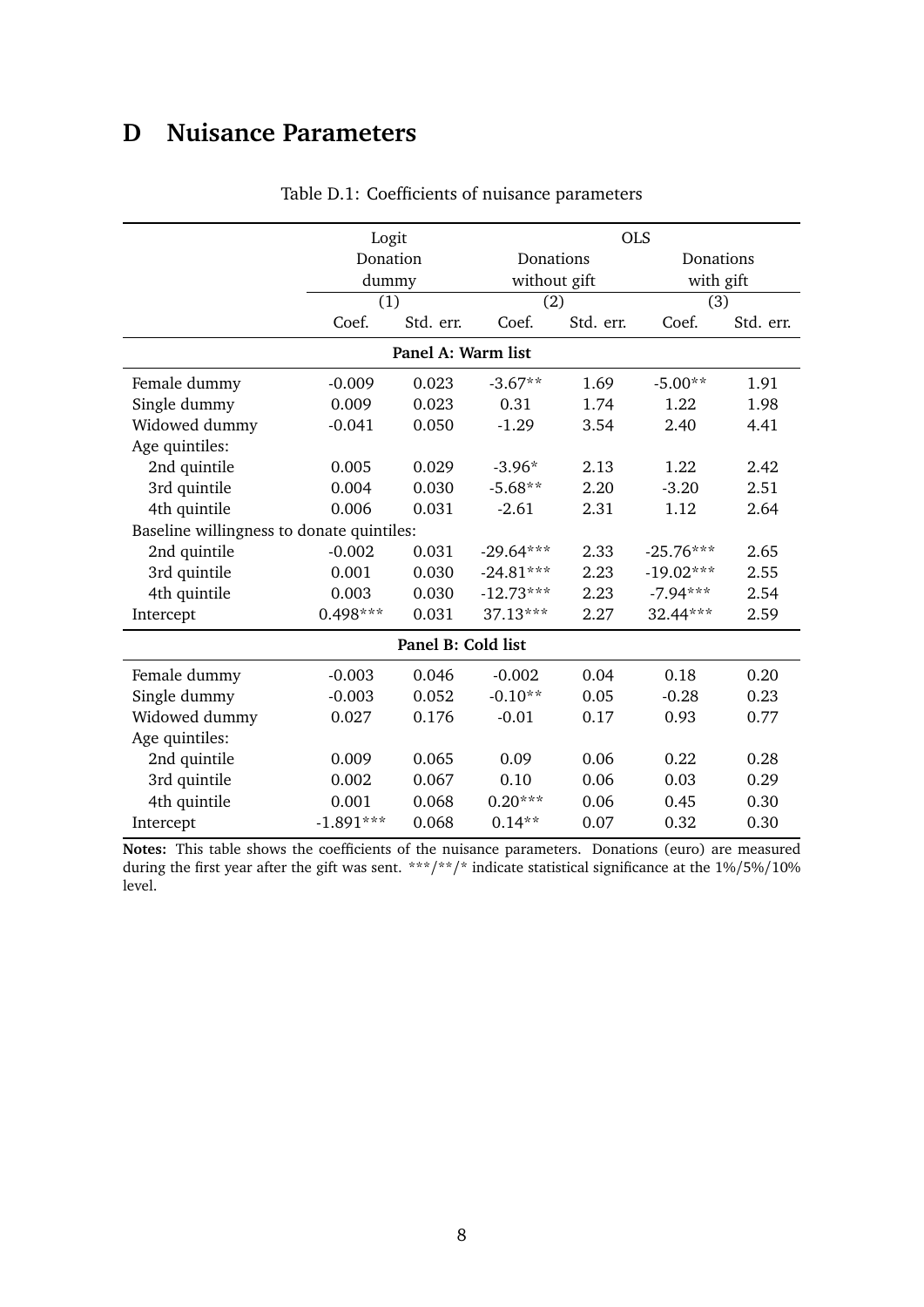# **E Additional Results of the Sorted-Effects Model**

|                                                    | 10% Largest      |                  | 10% Smallest     |                  | Difference       |                  |            |
|----------------------------------------------------|------------------|------------------|------------------|------------------|------------------|------------------|------------|
|                                                    | Mean             | Std. err.        | Mean             | Std. err.        | Mean             | Std. err.        | $JP$ -val. |
|                                                    | $\overline{(1)}$ | $\overline{(2)}$ | $\overline{(3)}$ | $\overline{(4)}$ | $\overline{(5)}$ | $\overline{(6)}$ | (7)        |
| Panel A: Socioeconomic characteristics             |                  |                  |                  |                  |                  |                  |            |
| Female dummy                                       | 0.49             | 0.05             | 0.41             | 0.05             | 0.08             | 0.08             | 1.00       |
| Single dummy                                       | 0.55             | 0.05             | 0.49             | 0.05             | 0.06             | 0.08             | 1.00       |
| Widowed dummy                                      | 0.11             | 0.03             | 0.04             | 0.03             | 0.06             | 0.04             | 0.94       |
| Age (years)                                        | 70.84            | 1.72             | 67.45            | 1.90             | 3.39             | 3.10             | 1.00       |
| Residency duration (years)                         | 7.28             | 0.21             | 6.93             | 0.24             | 0.36             | 0.32             | 1.00       |
| Panel B: Donation history before the experiment    |                  |                  |                  |                  |                  |                  |            |
| Num. donations prev. 8 years                       | 3.64             | 0.27             | 4.42             | 0.29             | $-0.78$          | 0.43             | 0.79       |
| Max. don. prev. 8 years (euro)                     | 55.05            | 6.05             | 70.13            | 8.36             | $-15.08$         | 12.37            | 0.99       |
| Total don. prev. 8 years (euro)                    | 161.7            | 24.79            | 269.5            | 30.57            | $-107.9$         | 43.85            | 0.37       |
| Donations 1 year ago (euro)                        | 25.53            | 4.94             | 50.67            | 6.96             | $-25.13$         | 9.29             | 0.24       |
| Donations 2 years ago (euro)                       | 19.36            | 4.11             | 41.82            | 5.46             | $-22.46$         | 7.81             | 0.17       |
| Donations 3 years ago (euro)                       | 26.21            | 3.74             | 36.08            | 4.88             | $-9.88$          | 7.08             | 0.97       |
| Donations 4 years ago (euro)                       | 23.70            | 3.94             | 29.41            | 4.74             | $-5.71$          | 7.22             | 1.00       |
| Donations 5 years ago (euro)                       | 21.33            | 4.22             | 31.81            | 4.52             | $-10.49$         | 7.04             | 0.95       |
| Panel C: Geospatial information about home address |                  |                  |                  |                  |                  |                  |            |
| Elevation (meters)                                 | 315.4            | 1.10             | 321.3            | 1.51             | $-5.98$          | 2.11             | 0.18       |
| In 300 meters proximity:                           |                  |                  |                  |                  |                  |                  |            |
| Number of restaurants                              | 8.96             | 1.38             | 7.50             | 1.19             | 1.46             | 2.26             | 1.00       |
| Number of supermarkets                             | 0.79             | 0.15             | 1.12             | 0.14             | $-0.32$          | 0.23             | 0.98       |
| Number of medical facilities                       | 9.21             | 1.54             | 9.42             | 1.46             | $-0.21$          | 2.50             | 1.00       |
| Number of cultural facilities                      | 0.35             | 0.08             | 0.24             | 0.09             | 0.11             | 0.14             | 1.00       |
| Number of churches                                 | 1.15             | 0.19             | 1.31             | 0.18             | $-0.16$          | 0.29             | 1.00       |
| Distance to main station (km)                      | 3.70             | 0.24             | 3.49             | 0.26             | 0.21             | 0.40             | 1.00       |
| Distance to city hall (km)                         | 3.57             | 0.24             | 3.30             | 0.24             | 0.28             | 0.37             | 1.00       |
| Distance to main church (km)                       | 3.60             | 0.23             | 3.37             | 0.24             | 0.23             | 0.39             | 1.00       |
| Distance to airport (km)                           | 5.87             | 0.17             | 5.38             | 0.16             | 0.49             | 0.23             | 0.58       |
| Time to main station (minutes)                     | 19.75            | 1.11             | 17.99            | 1.05             | 1.75             | 1.84             | 1.00       |

<span id="page-47-0"></span>Table E.1: Mean characteristics of the groups with the 10% largest and smallest treatment effects in the warm list

**Notes:** This table shows the mean characteristics of the groups with the 10% largest and smallest treatment effects in the warm list. We report joint *p*-values (*J P*-value), which account for simultaneous inference on several characteristics. We employ the so-called *single-step* methods to control the family-wise error rate (see, e.g., [Chernozhukov](#page-33-12) *et al.*, [2018b,](#page-33-12) for details). Standard errors are calculated with a multiplier bootstrap using 500 replications. The residency duration in the urban area is censored after 8 years. We measure travel time to the main station using public transportation at 9 : 00am on weekdays.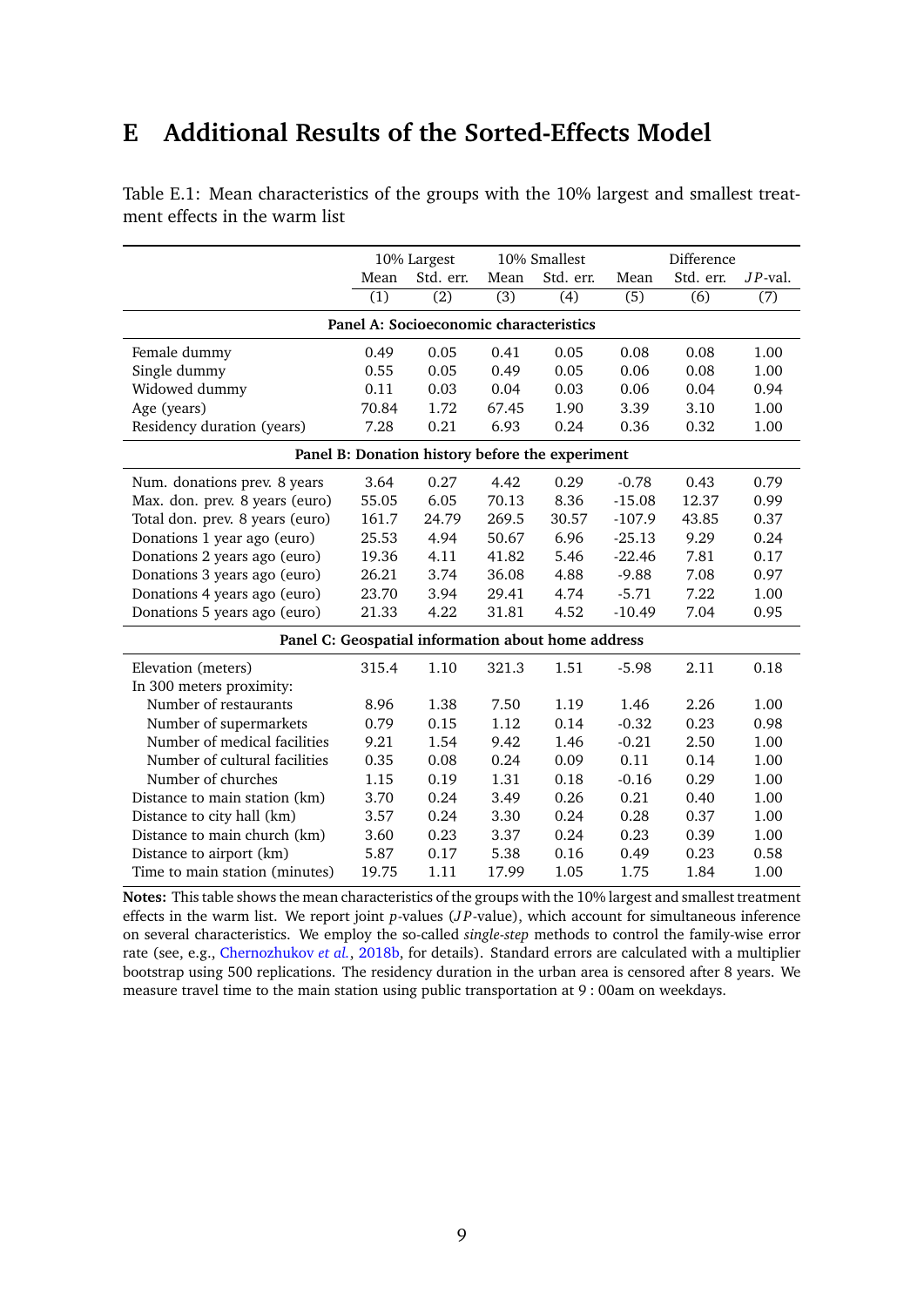|                                                    | 10% Largest      |                  | 10% Smallest     |                  | Difference       |                  |                  |
|----------------------------------------------------|------------------|------------------|------------------|------------------|------------------|------------------|------------------|
|                                                    | Mean             | Std. err.        | Mean             | Std. err.        | Mean             | Std. err.        | $JP$ -val.       |
|                                                    | $\overline{(1)}$ | $\overline{(2)}$ | $\overline{(3)}$ | $\overline{(4)}$ | $\overline{(5)}$ | $\overline{(6)}$ | $\overline{(7)}$ |
| Panel A: Socioeconomic characteristics             |                  |                  |                  |                  |                  |                  |                  |
| Female dummy                                       | 0.71             | 0.09             | 0.49             | 0.05             | 0.22             | 0.13             | 0.77             |
| Single dummy                                       | 0.52             | 0.11             | 0.61             | 0.05             | $-0.09$          | 0.12             | 0.99             |
| Widowed dummy                                      | 0.11             | 0.02             | 0.06             | 0.01             | 0.05             | 0.03             | 0.66             |
| Age (years)                                        | 55.75            | 3.75             | 51.84            | 1.71             | 3.92             | 4.15             | 0.99             |
| Residency duration (years)                         | 5.63             | 0.62             | 6.55             | 0.22             | $-0.92$          | 0.70             | 0.94             |
| Panel B: Geospatial information about home address |                  |                  |                  |                  |                  |                  |                  |
| Elevation (meters)                                 | 320.3            | 1.26             | 318.8            | 1.01             | 1.48             | 1.53             | 0.99             |
| In 300 meters proximity:                           |                  |                  |                  |                  |                  |                  |                  |
| Number of restaurants                              | 10.09            | 1.51             | 10.09            | 1.22             | 0.00             | 1.85             | 1.00             |
| Number of supermarkets                             | 1.34             | 0.18             | 1.22             | 0.16             | 0.12             | 0.25             | 1.00             |
| Number of medical facilities                       | 18.73            | 2.97             | 11.54            | 1.83             | 7.19             | 2.92             | 0.28             |
| Number of cultural facilities                      | 0.09             | 0.05             | 0.39             | 0.06             | $-0.30$          | 0.08             | 0.02             |
| Number of churches                                 | 1.12             | 0.30             | 1.42             | 0.14             | $-0.30$          | 0.36             | 0.99             |
| Distance to main station (km)                      | 3.33             | 0.28             | 3.87             | 0.25             | $-0.54$          | 0.31             | 0.76             |
| Distance to city hall (km)                         | 2.63             | 0.32             | 3.64             | 0.26             | $-1.02$          | 0.33             | 0.09             |
| Distance to main church (km)                       | 2.91             | 0.30             | 3.71             | 0.27             | $-0.79$          | 0.32             | 0.28             |
| Distance to airport (km)                           | 4.24             | 0.27             | 5.42             | 0.18             | $-1.18$          | 0.39             | 0.10             |
| Time to main station (minutes)                     | 16.51            | 0.96             | 20.19            | 1.25             | $-3.68$          | 1.22             | 0.10             |

<span id="page-48-0"></span>Table E.2: Mean characteristics of the groups with the 10% largest and smallest treatment effects in the cold list

**Notes:** This table shows the mean characteristics of the groups with the 10% largest and smallest treatment effects in the cold list. We report joint *p*-values (*J P*-value), which account for simultaneous inference on several characteristics. We employ the so-called *single-step* methods to control the family-wise error rate (see, e.g., [Chernozhukov](#page-33-12) *et al.*, [2018b,](#page-33-12) for details). Standard errors are calculated with a multiplier bootstrap using 500 replications. The residency duration in the urban area is censored after 8 years. We measure travel time to the main station using public transportation at 9 : 00am on weekdays.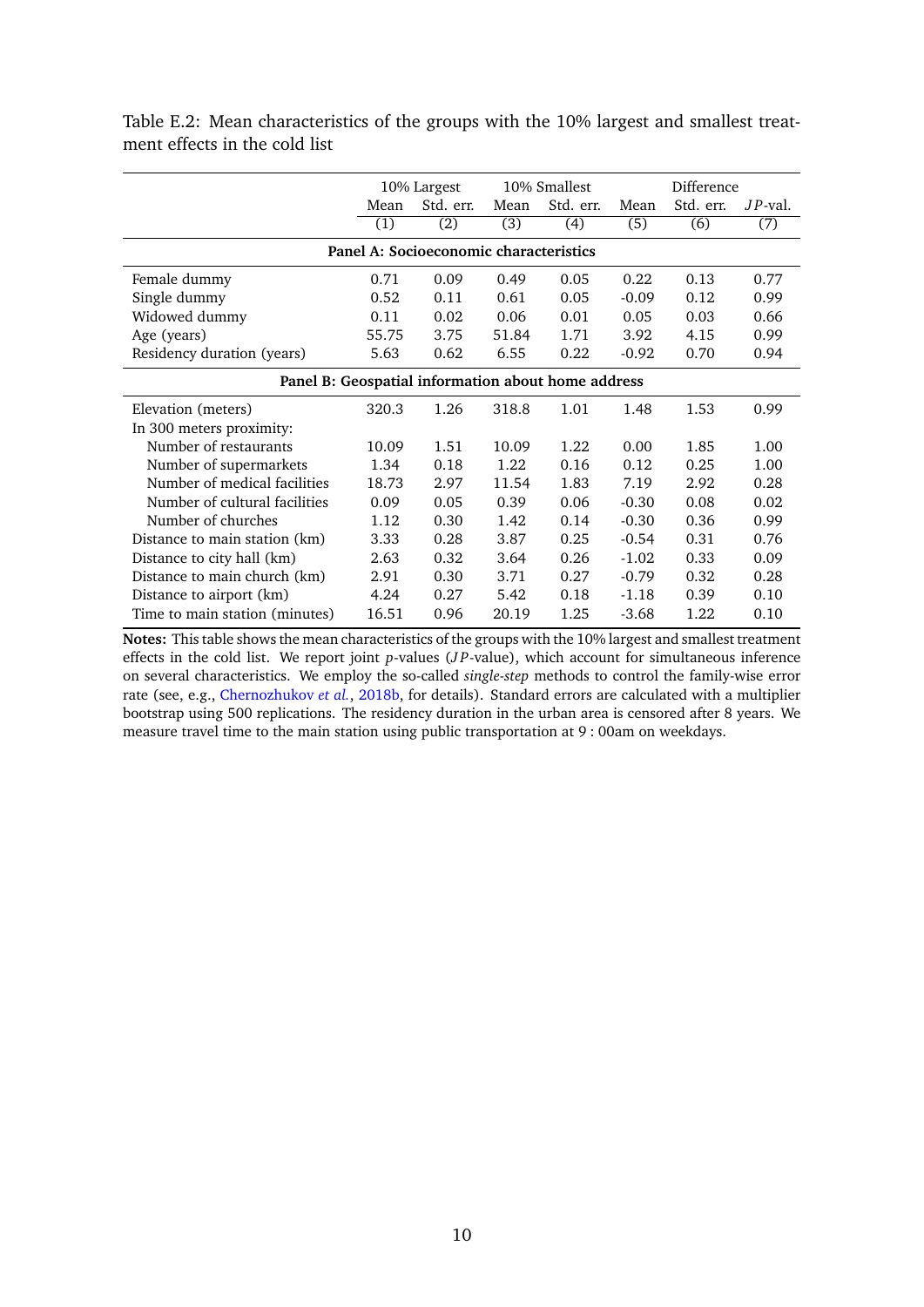# <span id="page-49-0"></span>**F Example Decision Tree**



Figure F.1: Illustration of decision tree

b) Cold list

**Notes:** This figure illustrates one example decision tree. For each terminal leaf, it reports the total and relative number of observations and the effect of the gift on net donations during the first year after the experiment. To derive the decision trees, we estimate Exact Policy-Learning Trees with a search depth of two [\(Zhou](#page-38-0) *et al.*, [2018\)](#page-38-0).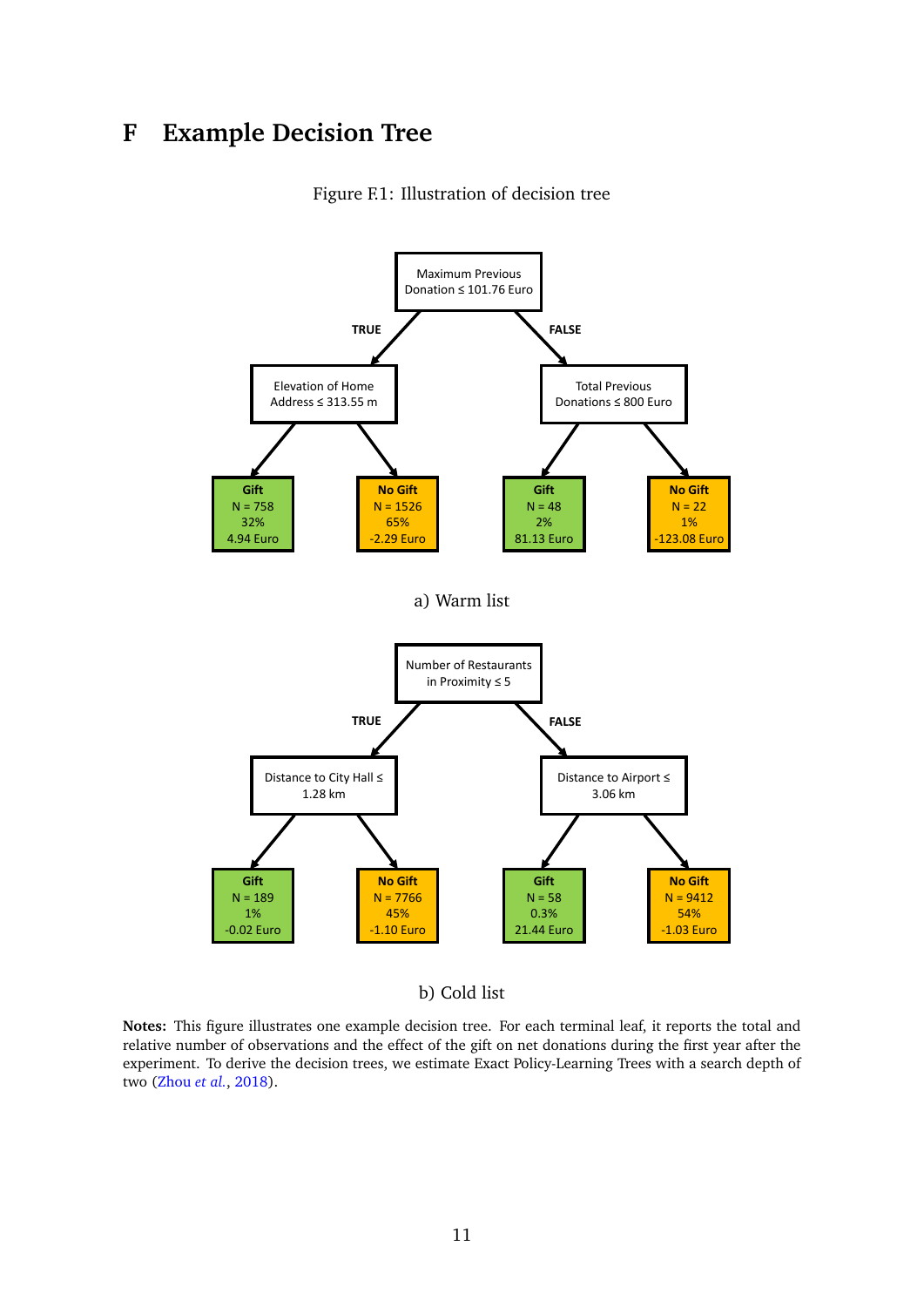# <span id="page-50-1"></span><span id="page-50-0"></span>**G Sensitivity Analysis**

|                                   | Share   | Net        | Optimal targeting vs. |         |
|-----------------------------------|---------|------------|-----------------------|---------|
|                                   | treated | donations  | all-gift              | no-gift |
|                                   | (1)     | (2)        | (3)                   | (4)     |
| Logit                             |         |            |                       |         |
| Baseline model                    | 0.47    | $16.19***$ | 0.72                  | 0.78    |
|                                   |         | (0.90)     | (0.81)                | (0.82)  |
| Flexible model                    | 0.43    | 15.45***   | $-0.02$               | 0.04    |
|                                   |         | (0.80)     | (0.91)                | (0.71)  |
| <b>Logit Lasso</b>                | 0.83    | 15.86***   | 0.39                  | 0.45    |
|                                   |         | (0.91)     | (0.62)                | (0.98)  |
| <b>Exact Policy-Learning Tree</b> |         |            |                       |         |
| $depth = 1$                       | 0.39    | $15.05***$ | $-0.42$               | $-0.36$ |
|                                   |         | (0.77)     | (0.98)                | (0.61)  |
| $depth = 3$                       | 0.34    | 15.49***   | 0.02                  | 0.08    |
|                                   |         | (0.88)     | (0.87)                | (0.76)  |
| <b>CART</b>                       |         |            |                       |         |
| $depth = 2$                       | 0.11    | $16.10***$ | 0.63                  | 0.68    |
|                                   |         | (0.94)     | (0.93)                | (0.69)  |
| Cross-validated depth             | 0.33    | 17.40***   | $1.93**$              | 1.98**  |
|                                   |         | (0.96)     | (0.83)                | (0.80)  |
| <b>Classification Forest</b>      | 0.42    | 15.88***   | 0.41<br>0.47          |         |
|                                   |         | (0.83)     | (0.89)                | (0.73)  |

Table G.1: Results for alternative estimators in the warm list

**Notes:** This table shows the results of our robustness checks for warm-list individuals. The outcome variable is the donation amount (euro) during the first year after the gift was sent. Standard errors are in parentheses. \*\*\*/\*\*/\* indicate statistical significance at the  $1\%/5\%/10\%$  level.